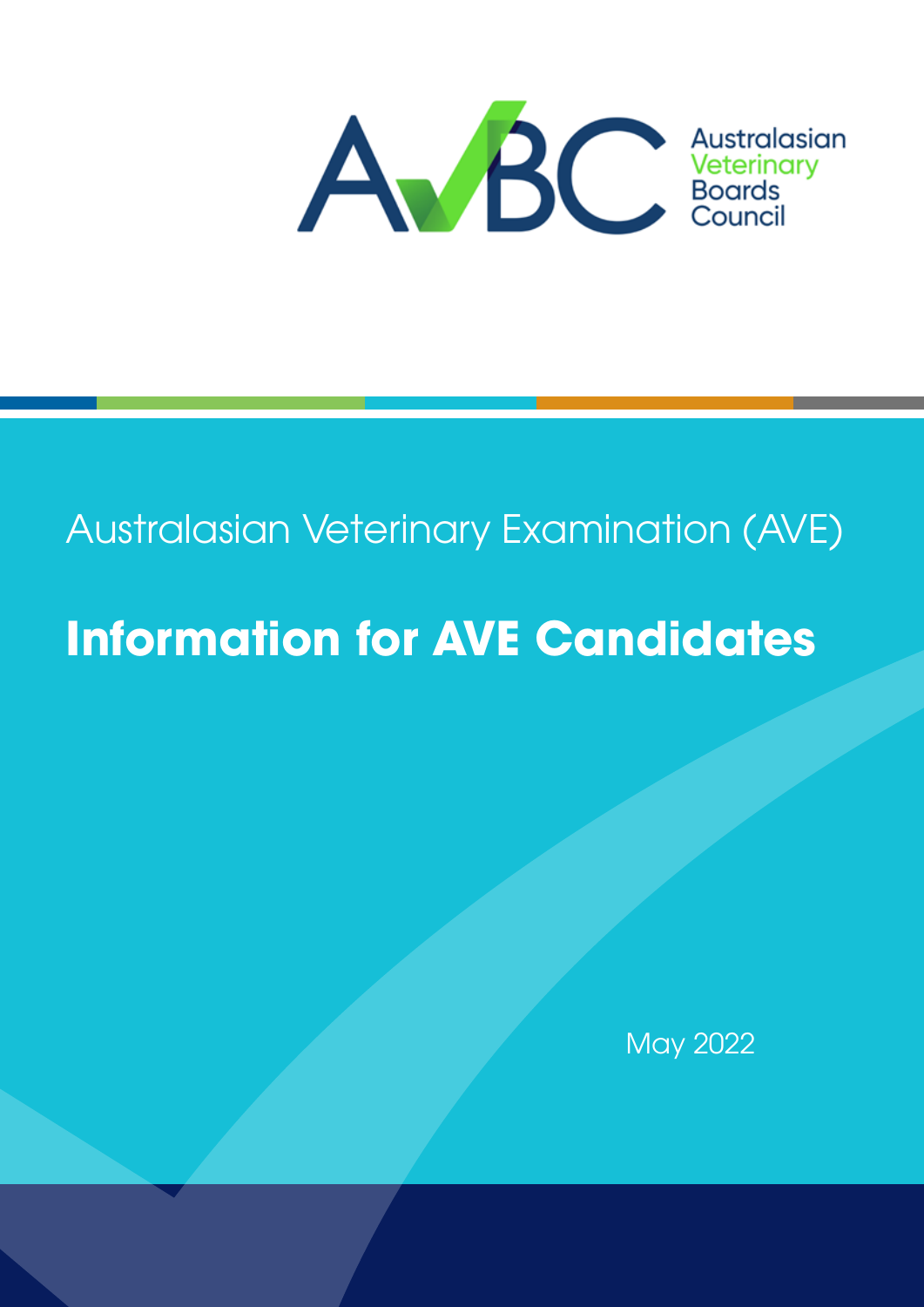The information provided in this booklet is correct at the time of publication. Candidates should check with AVBC that there have been no alterations/ amendments since the date of publication.

#### PRIVACY STATEMENT

*AVBC Inc. is committed to protecting your privacy. Your personal information will not be disclosed to a third party with the exception of providing your information to the providers of the examinations*  or to the Australian and New Zealand veterinary registration bodies. The information provided will *include contact details, results of previous examinations and where qualifications were undertaken.*  The AVBC Inc. will not disclose your information to other state institutions and authorities except if *required by law or other regulation. We have implemented technology and security policies, rules and measures to protect the personal information that AVBC Inc. has under its control from*  unauthorized access, improper use, alteration, unlawful or accidental destruction and accidental *loss. AVBC Inc. will remove personal information from our systems where it is no longer required.*

**Australasian Veterinary Boards Council Inc.** No. A0039074L ABN 49 337 540 469

Level 8, 470 Collins Street Melbourne Vic 3000 Tel: +61 3 9620 7844

**www.avbc.asn.au**

#### © Australasian Veterinary Boards Council Inc. 2022 ISBN Number 0 642 44868 X

This work is copyright. Apart from any use as permitted under the Copyright Act 1968, no part may be reproduced by any process without prior written permission from Australasian Veterinary Boards Council Inc. Requests and enquiries concerning reproduction and rights should be addressed to the Executive Director, Level 8, 470 Collins Street, Melbourne, Australia or by email ave@avbc.asn.au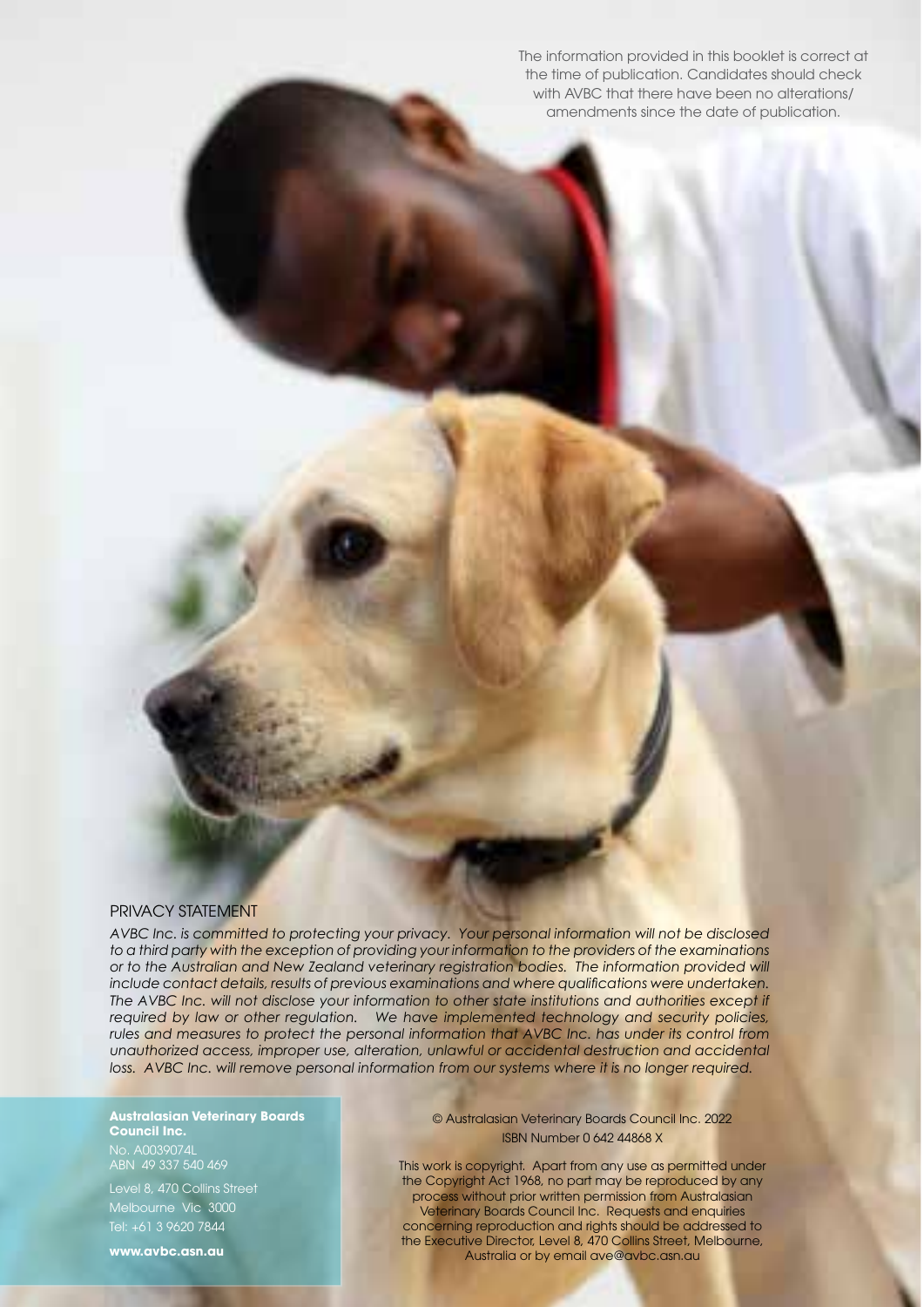## **Contents**

| 1. | Introduction       |                                                                            |          |
|----|--------------------|----------------------------------------------------------------------------|----------|
| 2. |                    | Overview of the AVE Process                                                | 2        |
| 3. |                    | Eligibility for the AVE                                                    | 4        |
|    | 3.1.               | Eligibility for the AVE                                                    | 4        |
|    | 3.2.               | English language proficiency tests                                         | 4        |
| 4. |                    | Preliminary (MCQ) Examination                                              | 5        |
|    | 4.1.               | General information                                                        | 5        |
|    | 4.2.               | Topics examined in the                                                     |          |
|    |                    | Preliminary (MCQ) Examination                                              | 5        |
|    |                    | Table 2. Topic Guide                                                       | $6 - 8$  |
|    | 4.3.               | Pass mark for the                                                          |          |
|    |                    | Preliminary (MCQ) Examination                                              | 5        |
|    | 4.4.               | Preparing for the                                                          |          |
|    |                    | Preliminary (MCQ) Examination                                              | 9        |
|    | 4.5.               | Re-sitting the                                                             |          |
|    |                    | Preliminary (MCQ) Examination                                              | 9        |
|    | 4.5.1              | Applying to re-sit the MCQ                                                 | 9        |
|    |                    | and fees for re-sitting                                                    |          |
| 5. |                    | Final (Clinical) Examination                                               | 10       |
|    | 5.1.               | General information                                                        | 10       |
|    | 5.2.               | Format of the                                                              |          |
|    |                    | Final (Clinical) Examination                                               | 11       |
|    | 5.2.1              | Oral (viva voce) examinations                                              | 11       |
|    | 5.2.1.1<br>5.2.1.2 | <b>Small Animal Practice</b><br><b>Production Animal Practice</b>          | 12<br>13 |
|    | 5.2.1.3            | <b>Preventive Medicine</b>                                                 | 14       |
|    | 5.2.2              | Practical examinations                                                     | 15       |
|    | 5.2.2.1            | <b>Equine Practice Examination</b>                                         | 15       |
|    | 5.2.2.2            | Cattle and Sheep Clinical Skills                                           | 16       |
|    | 5.2.2.3            | Practical (Small Animal) Anaesthesia                                       | 17       |
|    | 5.2.2.4            | Practical (Small Animal) Surgery                                           | 18       |
|    | 5.2.2.5            | Pathology Practical Examination                                            | 19       |
|    | 5.2.2.6            | Physical Examination of a Dog and Cat                                      | 20       |
|    | 5.3.               | <b>Assessment Protocols -</b>                                              |          |
|    |                    | Oral and Practical Examinations                                            | 21       |
|    | 5.3.1              | Oral Examinations (Vivas)                                                  | 21       |
|    | 5.3.2              | <b>Practical Examinations</b>                                              | 21       |
|    | 5.3.3              | Grading                                                                    | 22       |
|    | 5.4                | Pass Mark for the                                                          |          |
|    |                    | Final (Clinical) Examination                                               | 22       |
|    | 5.5                | Preparing for the                                                          |          |
|    |                    | Final (Clinical) Examination                                               | 22       |
|    | 5.6<br>5.6.1       | Re-sitting the Final (Clinical) Examination 22<br>Preparing for re-sitting | 23       |
|    | 5.6.2              | Applying and fees for re-sitting                                           | 23       |
|    |                    |                                                                            |          |
| 6. |                    | Examination results & certification                                        | 23       |

| $\sqrt{2}$                | Applying for the AVE |                              |    |
|---------------------------|----------------------|------------------------------|----|
| 8.                        |                      | Examination Fees             | 24 |
| 9.                        |                      | Rules of Conduct for the AVE | 25 |
| 10. Special Consideration |                      |                              | 25 |
|                           | 11. Appeals          |                              | 25 |
|                           | 12. Resources        |                              | 26 |
|                           | 12.1.                | Recommended References       | 26 |
|                           | 12.2.                | 27                           |    |
|                           |                      | 12.3. Library Facilities     | 29 |
|                           | 12 4                 | <b>Additional Resources</b>  | 29 |
|                           | 12.4.1               | Preventive Medicine          | 29 |
|                           | 12.4.2               | Practical Examinations       | 30 |
|                           | 12.5.                | <b>Bridging Courses</b>      | 3Ω |
|                           | 12.6.                | Counselling Advice           | 3Ω |
|                           |                      |                              |    |

| Appendix 1: Essential Attributes and Competences<br>of the Veterinarian in Australia and<br>New Zealand | 31  |
|---------------------------------------------------------------------------------------------------------|-----|
| Appendix 2a: Schools of Veterinary Science in<br>Australasian Universities                              | 33  |
| Appendix 2b: Australasian Veterinary<br><b>Registration Boards</b>                                      | 34  |
| Appendix 2c: Other useful addresses                                                                     | 35  |
| Appendix 3: Sample MCQs -<br><b>AVE Preliminary Examination</b>                                         | 36. |
| Appendix 4: Clinical Skills Check List                                                                  | 42  |
| Appendix 5: Rules of Conduct for the AVE                                                                | 43  |

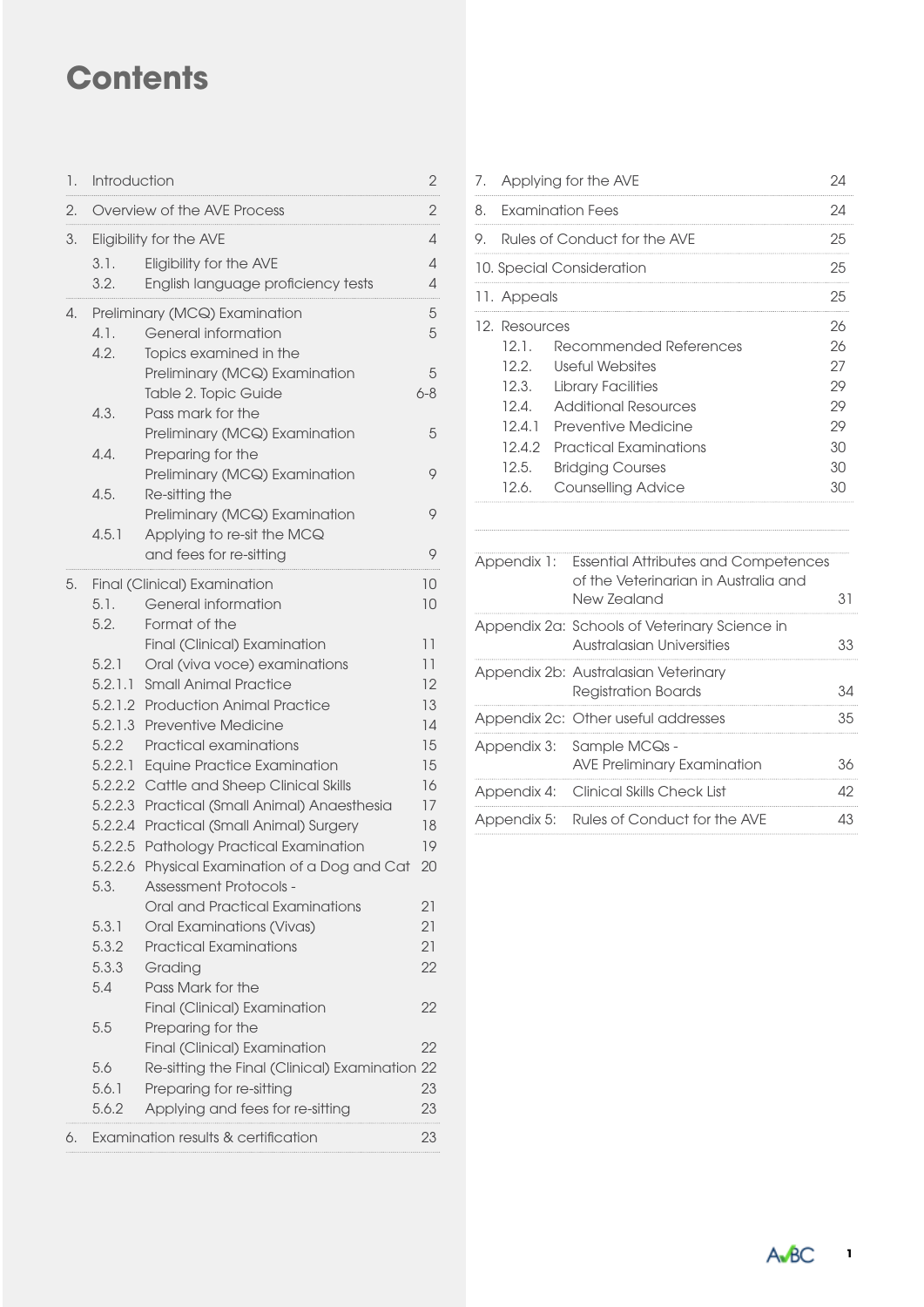The Australasian Veterinary Examination (AVE) is designed to assess, for registration purposes, the veterinary knowledge and clinical competences of overseas qualified veterinarians whose veterinary qualifications are not recognised by State or Territory Registration Boards in Australia or the Veterinary Council of New Zealand.

The AVE is comprised of:

- 1. the **Preliminary (MCQ) Examination** which focuses on basic and applied veterinary knowledge across a wide range of topics; and
- 2. the **Final (Clinical) Examination** which assesses clinical competence in the main domains of veterinary practice.

The **Preliminary Examination** consists of two papers, set in English, in multiple choice question (**MCQ**) format. The exam is offered in Australia and overseas. The **Final (Clinical) Examination**  involves a series of oral and practical examinations. It is conducted in English once per year over several days, and is offered only in Australia. An additional Clinical examination session may sometimes be offered mid-year at the discretion of the AVE Committee.

A pass score for the Preliminary (MCQ) Examination is required for admission to the Final (Clinical) Examination.

The AVE is based on the competences of the veterinary profession as benchmarked against Australasian graduates (see **Appendix 1**).

The AVE Committee (AVEC) ensures that the format and content of the AVE is consistent with undergraduate veterinary courses and the standard of examinations in Australasian veterinary schools, with an emphasis on the circumstances common in Australasia. Members of the Committee have broad expertise over the full range of disciplines covered in the AVE examinations.

AVEC is a Standing Committee of the Australasian Veterinary Boards Council (AVBC) with responsibility to develop and oversee the AVE.

## **Overview of the AVE process 2**

There are three components to the AVE:

- 1. **Eligibility Assessment** carried out by AVBC to assess whether the applicant is eligible to sit the AVE (written and clinical components). This also includes an English language test -
	- either the **Occupational English Test (OET)** OR the academic module of the **International English Language Testing System (IELTS)** OR the **Test of English as a Foreign Language (TOEFL-iBT)** OR the **Pearson Test of English Academic (PTE Academic),** for applicants whose native language is not English;
- 2. **Preliminary (MCQ) Examination** consisting of two papers, set in English, in multiple choice question (MCQ) format, held in Australia and overseas; and
- 3. **Final (Clinical) Examination** in clinical veterinary practice conducted in English once per year over several days, and only in Australia. (An additional Clinical examination session may sometimes be offered mid-year at the discretion of the AVE Committee.) The Preliminary (MCQ) Examination must be successfully completed before the Final (Clinical) Examination can be attempted.

The steps required to complete each component are summarised in the flowchart in Table 1.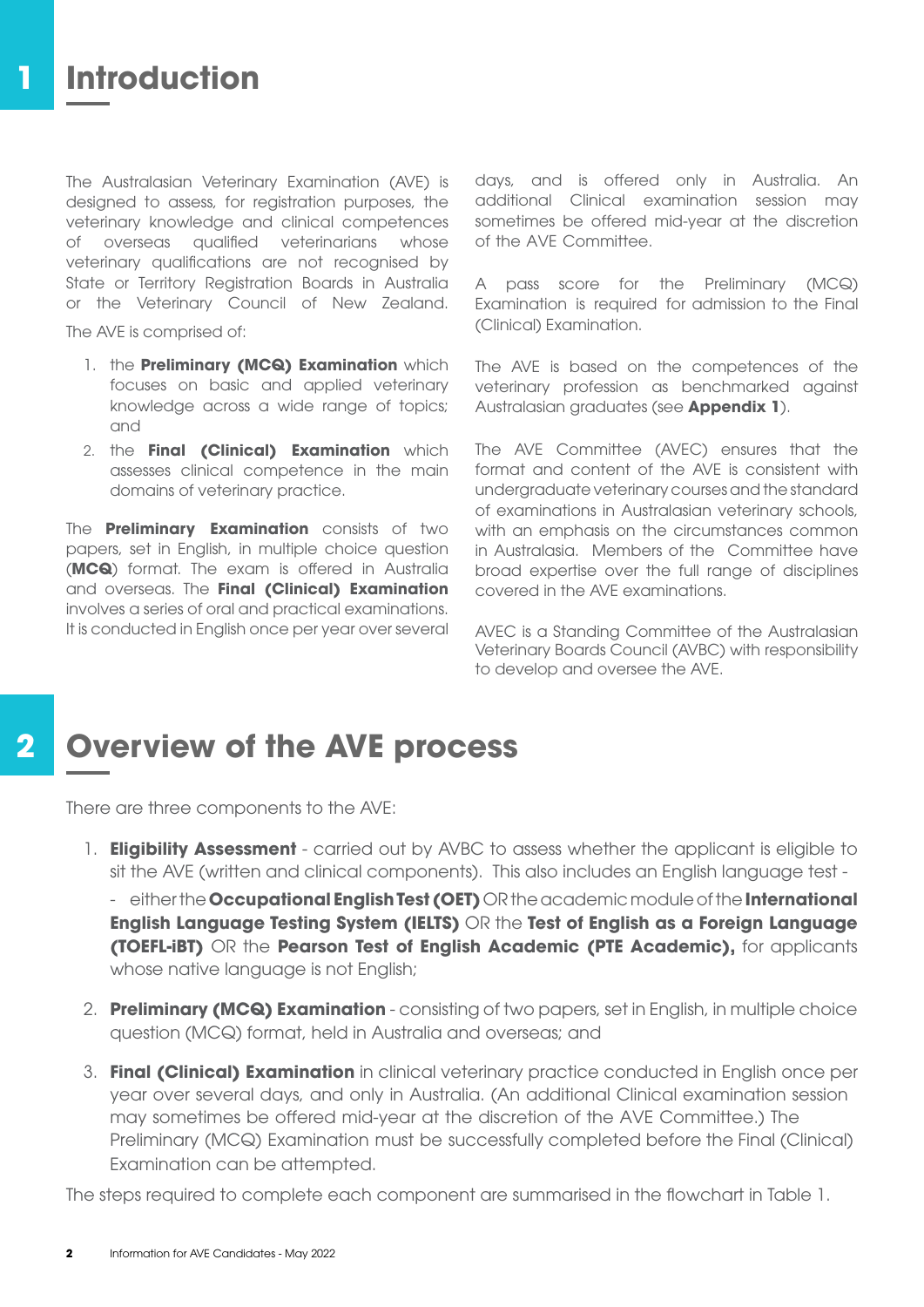## **TABLE 1. FLOWCHART OF THE EXAMINATION PROCESS**

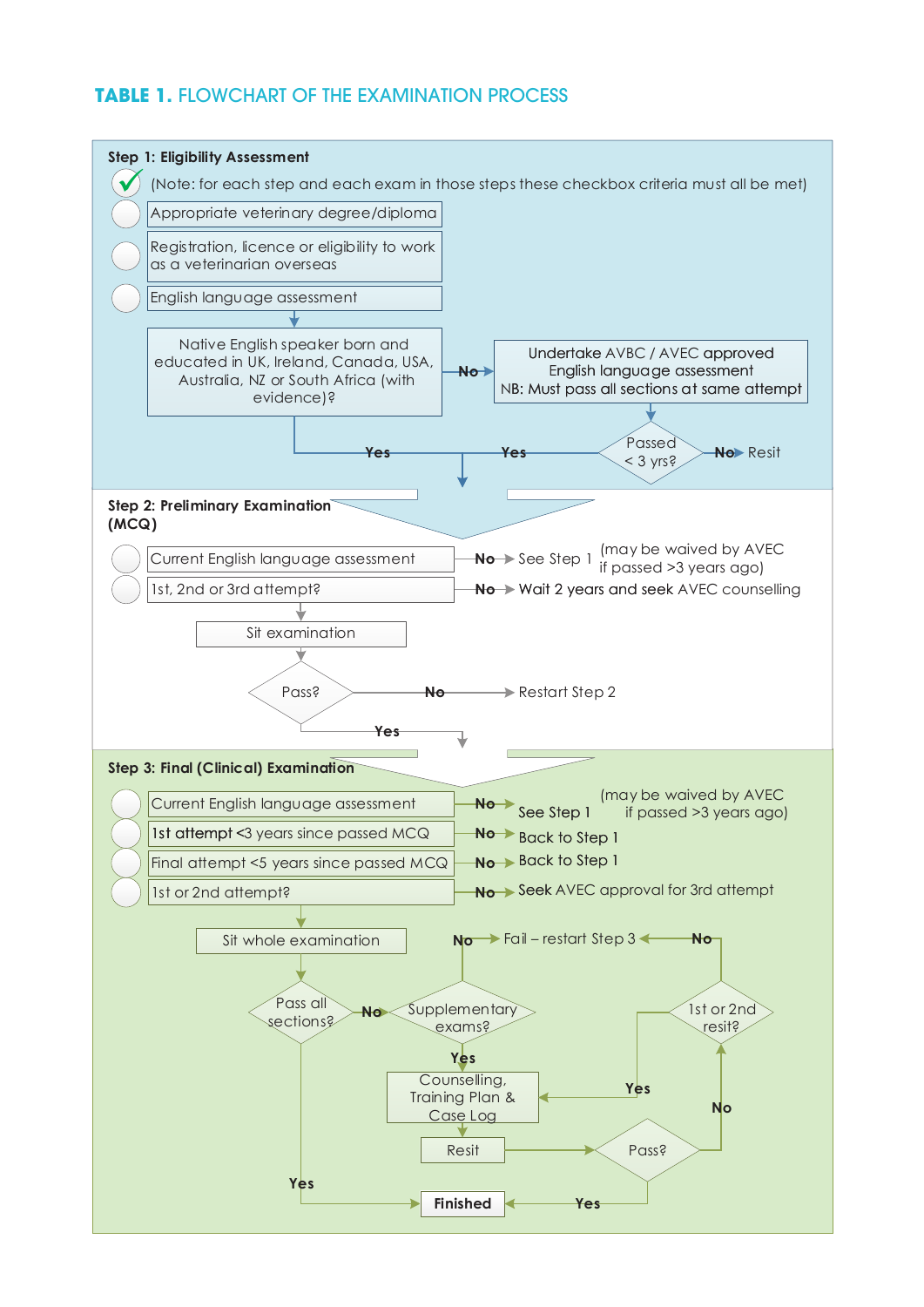## **3.1. Eligibility for the AVE**

Before enrolling candidates, the AVBC assesses their eligibility to sit the AVE. Candidates are eligible if they:

- 1. hold a degree or diploma awarded after at least four years of study at a veterinary school which appears on the directory of [AVMA ECFVG®-listed](https://www.avma.org/education/ecfvg/directory-avma-listed-veterinary-colleges-world) [Veterinary Colleges of the World](https://www.avma.org/education/ecfvg/directory-avma-listed-veterinary-colleges-world) (these acronyms refer to the American Veterinary Medical Assocation and the Educational Commission for Foreign Veterinary Graduates®) OR at a school which was part of a college or university listed in the ["World List of Universities](https://univ.cc/world.php)"; and
- 2. are registered, licensed or eligible to be recognised as a veterinarian of good standing in the country in which they studied or worked;
- 3. have confirmation of English language proficiency if their native language is not English by holding a pass in an English language test approved by the AVBC.

A candidate who has been assessed as eligible to sit the AVE does not to have to undergo an assessment of their eligibility again, so long as they remain in contact with the AVE.

## **3.2 English language proficiency tests**

Native speakers of English born and educated in the UK, Ireland, Canada, USA, Australia, New Zealand and South Africa are exempt from the English language assessment requirement. Candidates should provide supporting evidence with their application.

Applicants whose native language is **not** English must pass either the **Occupational English Test (OET)** OR the **academic module of the International English Testing System (IELTS academic)** OR the **Test of English as a Foreign Language (TOEFL-iBT)** OR the **Pearson Test of English Academic (PTE Academic)** before they can apply for an assessment of their eligibility to sit the AVE.

The **OET** is administered by Cambridge Boxhill Language Assessment, a venture between Cambridge Assessment English and Box Hill Institute. The test includes written, listening, reading and speaking sections and is held in Australia and overseas. A candidate must pass the **OET**  with a B pass or higher, or a score of 350 or higher, in each section to satisfy the English language requirement before applying for the AVE.

The **International English Language Testing System (IELTS)** examination is an alternative English language test. It must be completed with a score of at least a 7 in each section of the **academic** (not the general) **module**.

The **Test of English as a Foreign Language (TOEFLiBT)** examination is another alternative English language test. It must be completed with scores of at least 24 in Listening, 24 in Reading, 27 in Writing and 23 in Speaking.

The **Pearson Test of English Academic (PTE Academic)** is another English language proficiency test accepted by the AVBC. It must be completed with a score of at least 65 in each of the four communicative sections of the test.

Should a candidate fail to achieve the required standard in the English language proficiency test, they must re-sit an entire English language proficiency test. The AVE Committee does not permit re-sits of subsections of a test.

Information about applying for the **OET**, **IELTS (academic)**, **TOEFL-iBT** or **PTE Academic** can be obtained from the English languages test providers. See **Appendix 2** of this information booklet for their website addresses and contact details.

A pass in the **OET/IELTS/TOEFL-iBT/PTE Academic** test is valid for **three** years. A valid (ie current) test result is required at each stage of the AVE process. This may mean that during a candidate's engagement with the AVE process, they may need to re-take an English language proficiency test.

In the case of a candidate continuously living and working **OR** living and studying in an approved Englishspeaking country, the requirement to re-test **may** be waived on application to the AVE Committee. (it is only the requirement to re-test that may be waived. A current English language test result which meets the AVBC standard must accompany all applications for AVE Eligibility.) Further details can be obtained from the AVE Coordinator.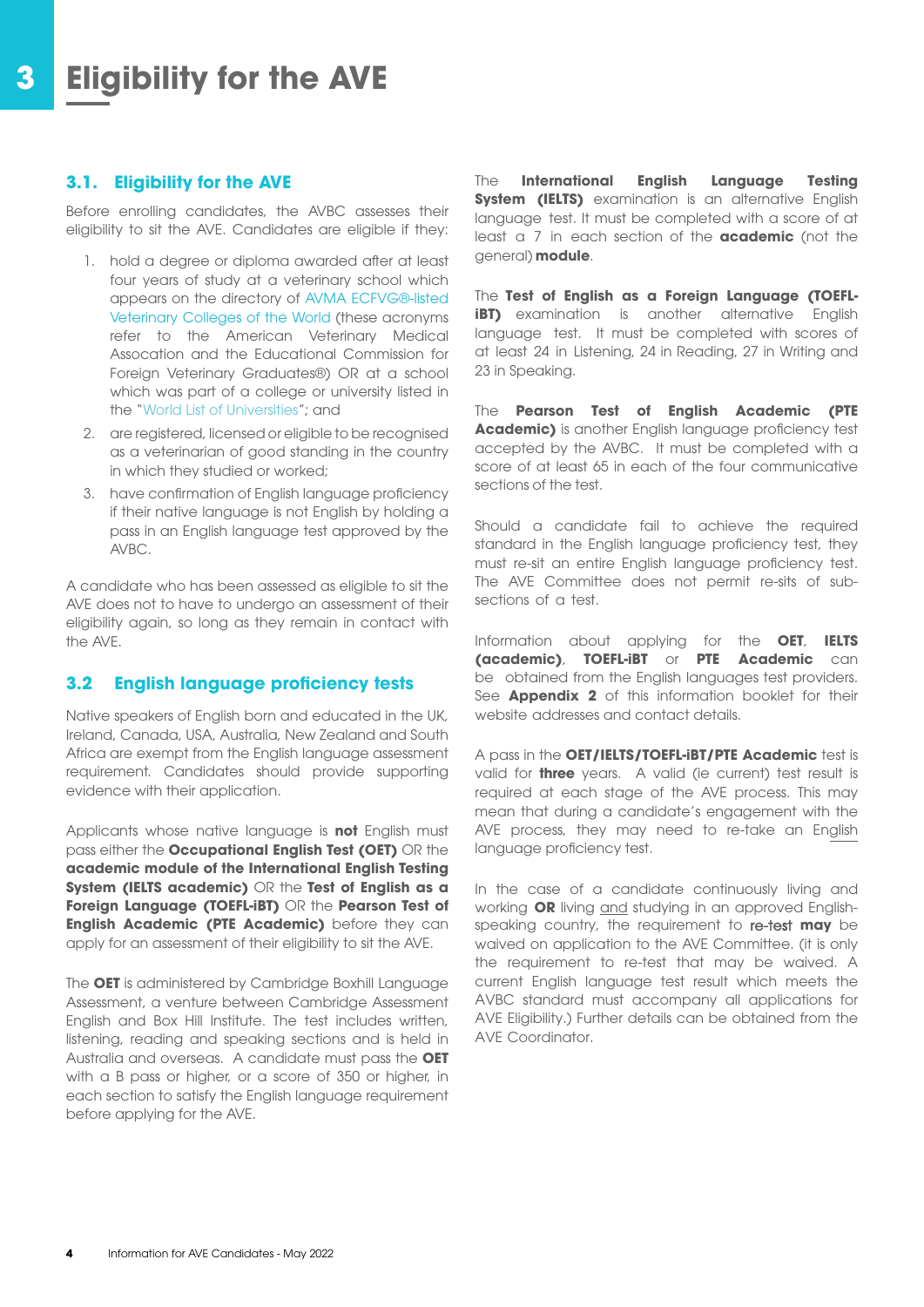## **4.1 General information**

The Preliminary (MCQ) Examination is designed to test general knowledge of veterinary science and the application of that knowledge relevant to veterinary practice in Australasia. The examination consists of two papers:

- Paper 1: Base knowledge (general knowledge of veterinary science)
- Paper 2: Clinical reasoning (ability to apply specific knowledge, clinical judgement)

The topics covered in the two papers are listed in Table 2.

Sample questions can be found in **Appendix 3**. Sample questions are intended to give an indication of the format of the questions; they do not represent the degree of difficulty of any part of the examination.

The Preliminary (MCQ) Examination is administered via secure computer delivery. Candidates who enrol for the Preliminary Examination will be given access to a short practice test.

The Preliminary (MCQ) Examination is normally held on one day during April each year. It is administered at venues in a number of State capital cities and New Zealand. For those applicants who live overseas, venues may be organised in overseas countries from time to time.

The examination is conducted under strict supervision. Both papers must be completed on the same day. Paper 1 has 120 questions and Paper 2 has 100 questions. The time for completing each paper is three hours. There will be a scheduled break in between the two papers. Calculators and other mechanical or electronic devices are neither required nor permitted. Note paper may be provided.

The Preliminary (MCQ) Examination **must be undertaken within the validity period of the candidate's English language test** (OET, IELTS academic, TOEFL-iBT or PTE Academic), **that is, three years.** Validity can be renewed by either re-sitting a test to current standards or by re-validating a previous test (which satisfies current standards). See section 3.2.

## **4.2 Topics examined in the Preliminary (MCQ) Examination**

See Table 2 on the following pages for a list of the topics examined in the Preliminary (MCQ) Examination.

### **4.3 Pass mark for the Preliminary (MCQ) Examination**

#### **The final score for the Preliminary (MCQ) Examination is the combined score of Paper 1 and Paper 2.**

AVBC utilised the Rasch methodology to establish the pass score. This robust framework has been introduced worldwide for high stakes examinations, and yields precise measures of candidate performance. The measure of required ability is called the 'cut-score' and this is precisely determined for the AVBC MCQ exam, especially for borderline candidates. Rasch methodology provides exactly the same standard to pass the exam, irrespective of the cohort and the difficulty of the specific paper. The AVE Committee is confident that the scoring methodology is a fair and professional assessment of competence to pass the Preliminary (MCQ) Examination.

**Results of the Preliminary (MCQ) Examination are sent in writing by email within six weeks.** No results are given by telephone.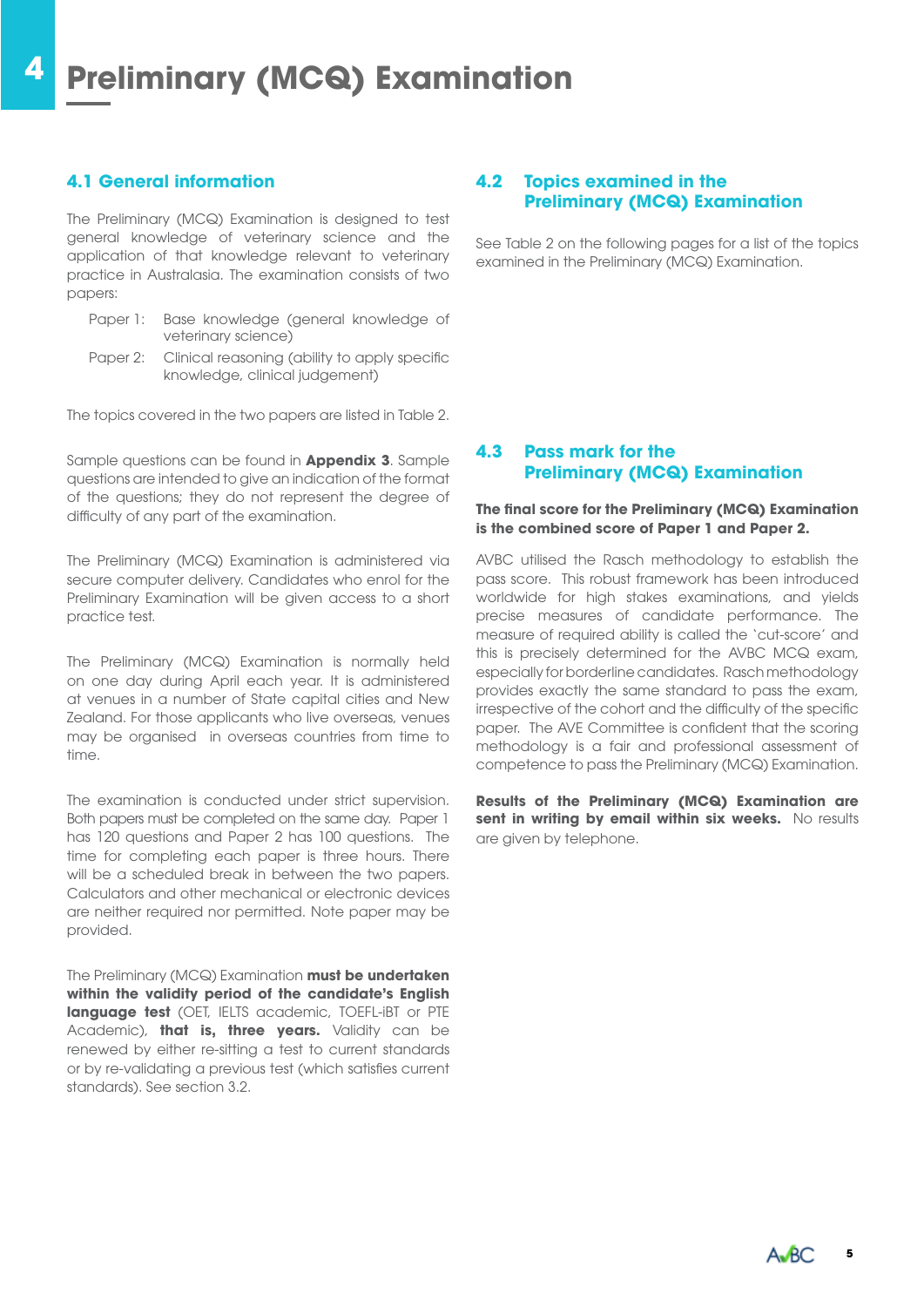## **4.2 Topics examined in the Preliminary (MCQ) Examination**

## **TABLE 2 TOPIC GUIDE - PRELIMINARY (MCQ) EXAMINATION**

(Note: these are approximate figures only)

| <b>PAPER 1 - GENERAL KNOWLEDGE VETERINARY SCIENCE</b> |
|-------------------------------------------------------|
|                                                       |

|    | <b>TOPIC</b>                      |                                                    | <b>SUB-TOPIC</b>                                                                                                                                                                                                                                                                                                                                                    | Approx no. Q'ns<br>in Paper |
|----|-----------------------------------|----------------------------------------------------|---------------------------------------------------------------------------------------------------------------------------------------------------------------------------------------------------------------------------------------------------------------------------------------------------------------------------------------------------------------------|-----------------------------|
| 1. | Anatomy                           | 1.                                                 | Anatomy                                                                                                                                                                                                                                                                                                                                                             | $\varDelta$                 |
| 2. | Physiology                        | 1.<br>2.                                           | Physiology<br>Pathophysiology                                                                                                                                                                                                                                                                                                                                       | 10                          |
| 3. | Husbandry & Welfare               | 1.<br>2.<br>3.<br>4.<br>5.                         | Nutrition<br>Reproduction<br>Welfare<br>Animal Behaviour<br>Other                                                                                                                                                                                                                                                                                                   | 10                          |
| 4. | Pathology & Clinical<br>Pathology | 1.<br>2.<br>3.<br>4.<br>5.<br>6.<br>7.<br>8.<br>9. | Other<br>Alimentray tract<br>Cardiovascular<br>Nervous<br>Musculoskeletal<br>Respiratory<br>Endocrine<br>Urinary<br>Reproductive - male & female<br>10. Miscellaneous<br>11. Skin and mammary<br>12. Lymphoreticular<br>13. Special sense<br>14. Hepatobiliary / pancreas<br>15. Haematology<br>16. Biochemistry<br>17. Cytology<br>18. Body fluids<br>19. Serology | 15                          |
| 5. | <b>Infectious Diseases</b>        | 1.<br>2.<br>3.<br>4.<br>5.<br>6.<br>7.             | <b>Bacterial</b><br>Viral<br>Protozoal<br>Parasitic<br>Fungal<br>Exotics<br>Other                                                                                                                                                                                                                                                                                   | 15                          |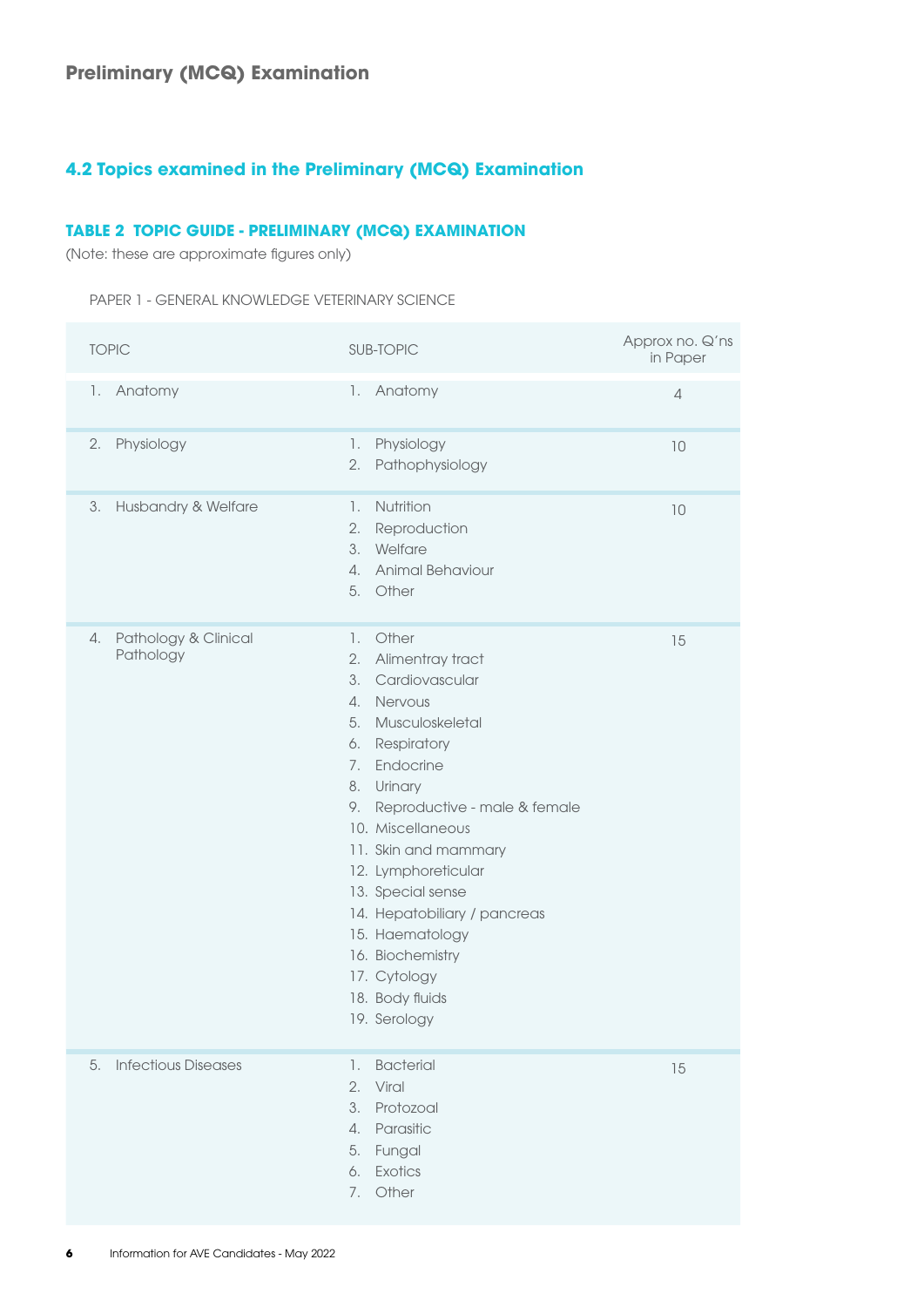| <b>TOPIC</b>                                       | <b>SUB-TOPIC</b>                                                                                                                                                                                                                                 | Approx no. Q'ns<br>in Paper |
|----------------------------------------------------|--------------------------------------------------------------------------------------------------------------------------------------------------------------------------------------------------------------------------------------------------|-----------------------------|
| Toxicology<br>6.                                   | Naturally occurring toxins<br>1.<br>(plants, feed)<br>Envenomation<br>2.<br>3.<br>Pollutants / poisons                                                                                                                                           | 6                           |
| Pharmacology / Therapeutics<br>7.                  | Antimicrobial<br>1.<br>Prophylaxis<br>2.<br>(worm treatment, vaccination)<br>Anti-inflammatory /<br>3.<br>analgesic drugs<br>Drug interaction<br>4.<br>Other<br>5.                                                                               | 10                          |
| <b>Public Health</b><br>8.                         | Principles of Epidemiology<br>1.<br>2.<br><b>Zoonoses</b><br>3.<br><b>Food Safety</b>                                                                                                                                                            | 10                          |
| <b>Professional Practice</b><br>9.                 | 1.<br><b>Therapeutic Regulations</b><br>2.<br><b>Radiation Safety</b><br>3.<br>Environment, Health and Safety<br>(EHS) / Personal Protective<br>Equipment (PPE)<br>Ethics<br>4.<br>5.<br>Euthanasia<br>Other Legal<br>6.                         | 5                           |
| 10. Surgical / Anaesthesia /<br>Imaging Principles | Principles of asepsis<br>1.<br>2.<br>Wound healing<br>Surgical technique<br>3.<br>Anaesthesia - Monitoring<br>4.<br>Anaesthesia - Effects<br>5.<br>Pain assessment and<br>6.<br>management<br>Radiographic practice<br>7.<br>Other imaging<br>8. | 15                          |

Total for Paper 1: 100 questions + 20 pilot questions (which are not scored)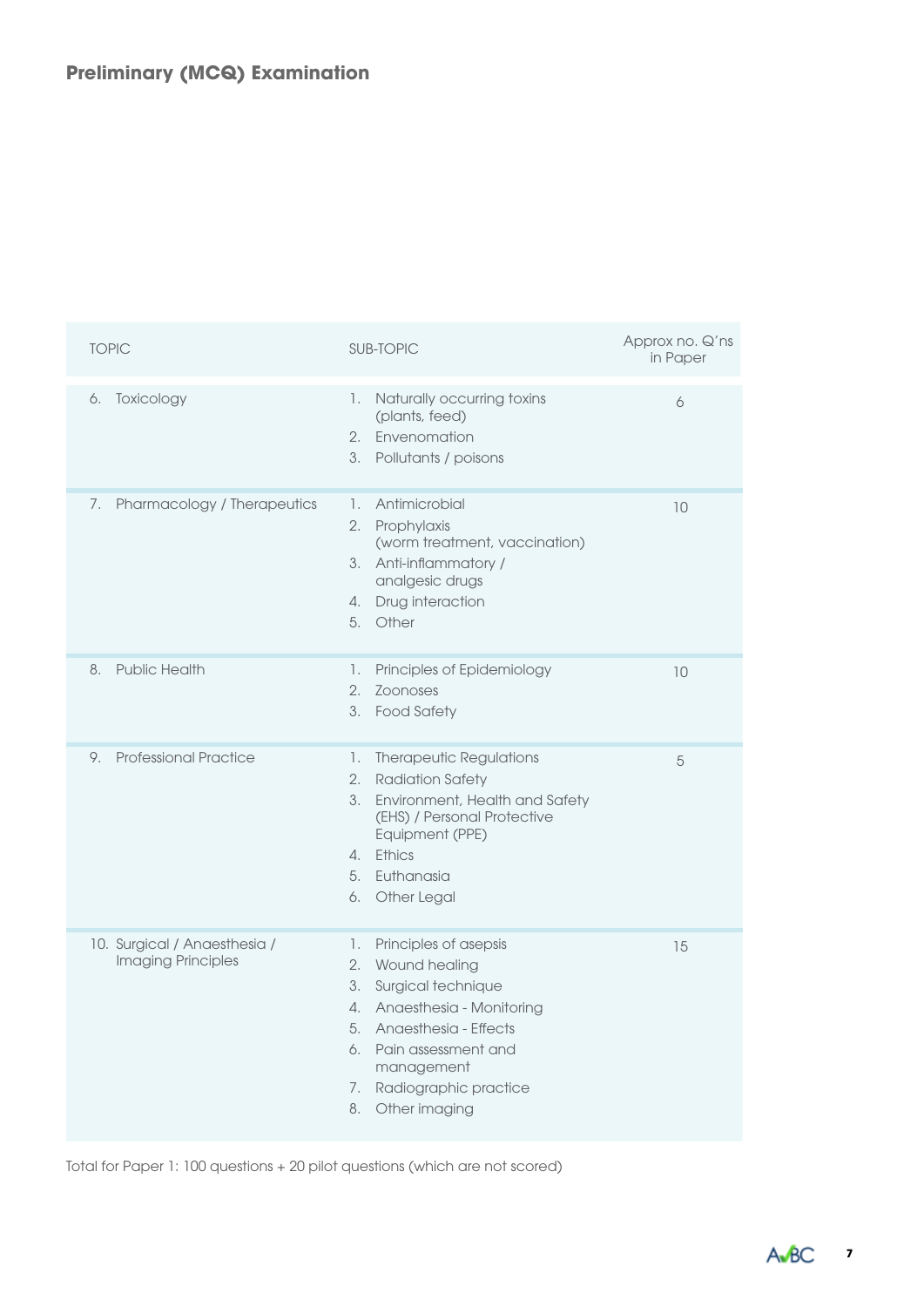PAPER 2 - APPLICATION OF KNOWLEDGE, CRITICAL THINKING

| <b>SPECIES COVERED</b>                                                         |  |                                                                          |
|--------------------------------------------------------------------------------|--|--------------------------------------------------------------------------|
| Equine<br>1.                                                                   |  | <b>CLINICAL PRESENTATIONS COVERED</b>                                    |
| Cats<br>2.                                                                     |  | 1.<br>Lameness                                                           |
|                                                                                |  | Red eye, blindness, sore eye<br>2.                                       |
| 3.<br>Dogs                                                                     |  | 3.<br>Lumpy, hairy, bald & itchy                                         |
| Cattle<br>4.                                                                   |  | Fistula, fistulae & abscesses<br>4.                                      |
|                                                                                |  | Diarrhoea<br>5.                                                          |
| <b>Other Ruminants</b><br>5.<br>(sheep, goats, alpacas)                        |  | Abdominal pain distension<br>6.                                          |
| Pigs & Poultry<br>6.                                                           |  | Vomiting / regurgitation<br>7.                                           |
|                                                                                |  | Dyskinesia, constipation and straining<br>8.<br>(tenesmus)               |
| Pocket Pets & Birds<br>7.                                                      |  | 9. Jaundice/pallor, bleeding                                             |
| Other<br>8.                                                                    |  | 10. Dyspnea, nasal discharge                                             |
|                                                                                |  | 11. Stridor / cough                                                      |
|                                                                                |  | 12. PU/ PD (Polyuria/ Polydypsia)                                        |
|                                                                                |  | 13. Urinary incontinence, stranguria,<br>haematuria                      |
|                                                                                |  | 14. Nervous signs (seizures, tremors, ataxia,<br>abnormal behaviour etc) |
|                                                                                |  | 15. Syncope, collapse, weakness                                          |
|                                                                                |  | 16. Sudden death                                                         |
|                                                                                |  | 17. Prolapse                                                             |
|                                                                                |  | 18. Weight loss & dysphagia                                              |
|                                                                                |  | 19. Poor performance                                                     |
|                                                                                |  | 20. Lethargy / anorexia                                                  |
| Total for Paper 2: 80 questions<br>+ 20 pilot questions (which are not scored) |  | 21. Pyrexia                                                              |
|                                                                                |  | 22. Trauma                                                               |
|                                                                                |  | 23. Dystocia, still birth, infertility, abortion                         |
|                                                                                |  | 24. Neonates                                                             |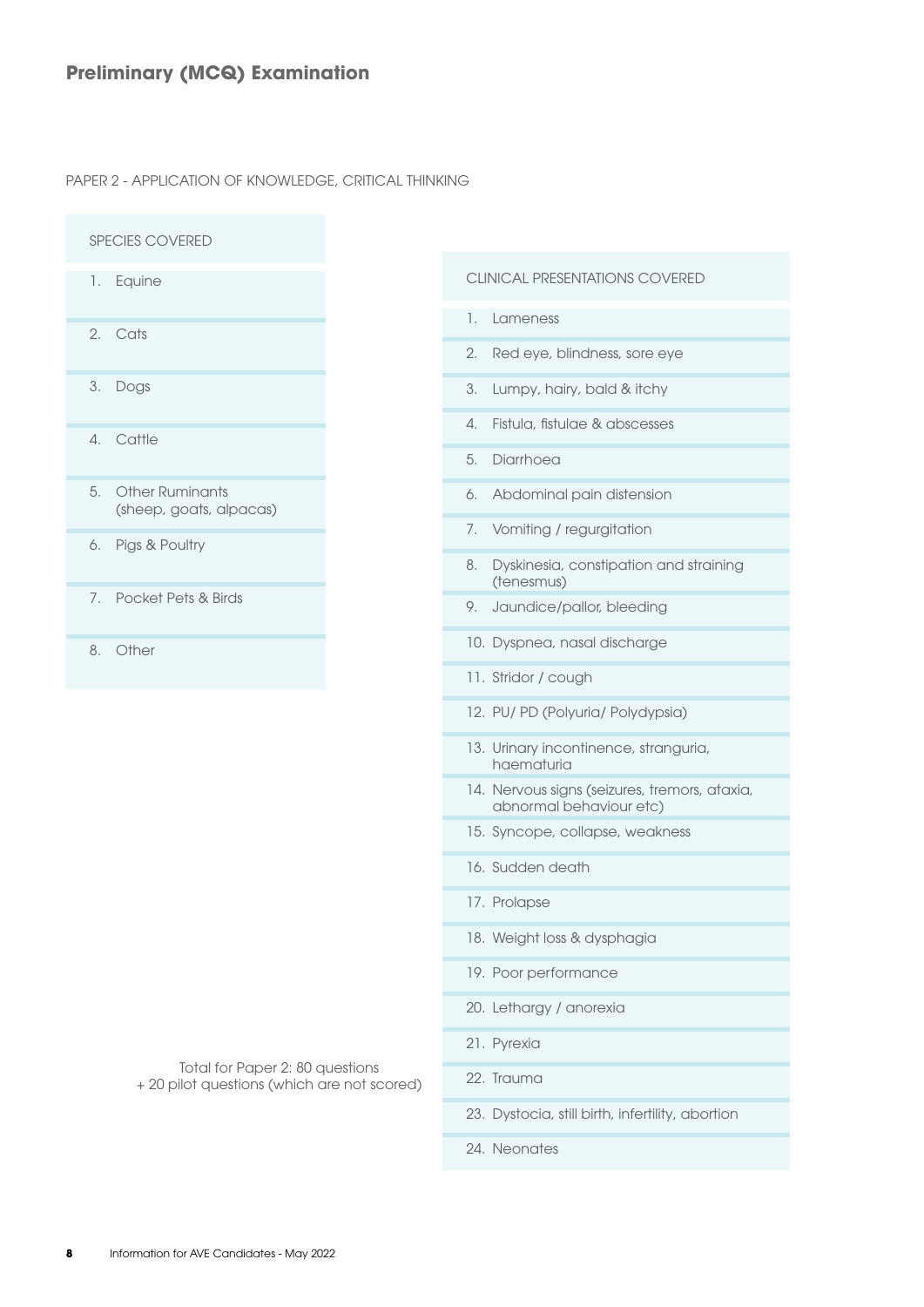## **4.4 Preparing for the Preliminary (MCQ) Examination**

Sample MCQs can be found in **Appendix 3**. Please note that the sample MCQ questions in Appendix 3 are intended to provide candidates with examples of the type of questions and the format used in the MCQ. They do not reflect the degree of difficulty of questions in the exam papers.

Candidates who enrol for the Preliminary Examination will be given access to a short practice test to assist and familiarise them with the computer-based (online) exam delivery format. The practice questions do not provide a guide to the content of the questions in the exam.

A number of sources useful for practicing multiple choice questions representative of questions in the AVE are available:

- The Series: Mosby's Review Questions and Answers for Veterinary Boards (the Basic Sciences and Clinical Sciences books)
- Saunders Comprehensive Review for the NAVLE by Patrick Schenk ISBN-13: 978-1416029267 (also available in ebook format)
- Examination) website for practice questions<br>http://pbyme.org/2id-808:page-Practice.u/grie • NAVLE (North American Veterinary Licensing [http://nbvme.org/?id=80&page=Practice+Versio](http://nbvme.org/?id=80&page=Practice+Versions-NAVLE) [ns-NAVLE](http://nbvme.org/?id=80&page=Practice+Versions-NAVLE)
	- PAVE® (Program for the Assessment of Veterinary Education Equivalence) website for practice questions [https://www.aavsb.org/licensure-assistance/](https://www.aavsb.org/licensure-assistance/international-pathway/take-qualifying-science-examination/) [international-pathway/take-qualifying-science](https://www.aavsb.org/licensure-assistance/international-pathway/take-qualifying-science-examination/)[examination/](https://www.aavsb.org/licensure-assistance/international-pathway/take-qualifying-science-examination/)

Please note that the standard required to pass the AVE may be difficult to achieve by candidates who:

- qualified a number of years ago, perhaps have worked in a narrow area and who have not undertaken substantial revision of the basic subject matter of the examination;
- obtained a basic qualification which does not adequately cover all the subjects covered by the AVE and who have not undertaken further study to remedy these shortcomings;
- have failed to familiarise themselves with the relevant legislation or with the husbandry, diseases and conditions of animal species to be commonly found in Australasia; or
- have entered the examination without sufficient fluency in the English language.

Specifically, with regards to the Preliminary (MCQ Examination, recent results indicate that some candidates need to take greater care in preparing for the MCQ examination by studying more broadly and in greater depth. Many of the questions test clinical judgement or the ability to use specific knowledge. Therefore, candidates are advised to carefully read and analyse each question before providing their answer.

## **4.5 Re-sitting the Preliminary (MCQ) Examination**

If a candidate fails the Preliminary (MCQ) Examination, they must **re-sit both papers** at their next attempt.

**Re-sitting the Preliminary (MCQ) Examination must be within the validity period of the English language test.** Validity can be renewed by either re-sitting a test to current standards or by re-validating a previous test (which satisfies current standards).

There is a limit on the number of attempts that can be made at the Preliminary (MCQ) Examination. If a candidate fails the Examination three times, the candidate will be required to wait for two years before being permitted to re-sit. The candidate will also be required to seek counselling from a member of the AVE Committee.

**Please see the flowchart in Table 1 on page 3.**

## **4.5.1 Applying to re-sit the MCQ and fees for re-sitting**

A separate application to sit the examination must be completed and another examination fee paid. Details can be obtained by contacting the AVBC Office and the AVE Coordinator.

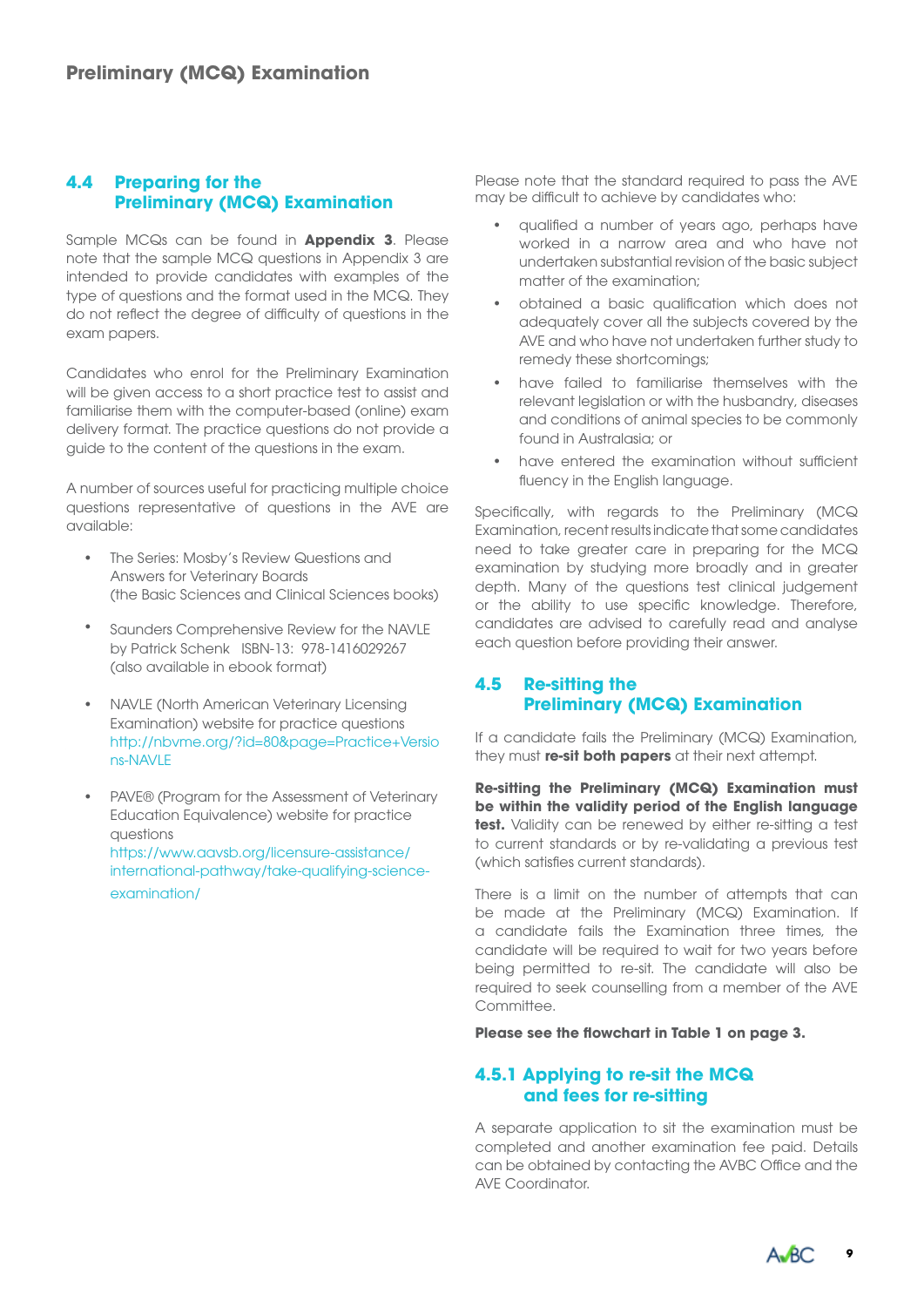## **5 Final (Clinical) Examination**

## **5.1 General information**

The Final (Clinical) Examination **can only be undertaken after successfully passing the Preliminary (MCQ) Examination. A candidate's English language test result must be valid when sitting the Final (Clinical) Examination**. Validity can be renewed either by re-sitting a test to current standards, or by re-validating a previous test (which satisfies current standards). See section 3.2.

Candidates must attempt the Final (Clinical) Examination within 3 years of passing the Preliminary (MCQ) Examination.

The examination tests knowledge and understanding of disease and animal management under Australasian conditions at a level that will allow you to practice effectively in Australasia. This entails demonstrating ability to make appropriate decisions about diagnostic steps, treatment regimens and control plans on the spot, using histories and case information provided by the examiner. Candidates will be expected to explain and justify decisions on diagnosis and treatment plans. The examination also includes assessment of practical skills including animal handling and basic surgical procedures.

**While knowledge of specific information is expected, this examination tests the ability to work through problems as would be expected of you in clinical veterinary practice. Competence in clinical deduction and problem-solving, and basic clinical procedures is critical to allow adequate performance in this exam.**

Candidates will **not** be expected to know the fine details of local legislation, uncommon drugs, or local names for plants, bacteria or parasites.

The Final (Clinical) Examination is set at a level based on the competence standards of the veterinary profession as benchmarked against Australasian graduates (see **Appendix 1**).

Table 3 provides candidates with a list of the areas of clinical veterinary practice covered in the Final (Clinical) Examination.

#### **TABLE 3** The Final (Clinical) Examination covers the following areas of clinical veterinary practice:

Husbandry and management systems used in the care of Australasian companion and production animals;

Handling and restraint of animals of all domestic species;

Disease investigation, management and treatment in individual animals, and in herds and flocks of animals;

Common Australasian intoxications and envenomations;

Clinical pharmacology and application of therapeutics used for common diseases and relevant legislation and regulations;

Disease control and preventive medicine generally;

Animal welfare relevant to veterinary practice;

Legislation and regulations underpinning the delivery of veterinary services to the public;

Oral communication, writing reports and certificates;

Knowledge of the Occupational Health & Safety (OH&S) responsibilities of the veterinarian.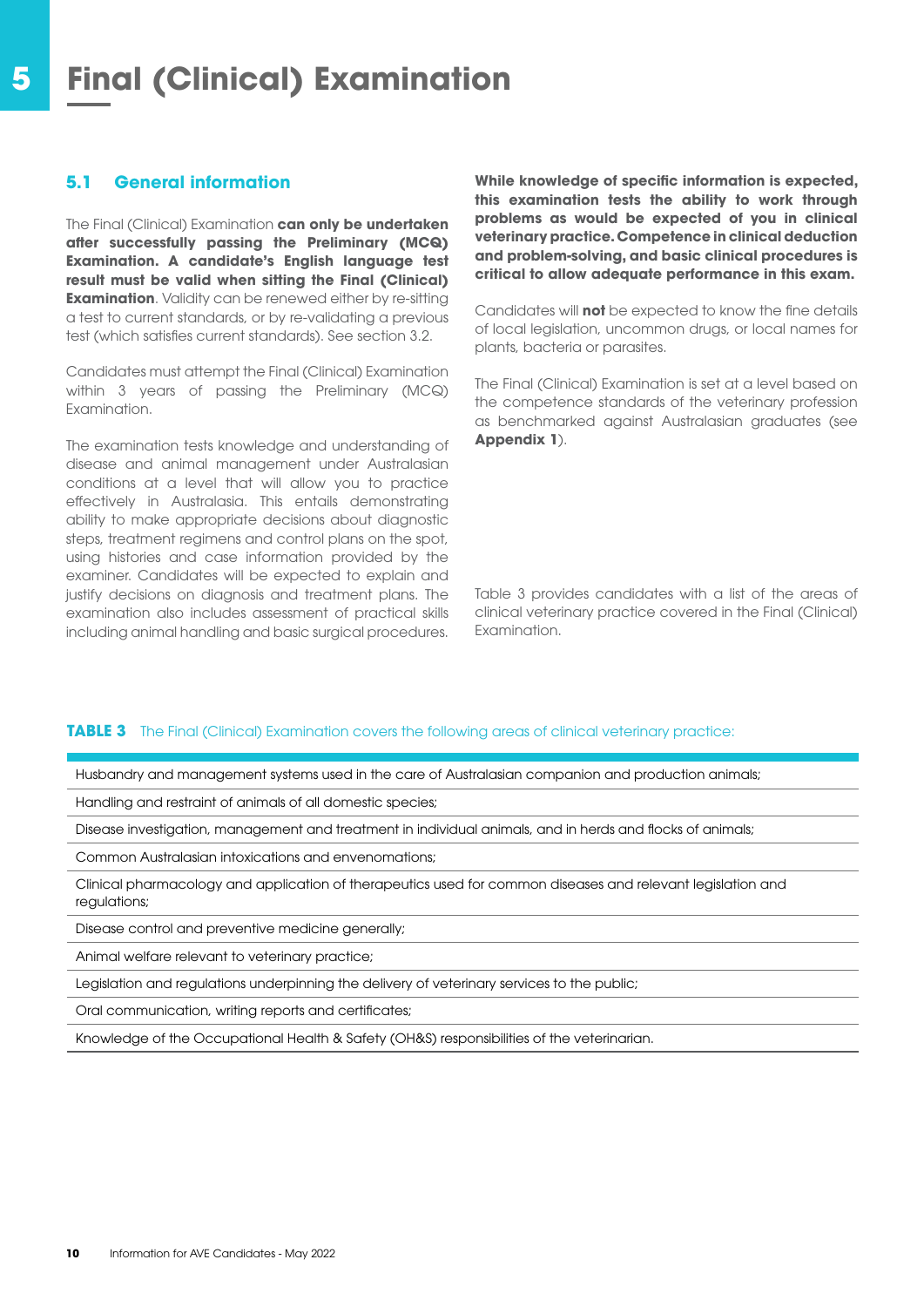The Final (Clinical) Examination is held at an Australasian veterinary school (usually at the University of Queensland Gatton campus). The examination takes 5 days to complete.

#### **It is the candidate's responsibility to arrange and meet all costs for accommodation and travel, including visas if travelling from overseas.**

Candidates must bring the following with them to the venue:

- Photo identification (passport, driver's licence or similar)
- Clean protective clothing (coveralls/overalls/lab coat) and gumboots or other sturdy footwear for the practical animal handling/examination sessions
- Stethoscope
- Thermometer
- Clean protective clothing (lab coat, surgical scrubs) and **closed shoes** for the Practical Anaesthesia and Surgery sessions
- Short-cut clean finger nails
- A pen for writing in the Pathology examination

For some sections of the examination, live animals of various species will be used. All animals must be treated in a humane manner as expected by a veterinary practitioner.

**Q-fever** - Candidates are strongly advised to consult with their medical practitioner about Q-fever vaccination prior to the Final (Clinical) Examination. For those candidates who choose not to be vaccinated, and who have not been previously exposed to Q-fever, we advise wearing protective gear including face mask and gloves during all practical examinations.

## **5.2 Format of the Final (Clinical) Examination**

There are nine sections to the examination consisting of Oral (viva voce) and Practical examinations as shown in Table 4. Each section takes between 45 minutes and two hours, depending on the section. There will usually be two examiners present for each section. There may also be an observer from AVBC present.

### **TABLE 4 Format of the Final (Clinical) Examination**

| Oral (viva)                      | <b>Practical</b>                            |
|----------------------------------|---------------------------------------------|
| 1. Small Animal Practice         | 1. Equine Practice                          |
| 2. Production Animal<br>Practice | 2. Cattle and Sheep<br>Clinical Skills      |
| 3. Preventive Medicine           | 3. Practical Anaesthesia<br>(dog)           |
|                                  | 4. Practical Surgery (dog)                  |
|                                  | 5. Pathology Practical                      |
|                                  | 6. Physical Examination of a<br>Dog and Cat |

## **5.2.1 Oral (viva voce) examinations**

The format for the oral examination will be the same for the three oral examinations. Each candidate will be presented with a number of clinical scenarios to work through:

- Small Animal Practice Oral examination includes 5 clinical scenarios
- Production Animal Practice Oral examination includes 5 clinical scenarios
- Preventive Medicine Oral examination includes 4 scenarios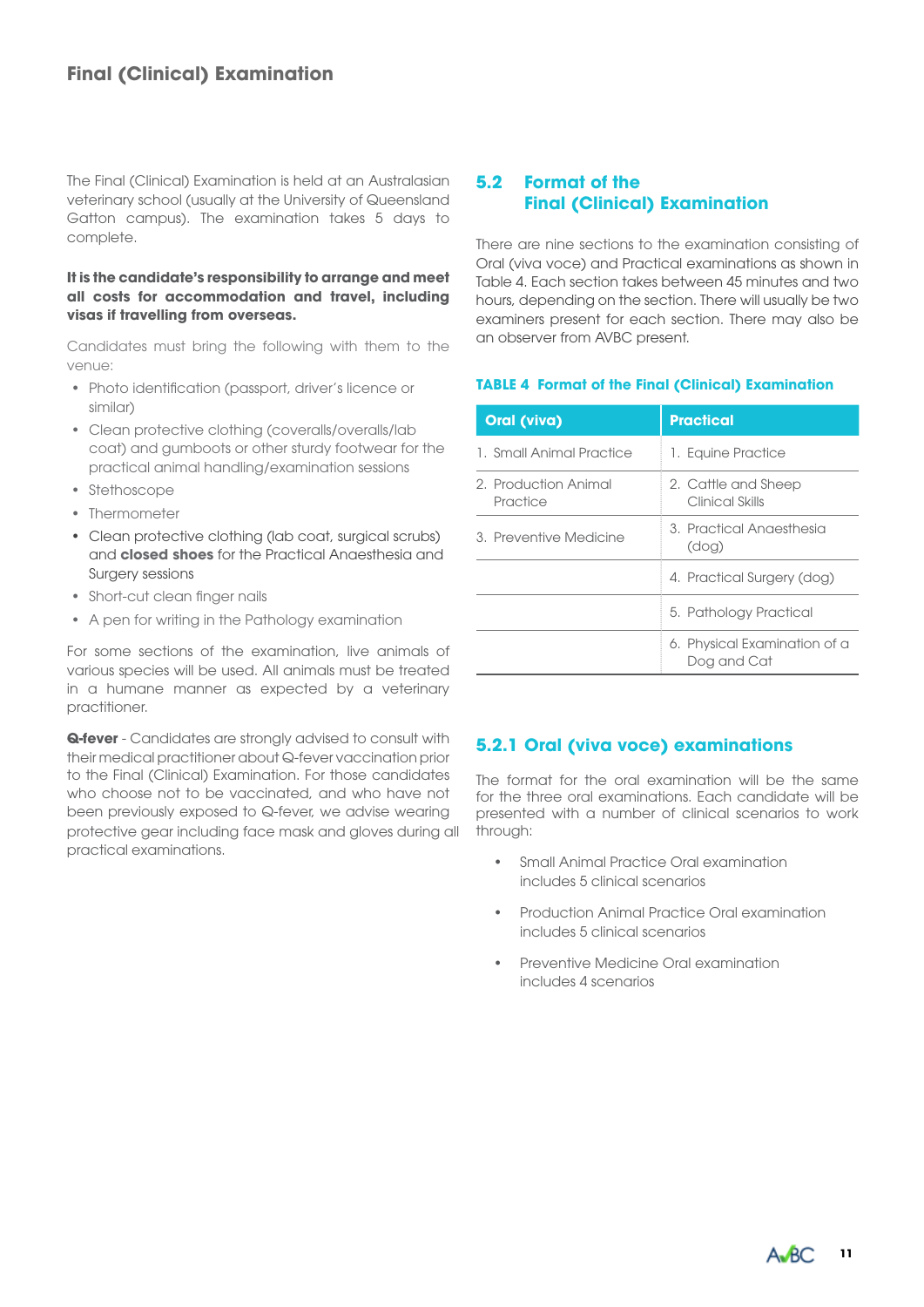## **5.2.1.1 Small Animal Practice**

The aim of the examination is to assess whether a candidate has sufficient knowledge, can demonstrate adequate clinical reasoning and good judgement, and proficiency in relevant competencies (listed below) to a standard required to perform satisfactorily in small animal clinical practice.

This examination includes common clinical presentations in dogs, cats, caged birds and other pets presented in small animal practice. Candidates will be assessed on their understanding, and their ability to integrate and apply knowledge of common presentations, diagnostic methods including imaging and clinical pathology results to arrive at differential diagnoses. Candidates will be expected to be able to justify decisions on treatment plans and to discuss treatment outcomes.

This will be a 55 minute exam and there will be two Examiners.

Case scenarios chosen may be of the following settings and include the following disciplines:

#### **Case scenario settings:**

- Individual animal non-emergency presentations;
- Emergency presentation;
- Individual or group animal health management.

#### **Disciplines examined:**

- Internal medicine;
- Surgery;
- Diagnostic imaging;
- Clinical pathology; • Anaesthesia/sedation/analgesia;
- Reproduction;
- Emergency medicine;
- Behaviour;
- Dentistry;
- Dermatology.

**Competencies assessed in the Small Animal Practice Oral Examination may include all or some of the following:**

Obtaining a relevant clinical history;

Interpreting physical examination findings;

Differentiating when emergency assessment (triage) is needed, as opposed to more extensive initial assessment;

Implementing first aid principles, including fluid therapy and resuscitation;

Determining when further investigation is required in an animal that presents;

Developing a treatment plan for a common medical problem and provide a prognosis;

Recommending appropriate nutrition and prophylaxis (including vaccination, anthelminthic, ectoparasite control) for all life-stages, in all species to be examined;

Forming an appropriate differential diagnosis list for common presentations in small animal practice;

Planning appropriate diagnostic work-up for common presentations in small animal practice;

Interpreting radiographs and ultrasound images of common presentations in small animal practice;

Determining appropriate and safe sedation or anaesthetic protocols for all species in small animal practice;

Interpreting clinical pathology (serology, haematology, biochemistry, urinalysis) and basic cytological samples;

Planning and understanding indications for surgical procedures of common presentations in small animal practice;

Providing appropriate analgesia when indicated for small animals;

Understanding principles and applications of anti-microbial stewardship in small animal practice;

Appropriately prescribing medical and nutritional treatment of common presentations in small animal practice;

Recognising when referral to a veterinary specialist is indicated;

Recognising when euthanasia should be considered and describing the process of safe and effective euthanasia.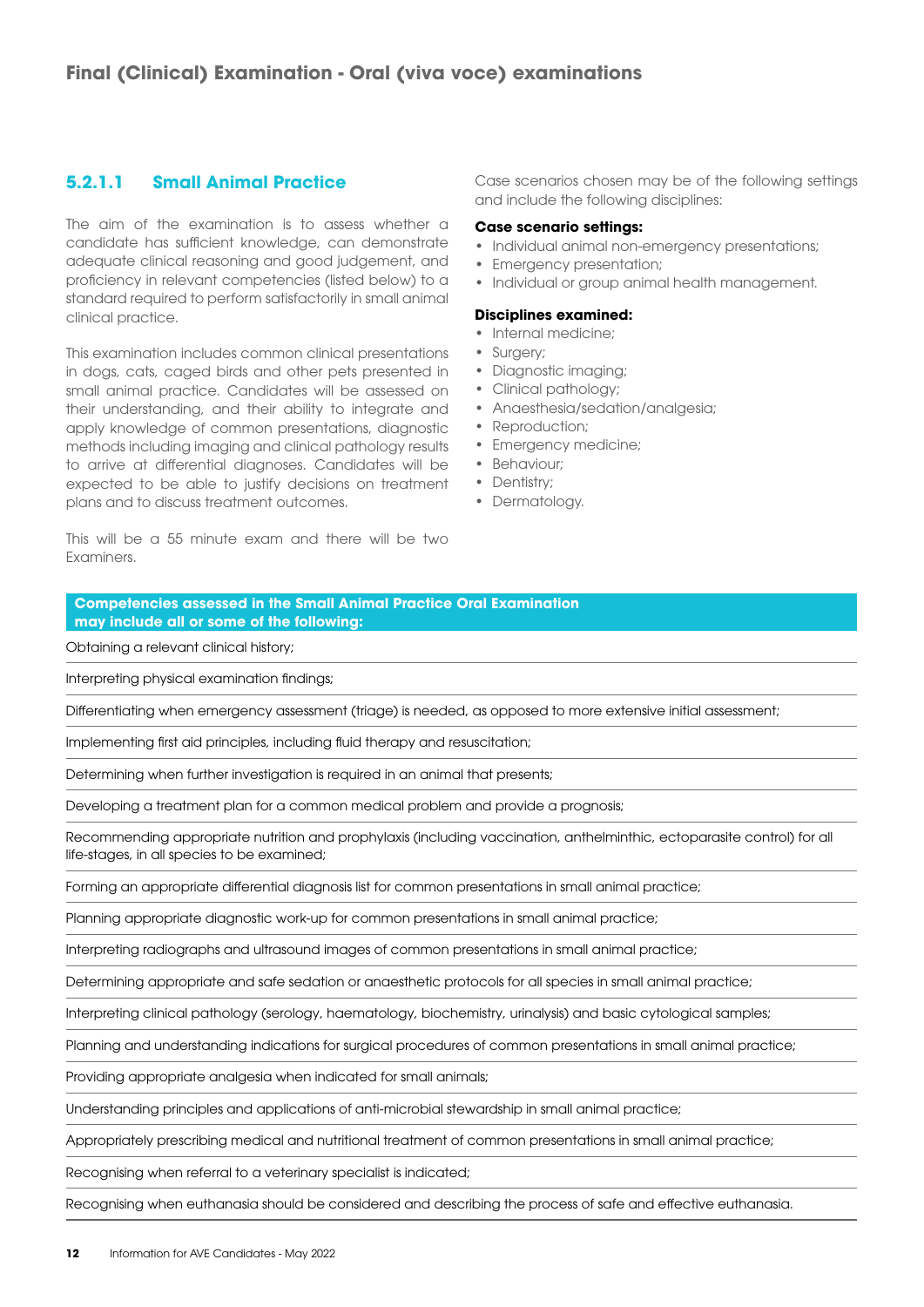## **5.2.1.2 Production Animal Practice**

The aim of the examination is to assess whether a candidate has sufficient knowledge, can demonstrate adequate clinical reasoning and good judgement, and proficiency in relevant competencies (listed below) to a standard required to perform satisfactorily in the field of Production Animal Practice.

This examination covers individual and herd/flock **medicine, surgery, reproduction and obstetrics** in cattle, small ruminants, pigs and poultry. Candidates will be assessed on their ability to investigate and manage disease and health of both herd/flock/pen/group and individual animals. Candidates will be presented with five scenarios of which at least one will involve pigs and/or poultry; 2 scenarios will involve intensive animal production; and 2 scenarios will involve extensive animal production.

This will be a 55 minute exam and there will be two **Examiners** 

Case scenarios may be of the following settings and include the following problems and presentations:

#### **Scenario settings:**

- Individual animal medical/surgical/obstetrical/ reproductive problem(s);
- Herd/flock/pen/unit infectious disease problem;
- Herd/flock/pen/unit production problem.

#### **Problems/Presentations:**

• **Ill-thrift;**

Common causes of sub-optimal growth (ill-thrift) and productivity in young stock, and adults

• **Sudden death;**

Common causes of sudden death in pre-weaned and weaned young stock, and adults

- **Reproduction failure;** Common causes of sub-optimal reproductive performance. This will include use of artificial breeding as a tool to improve management of reproduction
- **Disease and outbreak;** Common endemic infectious and non-infectious diseases; Clinical signs of high risk exotic diseases
- **Individual animal production problems and welfare;** Common causes of pain and reduced animal welfare (eg lameness)

#### **Competencies assessed in the Production Animal Oral Examination may include all or some of the following:**

Demonstrating a working knowledge of both extensive and intensive production animal husbandry and health;

Detecting and interpreting abnormalities in individual production animals;

Detecting and interpreting abnormalities in a herd, flock or management group of production animals;

Investigating an individual or herd/flock/management group problem and establishing a logical clinical diagnosis;

Developing a practical and effective management, treatment and control plan for an individual animal, or for a herd/ flock/management group of animals, and providing a rational prognosis;

Understanding and application of biosecurity measures to prevent/reduce the risk of introduction of infectious disease;

Recognising the possibility of an uncommon endemic disease, exotic disease or public health risk;

Recognising cases of sub-optimal animal welfare and making appropriate recommendations on how to improve welfare of affected animals;

Interpreting information relating to breeding performance of a herd/management group of breeding animals;

Investigating and assessing a case of dystocia and make practical recommendations on how to manage the case, including the use of obstetrical instruments;

Performing sedation, anaesthesia and providing appropriate pain relief;

Use of common surgical procedures in the treatment of production animals;

Recognising when euthanasia should be considered and describing the process of safe and humane euthanasia;

Demonstrating a working knowledge and understanding of the use and regulation of veterinary drugs.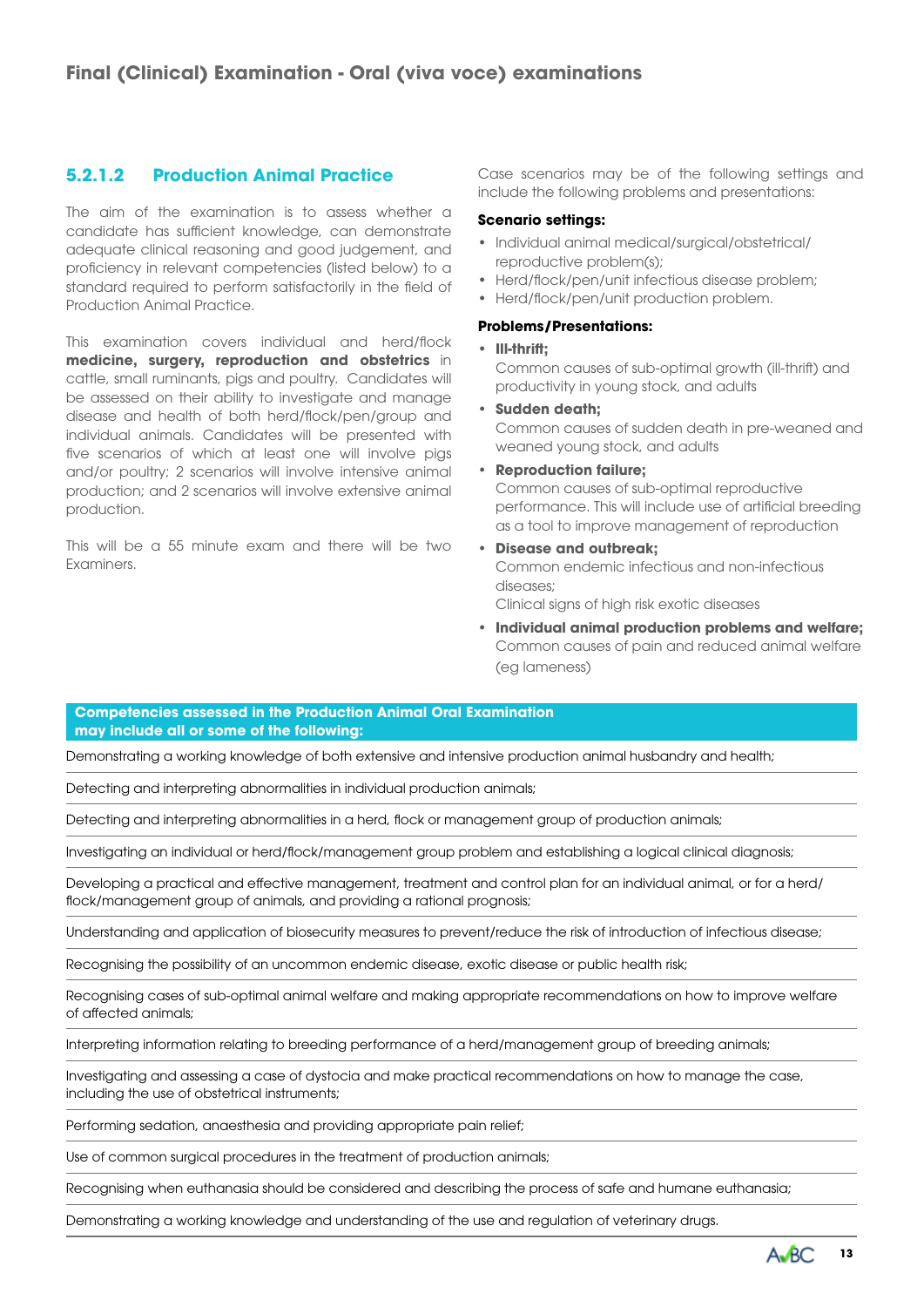## **5.2.1.3 Preventive Medicine**

The aim of this examination is to assess whether a candidate is able to make decisions for solutions to disease control and prevention. This includes decision making around exotic and endemic diseases and demonstration of understanding of the aspects to be considered, including animal welfare, legislation, professional practice and laboratory results.

Candidates will be presented with scenarios that may include:

- Exotic and endemic diseases of interest to industry/ government;
- Situations where exotic/emergency diseases are suspected;
- Disease outbreak investigation;
- Prescribing principles and legislated requirements for pharmaceutical use;
- Topical animal welfare issues and professional and legislated obligations.

This will be a 45-minute examination and there will be two Examiners.

Candidates are expected to know key information about important diseases (common diseases and diseases of high impact) and to demonstrate they are able to find relevant information. Candidates are not expected to recall comprehensive lists of diseases and other specifics such as local legislative details, and withholding periods of compounds. They are expected to make informed decisions on disease response, control and prevention that is based on integrating knowledge and sourced information. Candidates need to be ready to demonstrate how to use the information they have learned, not just recite it. They are expected to demonstrate proficiency in relevant competencies as listed below.

Candidates are expected to know and understand the following areas relevant for preventive medicine:

- Drugs and chemicals which are prohibited in food producing animals in Australia eg phenylbutazone in cattle, insecticide DDT etc.
- To develop and interpret a two-by-two table on the accuracy of a test (specificity and sensitivity)
- To describe the components and role of Animal Ethics Committees and to demonstrate understanding of the "Five Freedoms" of animal welfare and the "3R's" of animal welfare (replacement, reduction, refinement)
- Disease traceback National Livestock Identification System (NLIS) and National Vendor Declarations (NVDs) etc
- Australian Animal Health Laboratory (AAHL) role etc

Animal Health Australia has made available to AVE candidates its training program "Accreditation Program for Australian Veterinarians" (APAV) which will help to provide candidates with an awareness of national regulations, policies and issues in the main areal of animal health in Australia, New Zealand candidates should be aware of this material. (See 12.4.1 for directions about how to access the APAV training program and other suggested reference sites.)

#### **Competencies assessed in the Preventive Medicine Oral Examination may include all or some of the following:**

Applying knowledge and understanding of the principles of disease prevention, control and eradication within animal populations, herds/flocks or management groups;

Applying knowledge and understanding of the necessary steps to be taken, by a veterinarian, on suspicion of an exotic disease in cattle, sheep, horses, pigs or poultry in the context of: (i) Foot and Mouth Disease, (ii) African Horse Sickness, (iii) Swine Fever, (iv) Newcastle Disease, (v) Avian Influenza, (vi) Equine Influenza, (vi) Rabies, (vii) African Swine Fever, (viii) Tuberculosis, (ix) Bluetongue, (x) Bovine Spongiform Encephalopathy. Note that candidates are advised that other exotic diseases of importance to Australia or New Zealand may be covered;

Applying knowledge and understanding of the necessary steps to be taken, by a veterinarian, to control: (i) Anthrax, (ii) Johne's Disease, (iii) Sheep Footrot, (iv) Strangles, (v) Hendra virus, (vi) Leptospirosis. Note that candidates are advised that other endemic diseases of importance to Australia or New Zealand may be covered;

Applying knowledge and understanding of diagnostic test characteristics to calculate and explain sensitivity and specificity when given a simple two-by-two table;

Applying knowledge and understanding of the legislation and codes of practice that apply to the veterinary profession in Australia and New Zealand;

Applying knowledge and understanding of veterinary drugs and agricultural chemicals in Australia and New Zealand, particularly the regulatory requirements in relation to Schedule 4 and Schedule 8 drugs, reporting adverse drug reactions to the Australian Pesticides and Veterinary Medicines Authority or the New Zealand Ministry for Primary Industries, and the application of drug and chemical withholding periods;

Applying knowledge and understanding of the legal requirements for undertaking experiments in animals in Australia and New Zealand;

Demonstrate understanding of the legal obligations/restraints imposed on veterinarians by animal welfare legislation.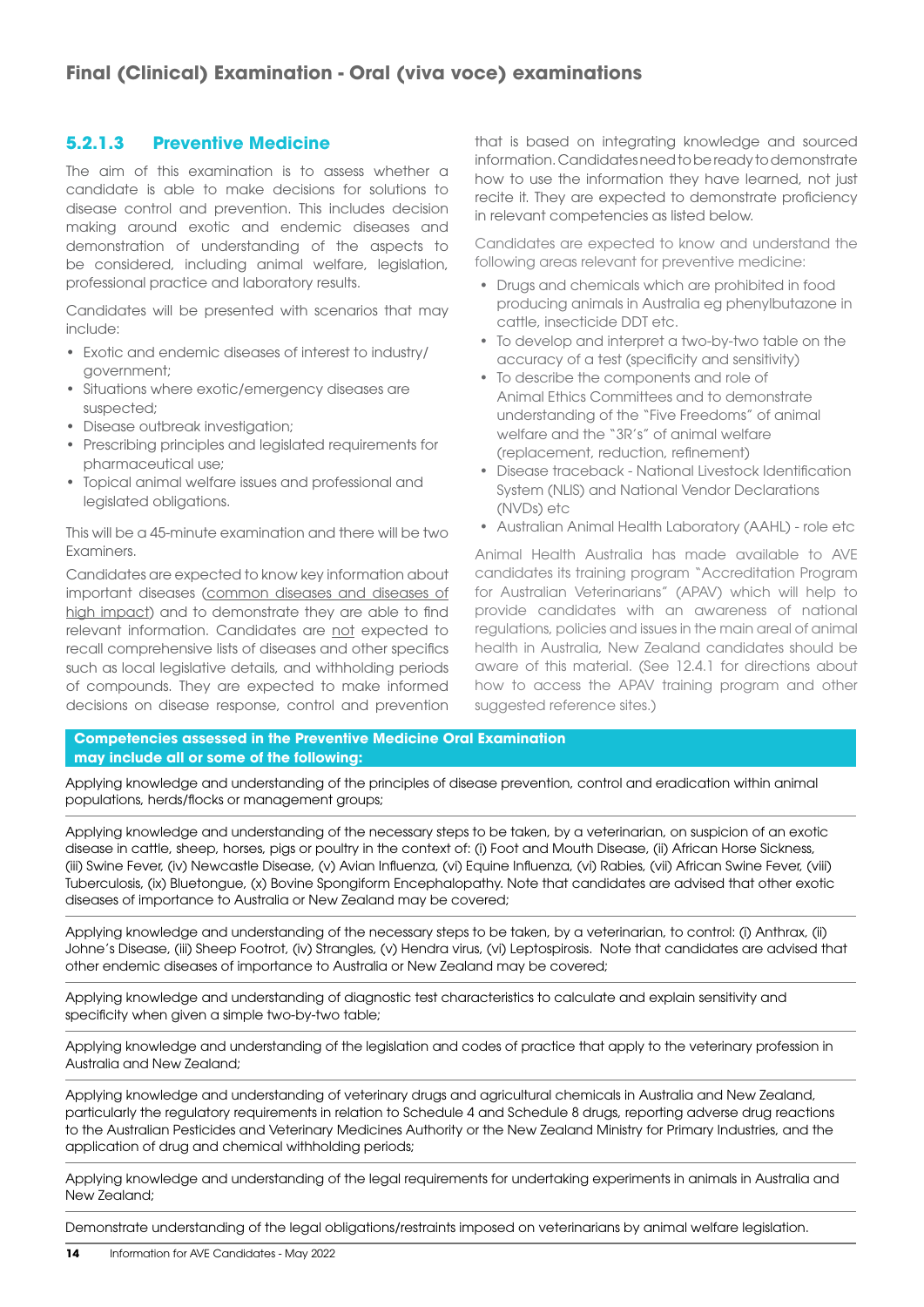## **5.2.2 Practical examinations**

### **5.2.2.1 Equine Practice Examination**

There will be an oral component to this practical examination. The aim of the oral component is to assess whether a candidate has sufficient knowledge, can demonstrate adequate clinical reasoning and good judgement, and can demonstrate competence in practical clinical skills to a standard required to perform satisfactorily in the area of Equine Practice.

Candidates will be presented with two to four clinical scenarios. They are expected to be able to describe clinical abnormalities, outline their approach to investigation of the problem, provide differential diagnoses and a management plan for the problem set in each scenario. In the process of working through the case scenario, the practical competence of the candidate will be assessed. They have to be able to complete a basic physical examination and perform or describe clinical practical procedures as listed below.

**Case scenario settings** will primarily focus on individual animal emergency and non-emergency problems/ procedures and may include:

- Wounds;
- Gastrointestinal abnormalities including colic;
- Lameness;
- Respiratory abnormalities;
- Common problems in foals.

#### **Disciplines examined** include:

- Medicine
- Surgery
- Reproduction
- Sedation, anaesthesia, pain relief
- Imaging and radiation safety
- Biosecurity

This will be a 55 minute examination and there will be two Examiners.

**The Equine Practice Examination assesses competency in all or some of the following activities and procedures:**

Humanely and appropriately catch and restrain a horse using a halter or bridle;

Describing the horse in terms of markings, gender, colour and breed with an approximate estimate of age;

Safely conducting a thorough clinical examination of a horse. This will include obtaining TPR (temperature, pulse, respiration), auscultation of lungs and abdomen;

Discussing how disease may affect clinical findings;

Examining a horse's mouth and assessing the condition of the teeth with a mouth gag;

Examining the eye with, or without, an ophthalmoscope;

Describing how and where to perform an abdominocentesis;

Describing the procedure and discussing the indications for performing a rectal examination and describing the structures that may be palpated;

Describing the procedure of passing a nasogastric tube including method of differentiating if tube is in the oesophagus or trachea;

Indicating suitable sites for giving an intramuscular injection to a horse;

Describing how to take a blood sample for haematological analysis and interpret results;

Picking up a horse's fore or hind limb and examine the hoof;

Effectively using the hoof testers;

Identifying location of various joints;

Examining by palpation the major soft tissue structures of the distal limb;

Positioning a horse for radiographic examination of the distal limbs;

Identifying the sites for applying local anaesthetic to block: regional nerves to the distal extremity, motor nerves to the eye, sensory nerves to the eye;

Recommending a protocol for sedation and/or general anaesthesia by considering animal temperament and health status, and procedure to be performed.

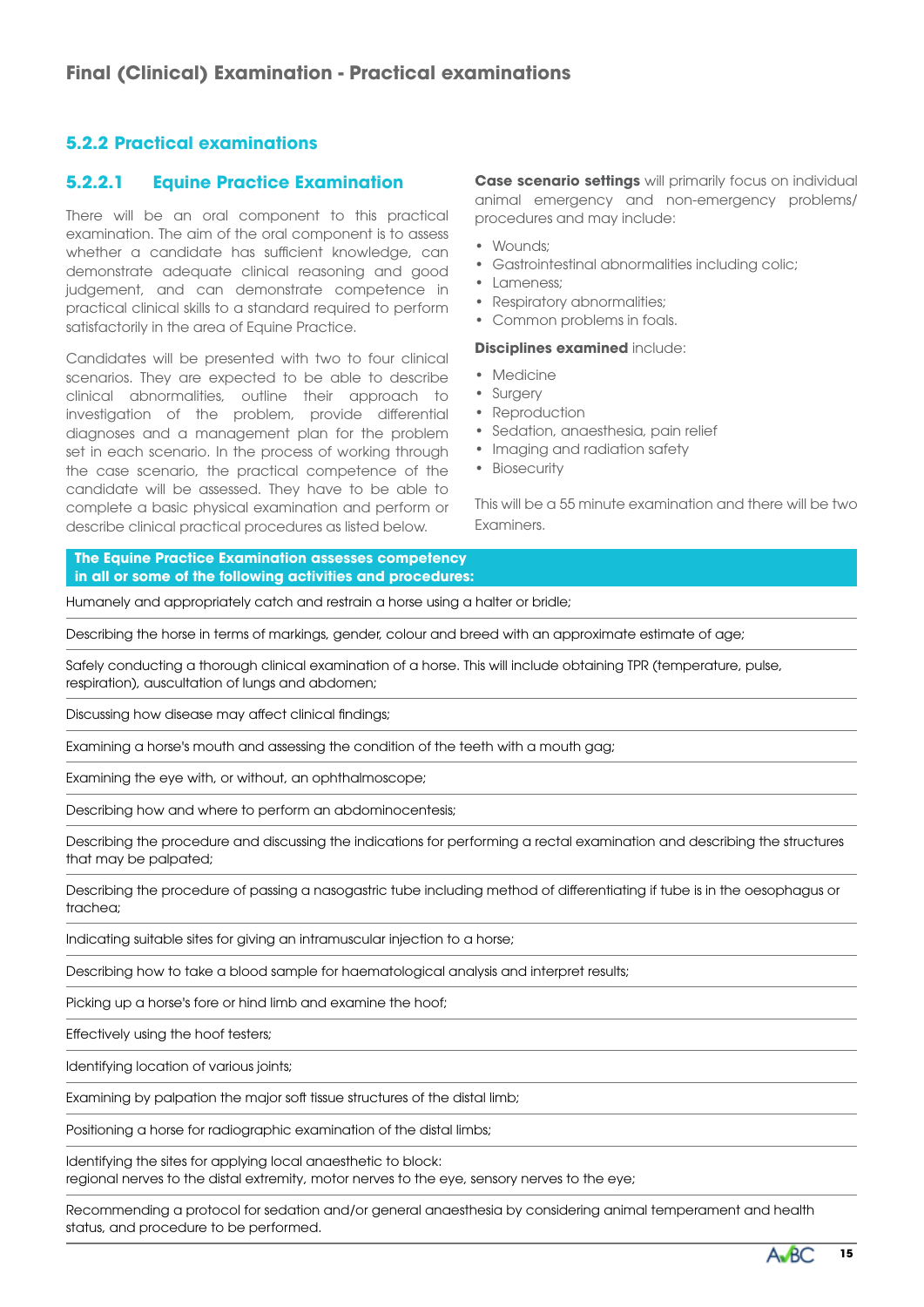## **5.2.2.2 Cattle and Sheep Clinical Skills**

The aim of this examination is to assess whether a candidate is competent in practical, clinical skills commonly used in cattle and sheep practice.

This will be a 55-minute examination ( 35 minutes cattle, 20 minutes sheep) and there will be two Examiners.

#### **The CATTLE Practical Examination assesses competency in the following procedures:**

Pregnancy testing per rectum of 3 cows –

(non-pregnant, pregnant < 4 months and pregnant > 4 months);

Putting a halter on a cow in an appropriate way;

Safely examining the oral cavity;

Safely and correctly passing a stomach tube;

Restraining a cow and injecting a solution into the jugular vein;

Collecting a blood sample from the tail vein;

Administering an epidural anaesthetic;

*Please note that the Examiner may include one or more of the following tasks:*

Aseptically collecting a milk sample;

Lifting and restraining a cow's front or back leg;

Collecting a urine sample from a cow via a urinary catheter;

Collecting a sample of rumen fluid by rumenocentesis;

Thoroughly examining a cow's foot.

#### **The SHEEP Practical Examination assesses competency in all or some of the following clinical procedures:**

Conducting a distance examination of a pen of sheep and reporting the findings;

Catching and restraining a sheep and carrying out a clinical examination;

Taking the temperature per rectum;

Demonstrating collection of a jugular blood sample;

Examining mouth and teeth;

Examining feet and using a searcher knife to check for footrot;

Taking a faecal sample for culture;

Conducting an examination of a scrotum and scrotal contents of a ram and discussing the findings.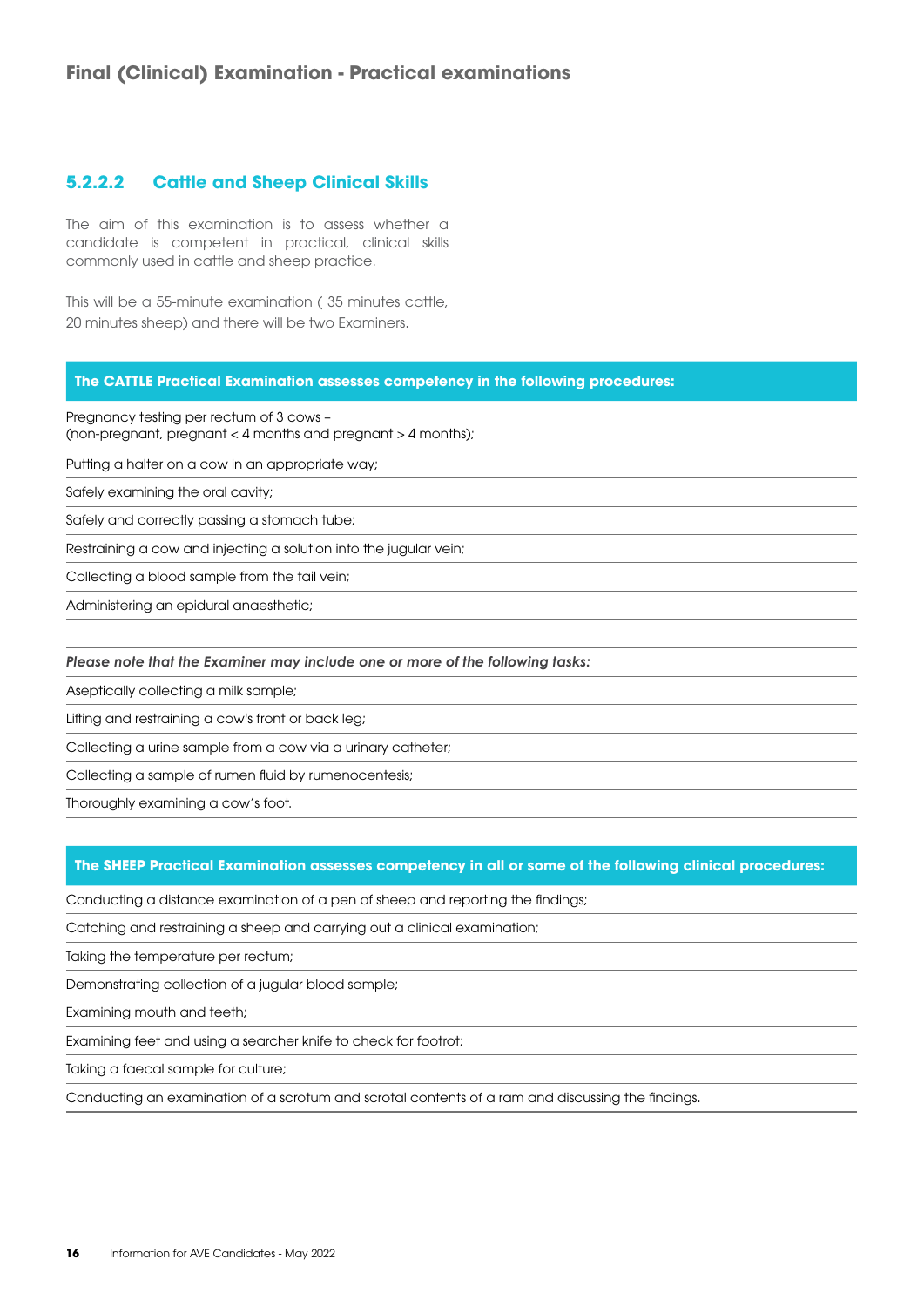### **5.2.2.3 Practical (Small Animal) Anaesthesia**

This aim of this examination is to assess whether a candidate is competent to a standard required for satisfactorily performing in small animal practice, to administer anaesthesia and analgesia in a dog undergoing an elective surgical procedure.

This examination includes preparation for general anaesthesia, setting up the anaesthetic equipment, sedating the small animal, inducing anaesthesia and preparing the animal for surgery. The procedural steps and components of anaesthesia assessed are listed below.

This is a 75-minute examination of which 15 minutes is allowed for calculating drug doses, and 60 minutes for administering anaesthesia and setting up the patient. There will be one Examiner and one veterinary nurse/ technician for assisting, and usually one experienced Observer.

#### **The Practical Anaesthesia Examination assesses competency in the following procedures and activities:**

Completing a pre-anaesthesia physical examination on a dog;

Selecting appropriate drugs and doses for premedication, induction and maintenance of anaesthesia and analgesia (including pre- and intra-operative analgesia);

Determining correct volumes of all drugs to be administered and preparing them for injection;

Determining appropriate flow rates for intra-operative fluid administration;

Preparing all equipment needed including the anaesthetic machine;

Aseptically placing and securing a catheter in a peripheral vein;

Selecting appropriate endotracheal tubes and testing for cuff integrity;

Safely inducing anaesthesia;

Safely performing endotracheal intubation;

Connecting the patient to the anaesthetic machine and using appropriate fresh gas flow and vaporiser settings;

Monitoring the patient for depth of anaesthesia and physiological stability using basic techniques (eg palpation, watch and stethoscope) and some electronic monitoring devices (eg pulse oximeter, capnograph, blood pressure monitor);

Demonstrating informed knowledge of acceptable ranges for pulse rate (BPM), haemoglobin oxygen saturation (% saturation), peak expired CO<sub>2</sub> and inspired CO<sub>2</sub> (mm Hg or %) and blood pressure (mm Hg);

Suggesting basic approaches to managing common intra-operative complications including inadequate (insufficient/ excessive) anaesthetic depth, low blood pressure, in adequate or excessive respiration, poor oxygen saturation, and low body temperature;

Demonstrating awareness of anaesthetic and peri-operative risks and preparedness for minimising risk.

**Overarching the performance of tasks listed is the Examiner's judgement on the safety of the patient during the process.**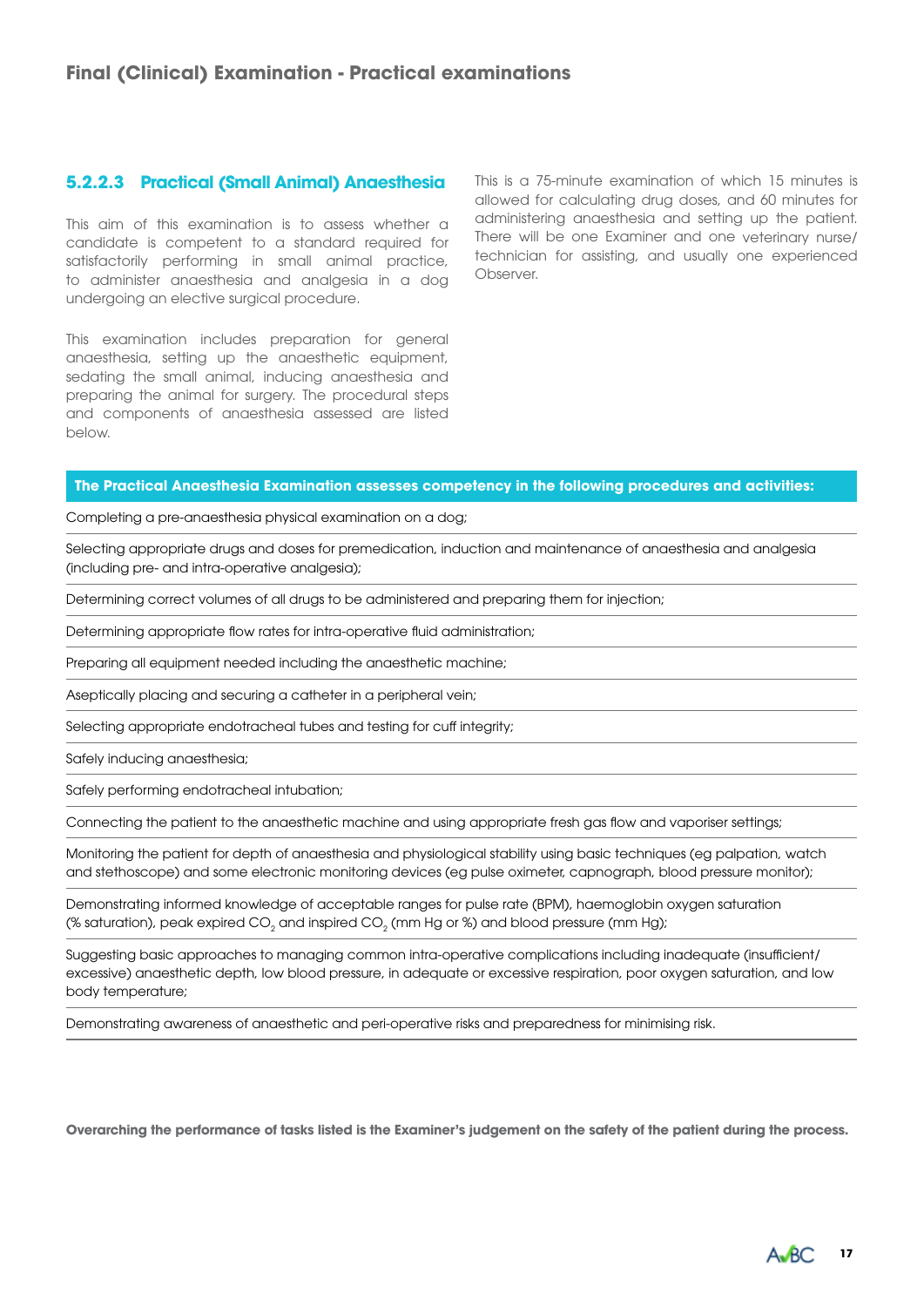## **5.2.2.4 Practical (Small Animal) Surgery**

The aim of this examination is to assess whether a candidate is competent to a standard required for satisfactorily performing in small animal practice, to complete a basic, commonly performed surgical procedure.

Candidates are expected to carry out an ovariohysterectomy or cystotomy on an anaesthetised dog. Ovariohysterectomy is generally the procedure of choice.

Candidates will need to complete the procedure within 120 minutes. In addition, they are given 15 minutes for scrubbing, gowning and gloving, and 10 minutes after completing the procedure to write a discharge note

for the owner. There will be one Examiner and usually one experienced Observer, and one veterinary nurse/ technician for assistance.

The Examiner may interact with the candidate in the same way as might a senior practice colleague, as the candidate progresses through the procedure.

Assessment of the candidate's surgical competence includes assessment of a range of activities as listed below but emphasis is placed on ability to safely perform the procedure. The Examiner's judgement on the safety of the patient may modify the course of the procedure. A lack of knowledge or competence will require the procedure to be terminated in the interests of the animal's welfare.

#### **The Practical Surgery Examination assesses competency in the following procedures and activities:**

Discussing if the surgical treatment is indicated and appropriate;

Planning and preparing for the surgical procedure including pre-operative procedures to maintain asepsis, including gowning, scrubbing and gloving;

Preparing the animal for surgery including pre-operative procedures to maintain asepsis, including patient positioning and aseptic surgical site preparation;

Performing the procedure at 'entry level' standard. This includes demonstrating:

- knowlede of relevant surgical anatomy;
- correct use of surgical equipment including knowledge of the proper instrument names;
- correct surgical approach;
- appropriate tissue handling;
- effective haemostasis;
- appropriate surgical lavage;
- correct approximation of tissues including appropriate suture selection, and knot security;
- completing the procedure within an acceptable timeframe (and within the time allowed).

Demonstrating understanding and anticipation of intraoperative complications and/or problems, and taking steps to prevent potential complications/problems;

Discussing approaches to managing problems arising postoperatively as a result of faulty technique, infections, and interference to the surgical site by the patient, and likely outcomes;

Demonstrating appreciation for the need for time restraint for surgical procedures;

Modifying surgical techniques to meet changing circumstances;

Demonstrating an understanding of supportive care/therapy appropriate to the needs of the procedure and the patient;

Providing immediate post-operative care and assessment;

Writing and discussing a discharge note with instructions for the owner for aftercare at home after discharge.

**Overarching the performance of tasks listed is the Examiner's judgement on the safety of the patient during the process.**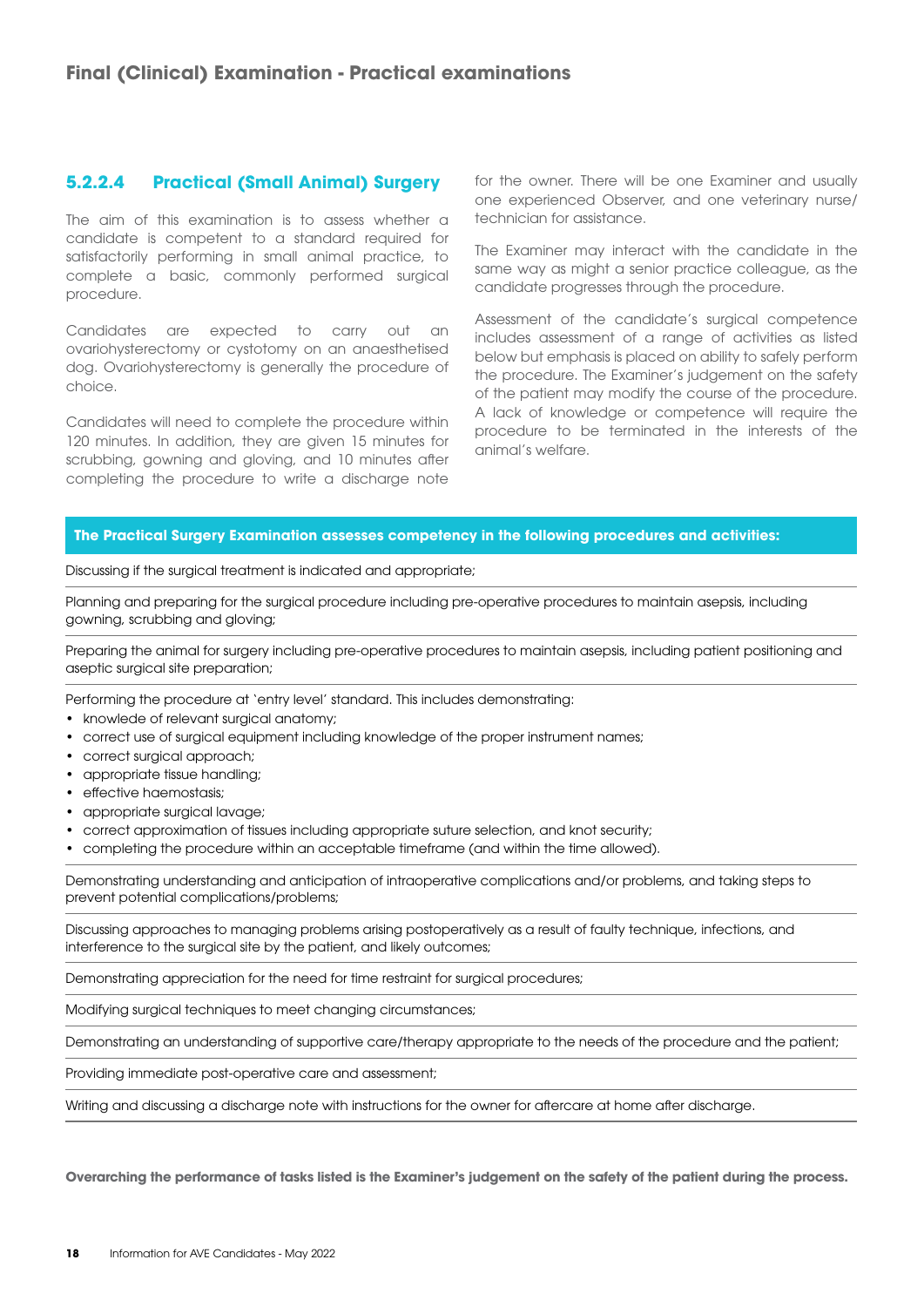## **5.2.2.5 Pathology Practical Examination**

This examination assesses practical ability as well as theoretical knowledge of pathology (morbid anatomy), clinical pathology, microbiology and parasitology. It is designed to assess the candidate's ability to distinguish the significant pathological changes of common diseases of all species from insignificant features such as postmortem change, and to draw correct interpretations and conclusions from the material. The disease conditions will cover as wide a range of domestic species as possible, including birds, as well as companion and production animals.

This exam consists of 10 questions on pathology and clinical pathology presented in sequence to the candidates as images and questions in PowerPoint format. Most images will be of gross specimens; however a few photomicrographs will be included, together with history and questions. Images are projected onto a large presentation screen. Candidates are allowed ten minutes for making hand-written answers to each question. Candidates will need to bring a pen, paper will be provided

The process of answering the questions in this exam can be divided into four sub-sections:

- 1. Recognition & description of abnormality;
- 2. Interpretation (morphological and aetiological diagnoses) and description of pathogenesis and/or clinical significance;
- 3. Action for confirmation of diagnosis; and
- 4. Advice as to management.

If a candidate misinterprets a depicted abnormality and hence makes an incorrect pathological diagnosis, some credit for that question may be salvaged if subsequent choices of disease processes, diagnosis and management options, etc, show that the candidate is using correct deductive logic.

#### **The Practical Pathology Examination assesses competency in the following activities:**

Identifying and providing written descriptions of abnormal features of specimens depicted in images (gross images or photomicrographs);

Perusing tables of clinical pathological data (biochemical and haematological) and recognising and describing the significance of deviations from normal ranges;

Relating these pathological or clinical pathology changes to the history and clinical information accompanying the data/ images, and deducing from these the dominant disease process/es that are most likely to be present, and from these deductions make the most likely pathological diagnosis, and, where appropriate, providing a rational list of differential diagnoses;

Naming the most likely cause of the depicted disease (where this should be apparent for the particular condition) and describing its pathogenensis;

Providing details of procedures (such as the nature of specimen submission) that would be required to confirm both the pathological diagnosis (and the aetiological diagnosis where this should be apparent for the particular condition);

Describing any appropriate advice that might be given to managers/owners in order for them to better manage the case, where this is appropriate to the case.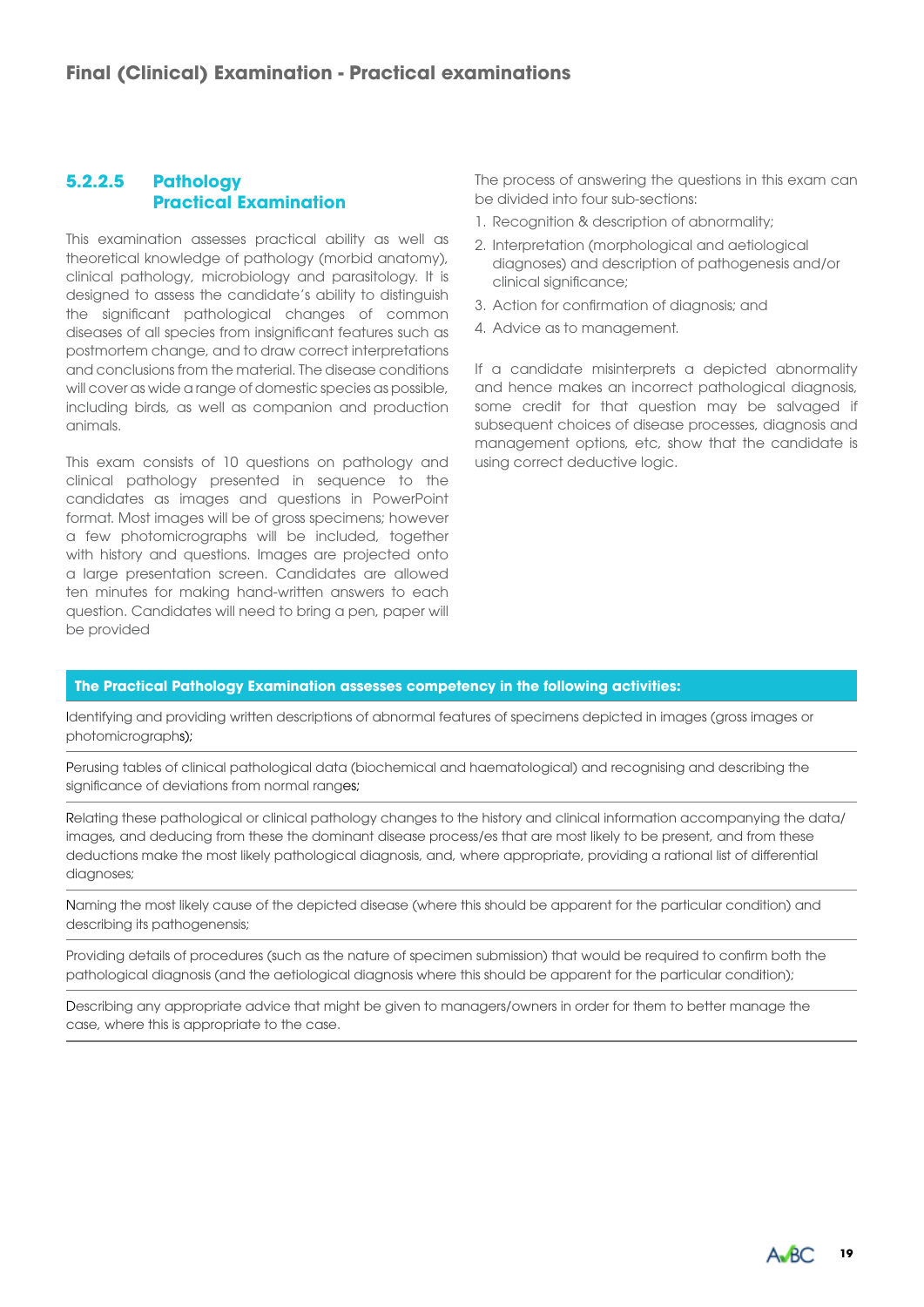## **5.2.2.6 Physical Examination of a Dog and Cat**

This examination assesses the candidate's competency in basic handling of dogs and cats and performing a routine physical examination and a detailed examination of one body system/area, chosen by the Examiner.

This is a 30-minute examination. There will be one Examiner and a veterinary nurse/technician for assisting.

| The following competencies will be assessed:                    |
|-----------------------------------------------------------------|
| Safely approach a dog that is unknown to them; $*$              |
| Lift dog onto examination table;                                |
| Remove a cat from a cage;                                       |
| Safely and comfortably lift the cat onto the examination table; |
| Perform a basic clinical examination; *                         |
| Detailed examination of a body system/area;                     |
| Open mouth to administer a tablet;                              |
| Technique for taking rectal temperature;                        |
| Sites and techniques for injections;                            |
| Restrain for cephalic or jugular vein sampling.                 |

\**All candidates are expected to perform these tasks.*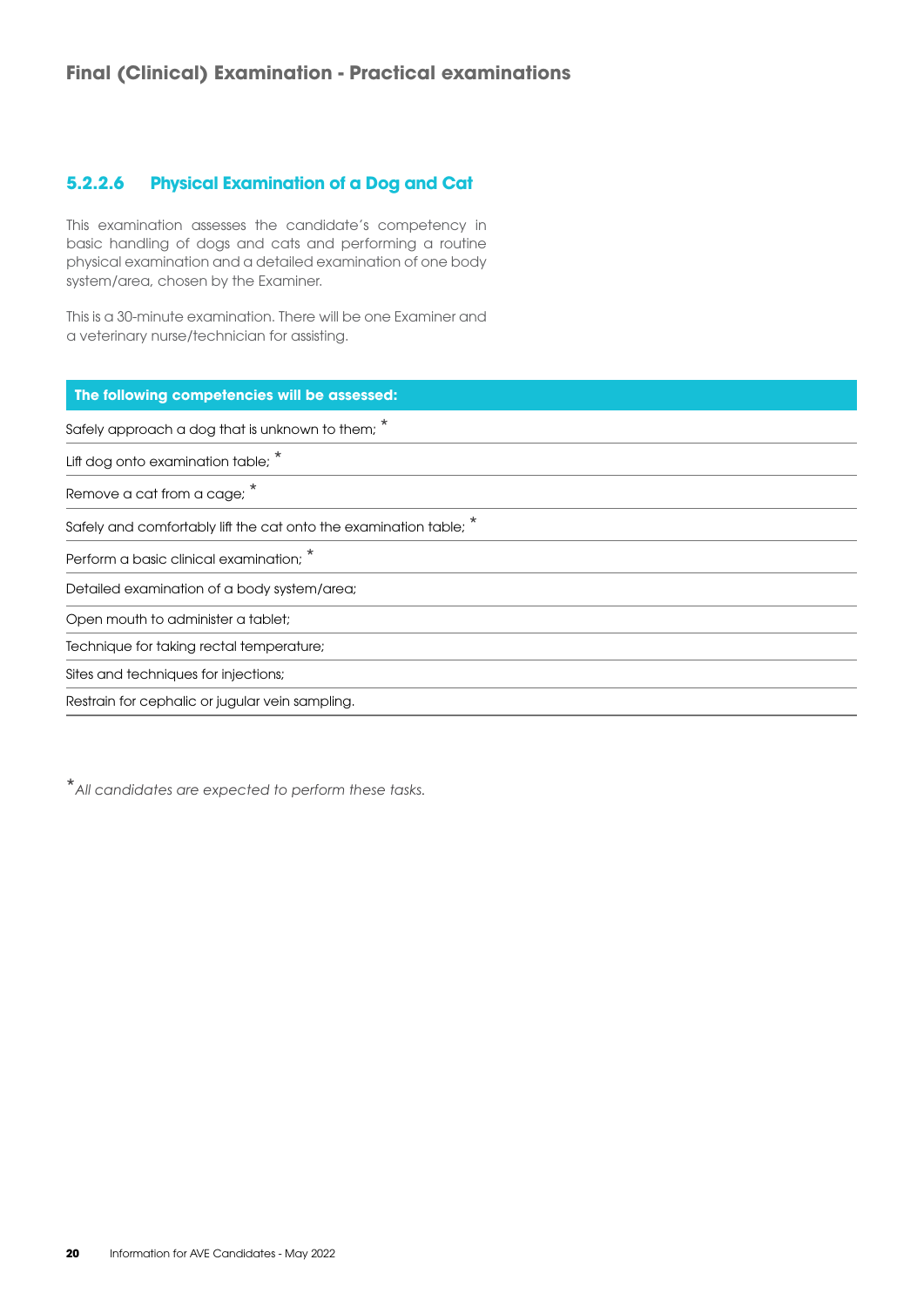## **5.3 Assessment Protocols - Oral and Practical Examinations**

Assessment in the Final (Clinical) Examination, oral and practical, is at a level based on the competence standards of the veterinary profession as benchmarked against Australasian graduates.

Candidates will be graded for each oral and practical examination, and overall, as having 'met the required standard of competence' or 'not met the required standard of competence'.

All oral examinations will be recorded, and recordings will be available for review by Examiners and the Chief Examiner.

## **5.3.1 Oral Examinations (Vivas)**

The format for the oral examination will be the same for the three oral examinations. Each candidate will be presented with a number of clinical scenarios to work through.

Candidates will be assessed on their ability to describe clinical abnormalities, identify probable differential diagnoses, and investigate and manage each clinical problem. Emphasis will be on evidence that the candidate demonstrated the ability to make logical decisions with respect to case investigation and management and was able to justify chosen diagnostic and treatment plans.

A rubric will be used to guide Examiners in their evaluation of a candidate's performance for each scenario. The purpose of the rubric is to:

- provide a mechanism for consistent, objective and fair assessment of a candidate's performance in each individual scenario, and overall;
- enable the Examiner to give useful objective feedback to the candidate.

The rubric consists of four components (Table 5):

- The first three components assess the candidate's ability to work through a problem at a level equivalent to that expected of a final year student at an Australasian Veterinary School.
- The fourth component assesses whether the candidate has demonstrated a sound clinical process that allows them to effectively investigate and manage cases, rather than simply applying what they have learnt from reading a text book.

#### **Table 5. Assessment rubric**

| <b>Assessment rubric</b>                                                                                                                                                                                                                                                                                                                                                                                    | Weighting<br>(%) |
|-------------------------------------------------------------------------------------------------------------------------------------------------------------------------------------------------------------------------------------------------------------------------------------------------------------------------------------------------------------------------------------------------------------|------------------|
| a) What do you see?<br>- Initial response to the scenario<br>- What information do you need<br>(questions for client etc)                                                                                                                                                                                                                                                                                   | 10               |
| b) What are you thinking?<br>- Abnormalities observed based on<br>presenting signs/data<br>- Problem list so far<br>- If left untreated what is the likely<br>progression of the problem?                                                                                                                                                                                                                   | 20               |
| c) What will you do?<br>- How will you investigate the problem?<br>- What is your differential diagnosis?<br>- How will you confirm your diagnosis,<br>manage the case, minimise the risks?                                                                                                                                                                                                                 | 30               |
| d) Has the candidate demonstrated a logical<br>and safe approach to investigating and<br>managing the case?<br>- Is there evidence of sound clinical<br>judgement?<br>- Can the candidate argue the strengths<br>and weaknesses of different approaches?<br>- Is there evidence of a sound clinical<br>process that is transferable to other cases?<br>Score for d) will be guided by responses $a$ ) - c). | 40               |

## **5.3.2. Practical Examinations**

The lists of practical skills/competencies outlined in each of the practical examinations in section 5.2.2 will form the protocol of assessment for the practical examinations. A detailed record on each skill performed will be kept so that effective and relevant feedback can be provided to the candidate.

During the anaesthesia and surgery practical examinations the Examiner may interact with the candidate in the same way as a senior practice colleague might. They will communicate with the candidate such as to provide the candidate with opportunity to demonstrate understanding and justify decisions on procedural details.

There will be an oral component to the Equine Practice Examination. During the practical session the candidate will be presented with two to four clinical scenarios where they are expected to be able to describe clinical abnormalities, outline their approach to investigation of the problem, provide differential diagnosis and a management plan for the problem in each scenario.

Candidates will be assessed using the rubric in Table 5. In the process of working through the case scenarios, the candidate will also be assessed on practical competence. Emphasis will be placed on clinical examination of the horse.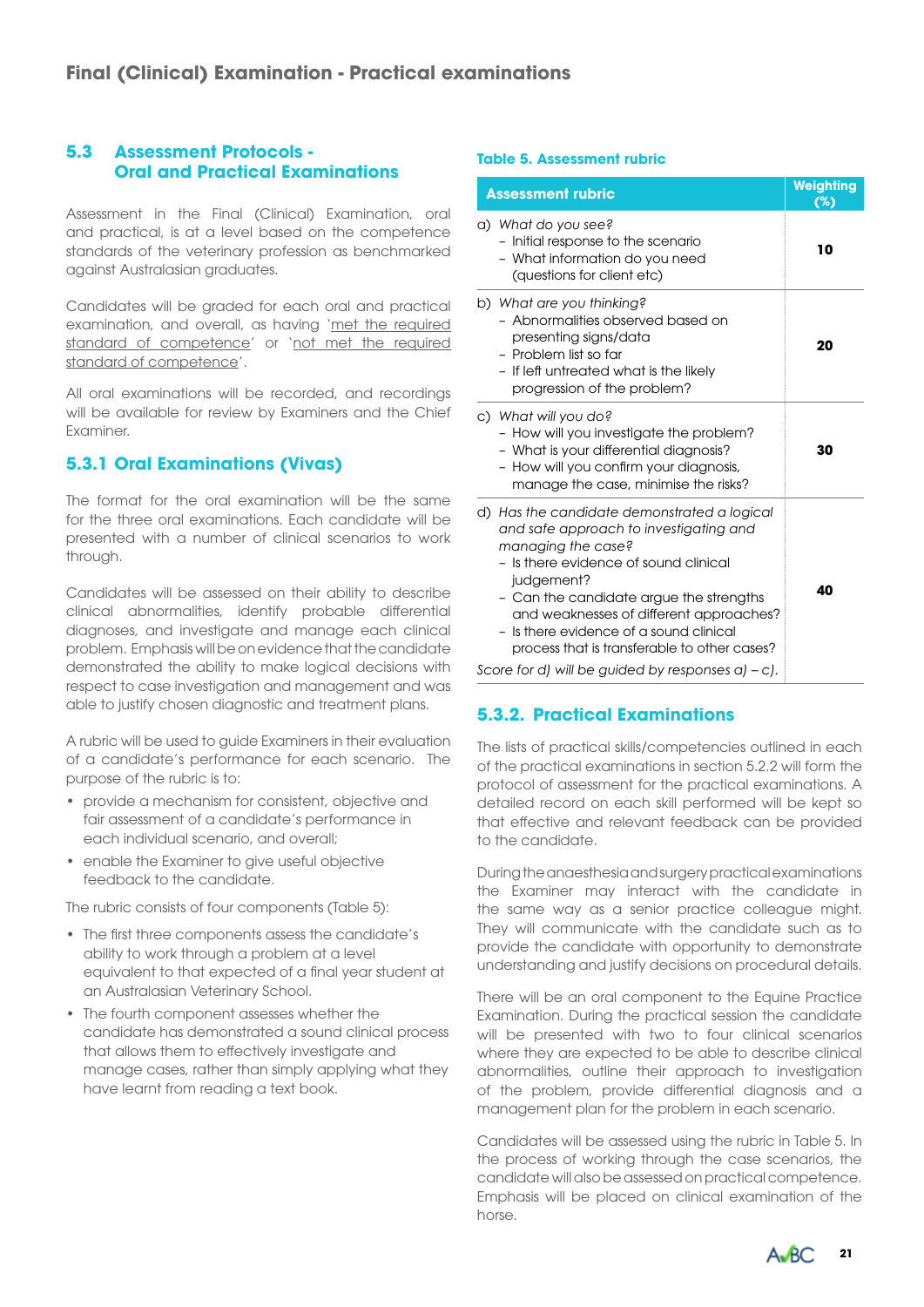## **5.3.3. Grading**

No marks are given to candidates. An overall evaluation of performance will be graded as 'met the required standard of competency' or 'did not meet the required standard' for each oral and practical examination.

## **5.4 Pass Mark for the Final (Clinical) Examination**

Each of the nine sections of this examination is graded as 'Met the required standard of competency' or 'Did not meet the required standard of competency'. A 'Met the required standard of competency' grade in all 9 sections is required for passing the Final (Clinical) Examination.

## **5.5 Preparing for the Final (Clinical) Examination**

Candidates taking this examination are encouraged to critically consider whether they have had sufficient opportunities for developing the necessary skill level to perform at the required standard of competency, in both the oral and practical examinations. They are advised to seek educational opportunities.

Candidates need to make sure they have clinical experience and basic animal handling/husbandry skills at a level as outlined in the individual exam descriptions. If they are lacking in experience working with dogs, horses, cattle and sheep, they must gain this experience before taking the examination. To succeed in the surgery and anaesthesia sections, candidates should ensure they have performed small animal surgery and anaesthesia in an instructional or clinical setting prior to attempting the examination.

Candidates are encouraged to seek hands-on clinical instructional experience because other means of learning, including reading material, videos and other electronic resources, are far less effective learning tools. **Candidates must use the Clinical Skills Checklist (Appendix 4) to identify areas where they may need to gain more clinical experience to be adequately prepared for the Final (Clinical) Examination**. Candidates must submit the skills checklist as a supporting document when declaring on their enrolment form that they have in fact had sufficient experience in conducting common clinical procedures on the species used in this examination to perform at a pass level.

**Joining veterinary practices is an effective way for hands-on clinical instructional experience and practicing opportunities, and candidates are strongly encouraged to seek joining veterinary practices.**

**AFTER a candidate has passed the Preliminary (MCQ) Examination, they can apply for a form of 'limited', 'specific' or 'conditional' registration which would allow them to work under supervision in a veterinary practice while they prepare for the Final (Clinical) Examination. They need to contact and apply with the relevant veterinary registration board for the appropriate registration (see Appendix 2).**

**AVBC cannot assist with organising clinical practical experience. Candidates need to contact veterinary practices and organisations directly.**

## **5.6 Re-sitting the Final (Clinical) Examination**

If candidates achieve a grade of 'Met the required standard of competency' in at least 6 of the 9 sections of the examination, supplementary examination in the section/s with a grade of 'Did not meet the required standard of competency' will be offered during a supplementary assessment period. Supplementary assessment must be undertaken at the next available examination session.

For any failed section(s) of the Final (Clinical) Examination, the Chief Examiner will provide detailed feedback to the candidate.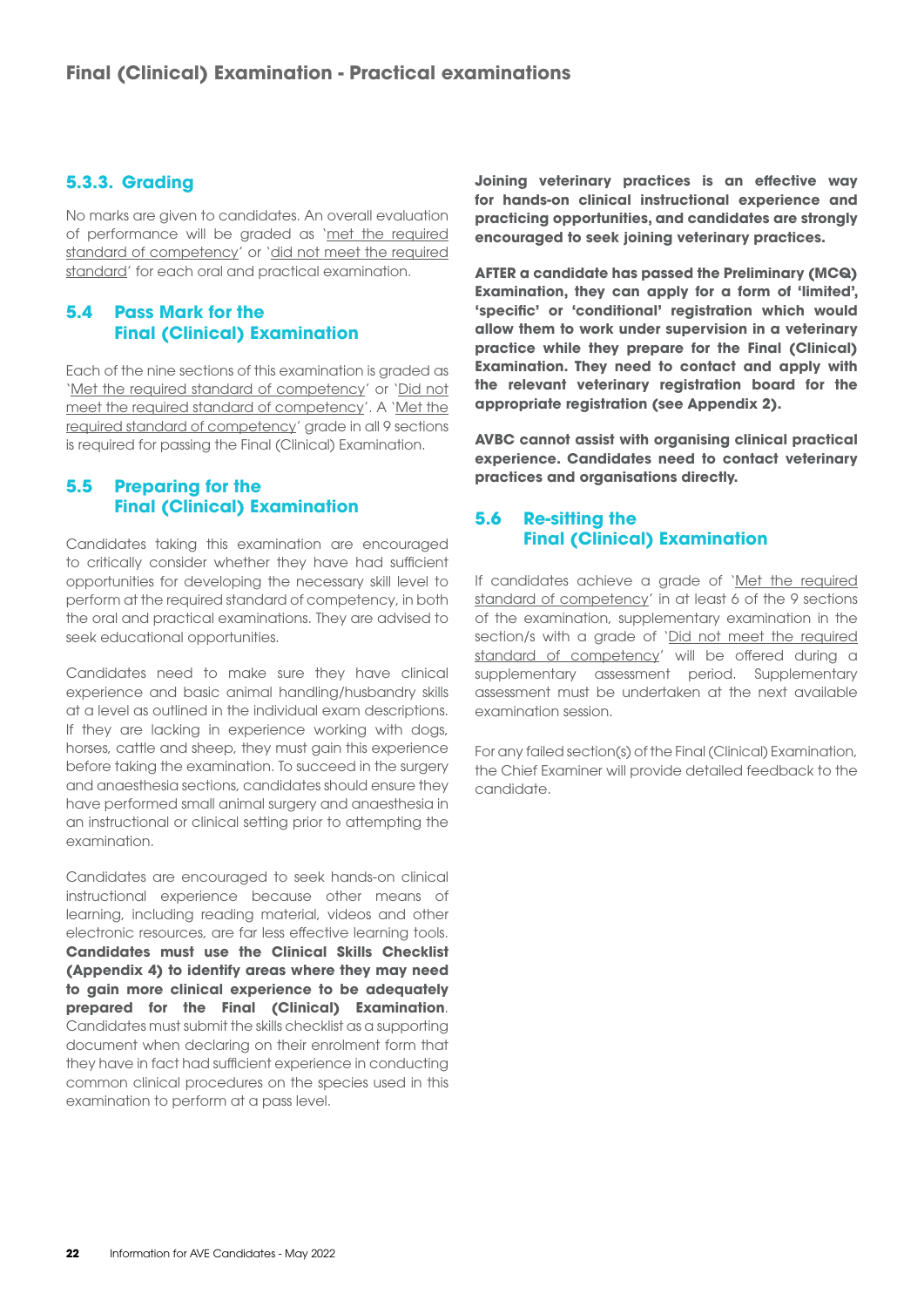There is a limit on the number of attempts that can be made at the Final (Clinical) Examination and a limit on the time during which the Final (Clinical) Examination has to be completed:

- 1. Re-sitting the entire Final (Clinical) Examination Candidates are allowed three attempts at the (entire) Final (Clinical) Examination. If they fail the examination twice, the third and final attempt will have to be approved by the AVE Committee.
- 2. Re-sitting failed sections (up to three) of the Final (Clinical) Examination - Supplementary examinations

Candidates are allowed two supplementary examinations of a failed section(s) (up to three sections) of the Final (Clinical) Examination. If they fail supplementary assessment twice, they will be required to re-sit the entire Final (Clinical) Examination.

- 3. The Final (Clinical) Examination must be completed within five years of passing the Preliminary (MCQ) Examination otherwise the candidate will be required to re-start the AVE process.
- 4. **Re-sitting the entire Final (Clinical) Examination or undertaking supplementary assessment of failed sections of the examination must be within the validity period of the English language test.**

Validity can be renewed by either re-sitting the test to current standards or by re-validating a previous test (which satisfies current standards). See section 3.2.

## **5.6.1 Preparing for re-sitting**

Before being allowed to re-sit either any failed section(s) or the entire Final (Clinical) Examination, the candidate will be required to provide evidence to the AVE Committee

that they have undertaken appropriate activities that will enhance their veterinary knowledge and experience. They are expected to work under the advisement of the AVE Committee in planning and completing additional training:

- 1. A counselling session will be arranged with a member of the AVE Committee to discuss how the candidate proposes to gain the experience and additional training required.
- 2. The candidate will be required to develop and submit to the Committee member, a plan of the additional training they propose to do in the lead up to supplementary assessment.
- 3. The candidate will be required to keep a case log of additional training and submit it to the Committee member and the AVE Coordinator at least one month before the examination, to verify that they have gained additional training and experience.
- 4. The Committee member will report to the AVE Committee on the communication with the candidate and their exam preparation. The Committee may recommend the candidate be counselled to consider whether they are ready to proceed to supplementary examination or to re-sitting the entire examination, whichever is applicable. The Committee acknowledges that the final decision on progressing with the AVE rests with the candidate.

## **5.6.2 Applying and fees for re-sitting**

A separate application to sit the examination must be completed and another examination fee paid. Details can be obtained by contacting the AVE Coordinator.

## **6 Examination results & certification**

Results of the Preliminary (MCQ) Examination are sent in writing by email within six weeks. No results are given by telephone.

Results of the Final (Clinical) Examination are sent in writing by email within six weeks. No results are given by telephone.

Following successful completion of the Preliminary and Final Examinations, candidates are eligible to receive a Certificate issued by the AVBC.

The **AVE Certificate in Veterinary Science** entitles successful candidates to apply for full registrarion in any State or Territory in Australia or in New Zealand. They need to present the Certificate to the Veterinary Board in the State or Territory in which they intend to register or to the Veterinary Council of New Zealand. The addresses of the Boards and the Council are given in **Appendix 2**.

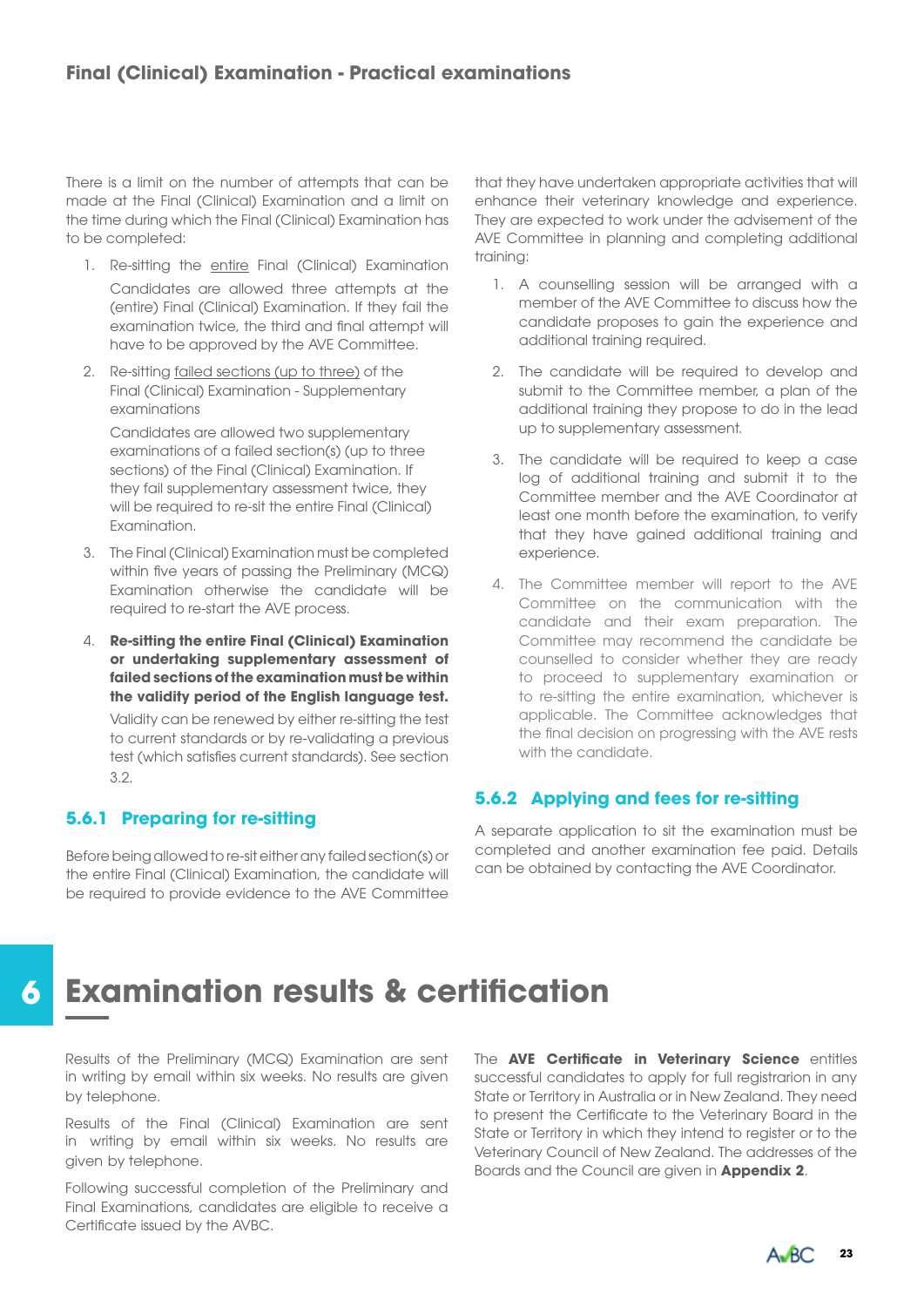## **7 Applying for the AVE**

In order to sit the AVE, candidates first need to apply to AVBC for an Eligibility Assessment of qualifications. Application is via an application portal on the AVBC website.

Upon approval of eligibility to undertake the AVE, candidates will be sent an application form for the Preliminary (MCQ) Examination.

After passing the Preliminary (MCQ) Examination, candidates will be sent an application form for the Final (Clinical) Examination and documentation to assist in preparation for the exam.

The **closing date** for the acceptance of applications to sit the Preliminary (MCQ) Examination is **8 February each year**. Late applications will **not** be considered.

The **closing date** for the Final (Clinical) Examination is notified to candidates and is usually 12 weeks prior to the date of the examination session.

## **8 Examination Fees**

## **8.2 Examination Fees**

Examination fees are payable in advance by candidates attempting the examination.

The schedule of fees can be obtained from the AVBC website or by contacting the AVBC Office. **Each fee allows only one attempt at each examination.**  If candidates are allowed to sit again, a separate application to sit the examination must be completed and another examination fee paid.

Payment by direct transfer or credit card is preferred.

#### **8.2 Withdrawal Fees**

Once a candidate has applied and been accepted for a specific examination session, withdrawal from the examination session will result in a cancellation fee.

• For the Preliminary (MCQ) Examination, providing notice of withdrawal is received more than four weeks prior to the examination, a **cancellation fee of A\$760** will apply. This will be deducted from the amount of examination fee to be refunded. The examination fee will be forfeited altogether if the withdrawal is made less than four weeks prior to the examination, unless a medical certificate is provided in which case the A\$760 cancellation fee will apply.

A candidate who has been assessed as eligible to sit the AVE will not have to re-submit the eligibility application paperwork again - as long as they remain in contact with the AVE. They will be placed on an email contact list and can expect to receive emails from time to time with information about upcoming examination sessions and application forms, etc.

A candidate's English language test result must be current at the time they sit an AVE examination. Validity can be renewed by either re-sitting the test to current standards or by re-validating a previous test (which satisfies current standards). See section 3.2 for more information on this.

- For the Final (Clinical) Examination, withdrawal more than twelve\* weeks before the start of the examination will result in a **cancellation fee of** A\$1.900. Withdrawal less than twelve<sup>\*</sup> weeks before the start of the examination will result in the total fee being forfeited.
- Withdrawal from a supplementary examination will result in the total fee being forfeited.

\* AVEC may vary the period of notice of withdrawal where it is anticipated that an examination session may be oversubscribed, or where consideration is being given to holding an additional full clinical examination session mid-year. Written notice of the extension of the withdrawal period will be given to candidates by email together with the application form.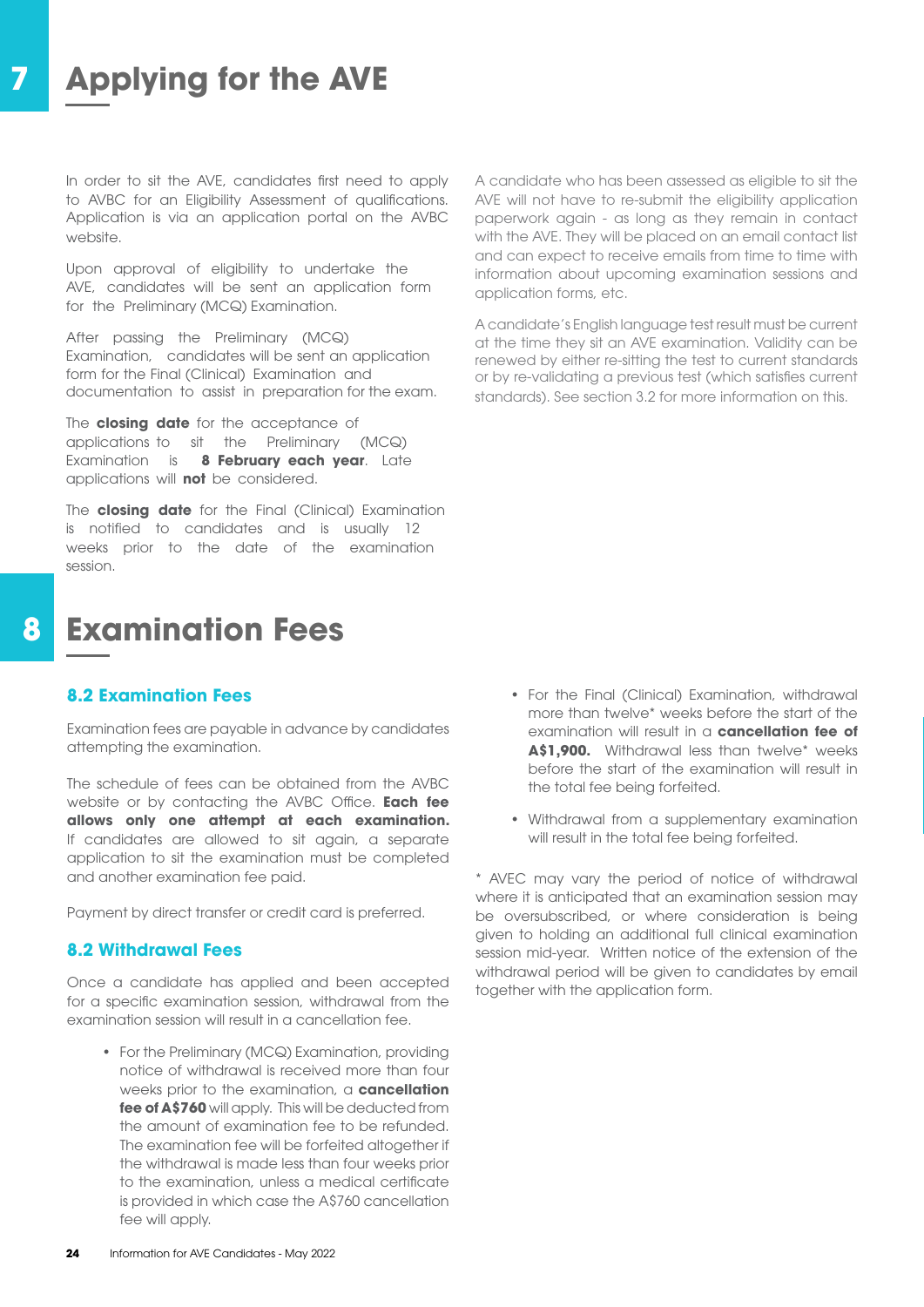## **9 Rules of Conduct for the AVE**

Once assessed as eligible to sit the AVE, candidates are provided with a copy of the Rules of Conduct for the Australasian Veterinary Examination (AVE) (see **Appendix 5**). These relate to the Preliminary (MCQ) and Final (Clinical) examinations, and outline the responsibilities and obligations of a candidate.

On enrolment to sit an AVE examination, candidates are asked to declare that they have read and understood that they must abide by the Rules of Conduct and not engage in any forms of irregular behaviour.

## **10 Special Consideration**

The AVBC provides a mechanism for candidates of the AVE to apply for special consideration in circumstances that:

- may have affected their performance in the AVE or section(s) of the AVE; or
- may affect/have affected their ability to sit a scheduled examination or examination section of the AVE.

Generally illness, injury, misadventure and essential commitments will be considered as grounds for an application for special consideration.

If successful, an application for special consideration may provide a candidate with the opportunity to re-sit the examination section(s). It is **not** a means for having an

unsatisfactory result changed or to re-sit an examination section(s) upon notification of results.

Applications for special consideration in relation to exam performance must be submitted no later than **10 days** after the date of the examination. Applications for special consideration in relation to sitting a scheduled examination should be submitted **prior** to the date of the scheduled examination. Applications received after notification of exam results will **not** be considered.

Applications must be submitted in writing on the prescribed form and within the prescribed timeframe. A fee for lodging an application for special consideration may apply. **Further details are available from the AVE Coordinator. Email: ave@avbc.asn.au** 

## **11 Appeals**

The AVBC provides an internal appeal mechanism for AVE applicants and AVE candidates to request a review of a decision made by the AVBC or the AVE Committee (AVEC) on their eligibility for the AVE or on their performance assessment in the AVE.

The available grounds of appeal are listed in an Appeals document available from the AVE Coordinator. If a candidate believes they have grounds for appeal against the process in any section of the Preliminary or Final Examination, an appeal can be made to AVBC.

An application for review of the outcome of an AVE eligibility assessment must be submitted to the AVE Coordinator **within 28 days** of notification of the assessment outcome.

Prior to lodging an application for review of a decision on performance assessment, the candidate is encouraged to engage in post-examination feedback where AVE

candidates and counsellors may resolve concerns about decisions on performance by means of personal communication.

An application for review of a decision on examination performance must be submitted to the AVE Coordinator **within 28 days** of notification of the examination result or **within 28 days** of post-examination feedback, whichever is the latter.

The outcome of an appeal will **not** exempt an AVE candidate from any of the requirements of the AVE.

Appeals must be submitted in writing on the prescribed form and within the prescribed timeframe. A fee for lodging an appeal will be applied. **Further details are available from the AVE Coordinator. Email: ave@avbc.asn.au**

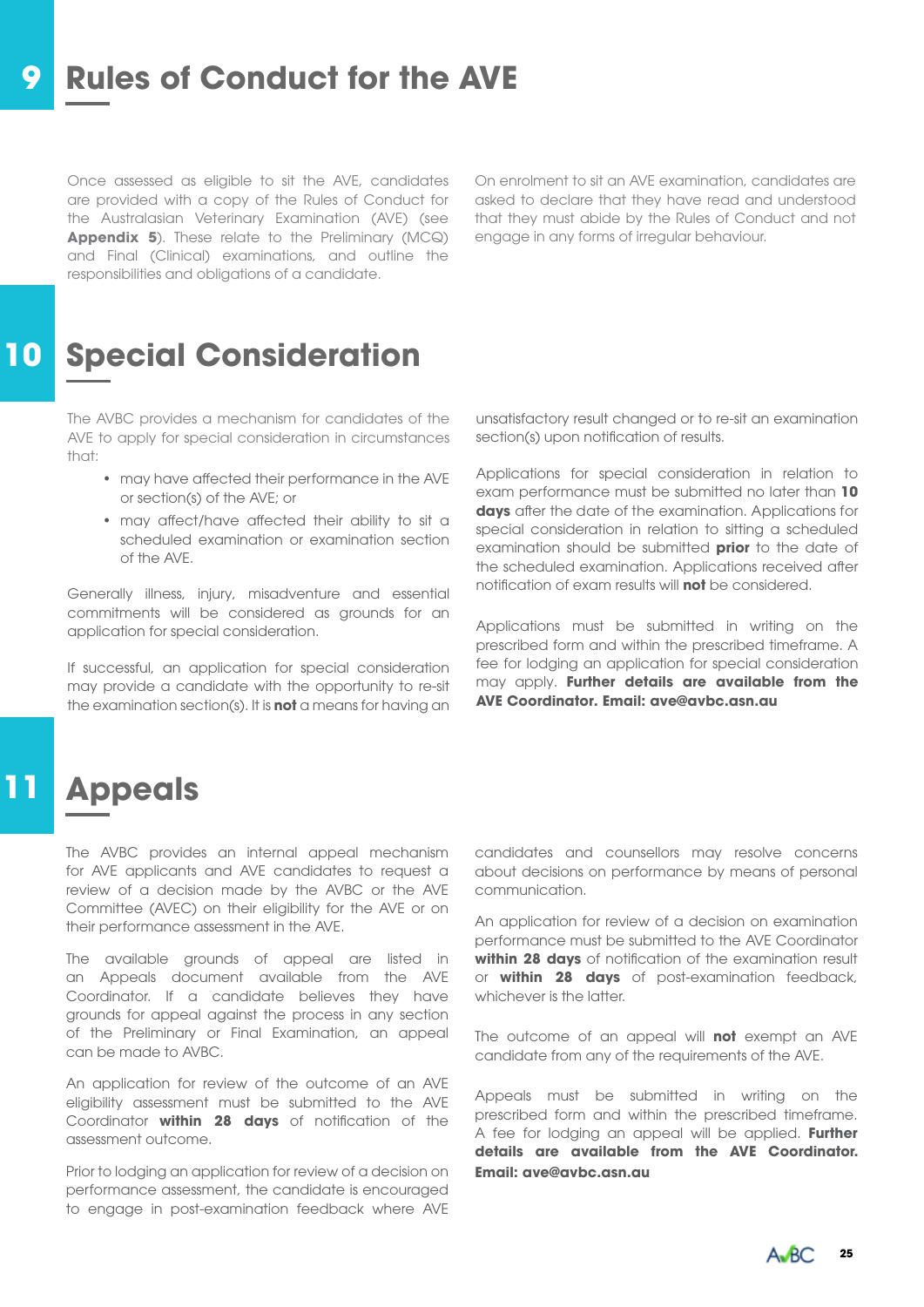### **12.1. Recommended References**

The Preliminary and Final Examinations are set on the assumption that you have undertaken some reading revision. The following lists have been compiled to help you in that regard. The recommended references contain basic information suitable for AVE candidates. The most recent edition at the time of publication has been listed.

Please note that the AVBC is unable to provide you with these texts or to act on your behalf in their purchase.

The list is not exhaustive or exclusive; you may choose to consult alternative texts.

If the Preliminary (MCQ) Examination is attempted overseas, the list may be unavailable. You should then consult a school of veterinary science in your country for equivalent texts.

Please note that the links in this section were correct on the date of upload of this information booklet.

#### **Recommended References**

#### **Small Animal Practice**

Maddison J. and Volk H., *Clinical Reasoning in Small Animal Practice*, 2015 ISBN 978-1118741757 Tilley L.P. and Smith F.W.K., *Blackwell's 5-minute Veterinary Consult*, 6th Edition, 2015 ISBN 978- 1118881576 Nelson R.W. and Couto C.G., *Small Animal Internal Medicine*, 6th Edition, 2019 ISBN 978-0323676946 Tasker S. and Harvey A., *BSAVA Manual of Feline Practice, a Foundation Manual*, 2013 ISBN 978-1905319398 Tobias K.M. and Johnston S.A., *Veterinary Surgery, Small Animal*, 2012, 2 vols ISBN 978-1-4377-0746-5-part Vol 1: 9996073696-part Vol 2: 9996073637r Fossum T.W., *Small Animal Surgery*, 5th Edition, 2018 ISBN 978-0323443449 Dugdale A. (ed), *Veterinary Anaesthesia: Principles to Practice,* 2010

Thrall D. (ed), *Textbook of Veterinary Diagnostic Radiology*, 7th Edition, Saunders, 2018

Noakes D.E., Parkinson T.J. and England G., *Veterinary Reproduction and Obstetrics* 10th Edition, 2018 select chapters

#### **Equine Practice**

Robinson N.E., *Current Therapy in Equine Medicine*, 7th Edition, 2014

White N.A. and Moore J.N., *Current Techniques in Equine Surgery and Lameness*, 2nd Edition, 1998

Munroe G. and Weese S. (eds), *Equine Clinical Medicine, Surgery and Reproduction*, Manson 2011

Dugdale A. (ed), *Veterinary Anaesthesia: Principles to Practice,* 2010 select chapters

Thrall D. (ed), *Textbook of Veterinary Diagnostic Radiology*, 7th Edition, Saunders, 2018

#### **Production Animal Practice**

Parkinson T.J., Vermunt J.J. and Malmo J., *Diseases of cattle in Australasia*, 2nd Edition, 2019 Abbott K., *The Practice of Sheep Veterinary Medicine*, Publisher: University of Adelaide Press. Available as a free ebook from www.adelaide.edu.au/press West D.M., Bruere A.N., Ridler, A.L.; *The Sheep: Health, Disease & Production*, Massey University Press 2018 Taylor D.J., *Pig diseases*, 9th Edition, 2013 Zimmerman, J.J. et al. (ed.), *Diseases of Swine*, 11th Edition, Wiley-Blackwell, Chichester, West Sussex, 2019 Swayne D.E. (ed.), *Diseases of Poultry*, 14th Ed, Wiley-Blackwell, 2020 Greenacre C.B., Morishita T.Y., *Backyard Poultry Medicine and Surgery*, 2014, Wiley-Blackwell Thrall D. (ed), *Textbook of Veterinary Diagnostic Radiology*, 7th Edition, Saunders, 2018 Fubini S.L. & Ducharme N., *Farm Animal Surgery*, 2nd Edition, Saunders, 2016 Dugdale A. (ed), *Veterinary Anaesthesia: Principles to Practice,* 2010 select chapters Noakes D.E., Parkinson T.J. and England G., *Veterinary Reproduction and Obstetrics* 10th Edition, 2018 select chapters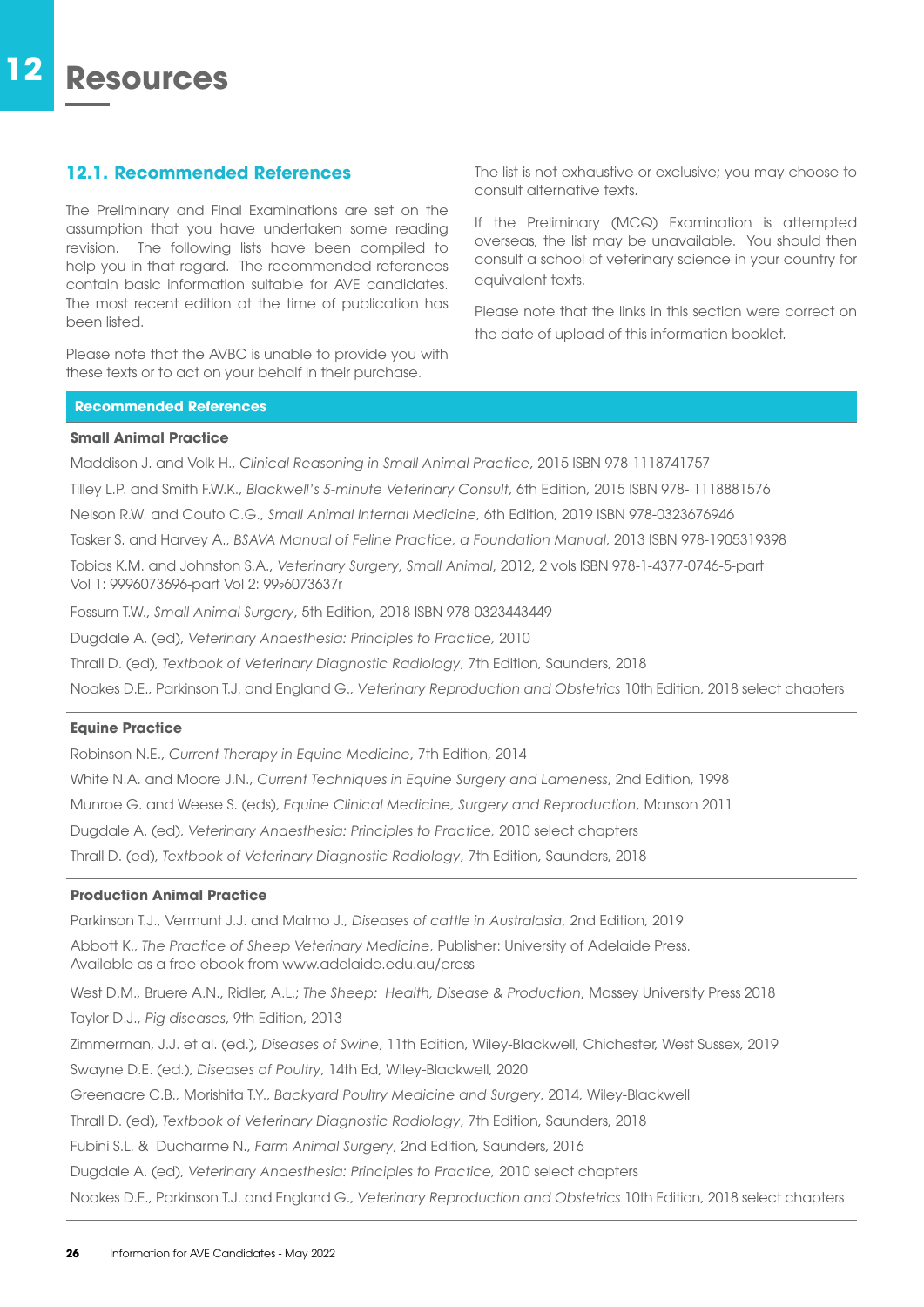#### **Preventive Medicine/ Epidemiology**

Pfieffer D.U., *Veterinary Epidemiology: An Introduction*, 2009

Stevenson M., *An Introduction to Veterinary Epidemiology*, 2008 (see [http://www.massey.ac.nz/massey/fms/Colleges/College%20of%20Sciences/Epicenter/docs/ASVCS/](http://www.massey.ac.nz/massey/fms/Colleges/College%20of%20Sciences/Epicenter/docs/ASVCS/Stevenson_intro_epidemiology-web_2008.pdf) [Stevenson\\_intro\\_epidemiology-web\\_2008.pdf](http://www.massey.ac.nz/massey/fms/Colleges/College%20of%20Sciences/Epicenter/docs/ASVCS/Stevenson_intro_epidemiology-web_2008.pdf) )

#### **Pathology and Clinical Pathology**

Zachary J.F. (ed), *Pathologic Basis of Veterinary Disease*, 6th Edition, 2016

McGavin D. et al., *Thomson's Special Veterinary Pathology,* 3rd Edition, 2000

Stockham S.L. and Scott M.A., Fundamentals of Veterinary Clinical Pathology, 2nd Edition, Wiley-Blackwell 2008 ISBN 978-0-813-80076-9

#### **Basic Clinical Sciences**

Riviere J.E. & Papich M.G. (2017), *Veterinary pharmacology and therapeutics*, 10th Edition Hoboken NJ: John Wiley & Sons Inc, Wiley-Blackwell, John Wiley & Sons, Incorporated ISBN: 978 1118855775, 1118855779, 978 1118855829, 1118855825

Datefield R., *Veterinary Toxicology for Australia and New Zealand*, 2017

Australasian Animal Parasites Inside and Out (2018, January 11). Retrieved 10 January 2018, from Australian Society for Parasitology Inc. website: http://parasite.org.au/wp-content/assets/Parasitology2015.pdf ISBN: 978-0-646-93560-7

Bowman D.D., *Georgi's Parasitology for Veterinarians*, 11th Edition, 2020

Carter G.R. & Wise D.J., *Essentials of Veterinary Bacteriology and Mycology*, 6th Edition, 2004

Sisson S., *A texbook of Veterinary Anatomy*, 2016, ISBN 1537335022, 9781537335025

Dyce, Sack and Wensing's Textbook of Veterinary Anatomy, 5th Edition, Saunders, 2017, 0323442641, 978-0323442640

Candidates may also consult:

- Australasian faculty handbooks which indicate the scope of the curricula used in Australian veterinary education. Handbooks may be obtained online from Australasian universities with faculties of veterinary science.
- prominent veterinary periodicals, for information about new treatments. Textbooks can be correct in principle but out of date.
- Consultation of a veterinary anatomy text that includes all species is essential.

## **12.2. Useful Websites**

## **Useful Websites**

#### **Online courses**

These courses have been designed to help candidates prepare for the North American Veterinary Licensing Examination (NAVLE). They are not endorsed by AVBC and some of the information may not be relevant to an Australian context, but they may provide usefu revision and practice at answering multiple choice questions.

- VetPrep course <http://www.vetprep.com/>
- Zuku Review course <http://www.zukureview.com/>

#### **Animal Health Australia**

https://w[ww.animalhealthaustralia.com.au](https://www.animalhealthaustralia.com.au)

#### **Animal Health Australia**

*Accreditation Program for Australian Veterinarians: online initial accreditation training program*, 2016 <http://www.animalhealthaustralia.com.au/training-centre/accreditation-program-for-australian-veterinarians-apav/>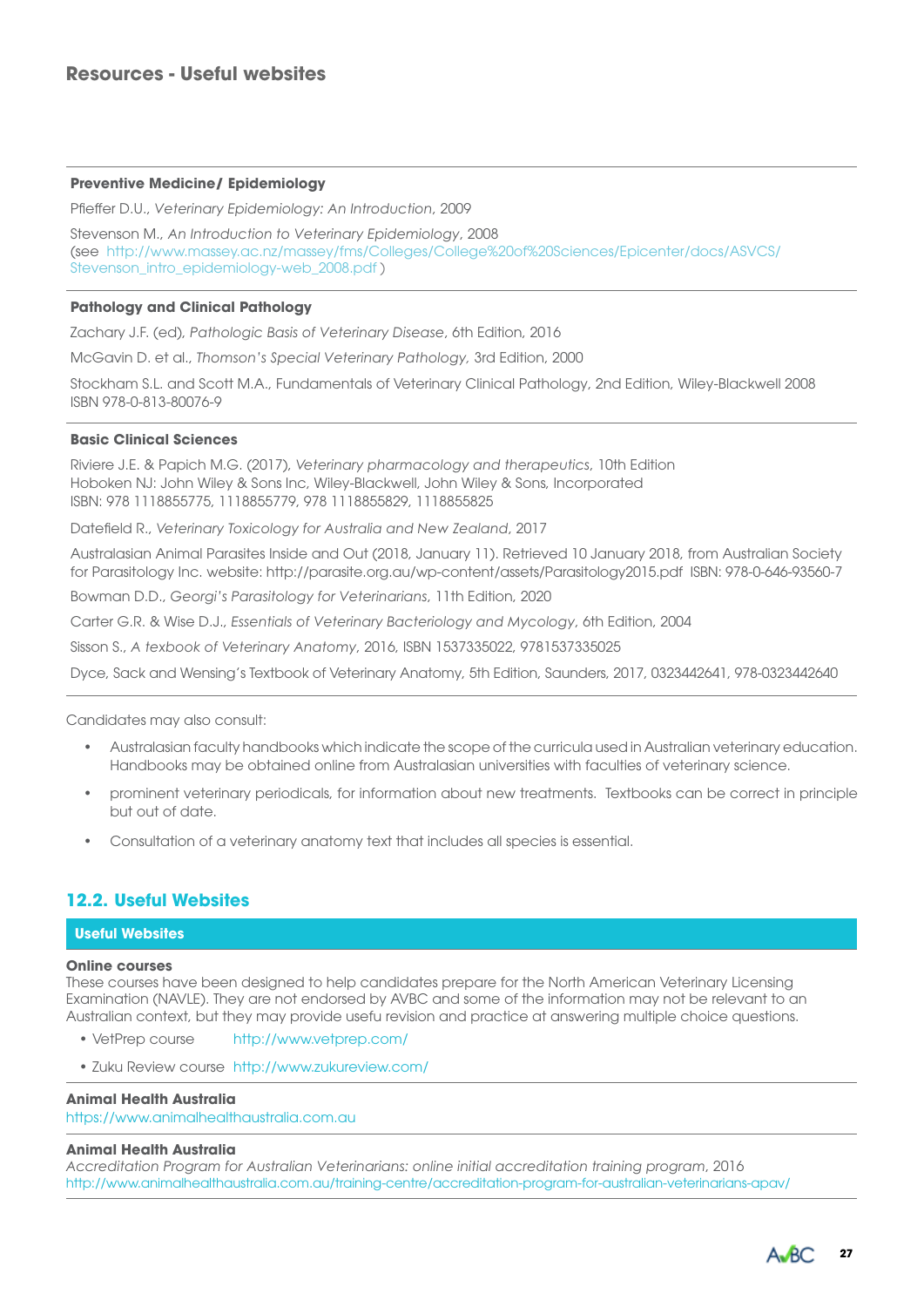#### **Ausvetplan manuals and documents**

[http://www.animalhealthaustralia.com.au/our-publications/ausvetplan-manuals-and-documents/](http://www.animalhealthaustralia.com.au/our-publications/ausvetplan-manuals-and-documents/ ) You can download articles and summaries of a wide selection of diseases and disease strategy. These contain excellent descriptions of the diseases. You can also open the "Publications" link to find the annual reports which provide an overview on regulatory, trade and production diseases of livestock.

**Australian code of practice for the care and use of animals for scientific purposes** [https://www.nhmrc.gov.au/a](https://www.nhmrc.gov.au/about-us/publications/australian-code-care-and-use-animals-scientific-purposes)bout-us/publications/australian-code-care-and-use-animals-scientific-purposes

**Information on chemical residues and adverse experiences** <https://www.apvma.gov.au>

**The Poisons Standard - the Standard for the Uniform Scheduling of Medicines and Poisons (SUSMP)** [https://www.tga.gov.au/scheduling-basics](https://www.tga.gov.au/scheduling-basics )

<https://www.tga.gov.au/publication/poisons-standard-susmp>

**MIMS IVS Annual** ([www.mims.com.au\)](http://www.mims.com.au) - contains product and prescribing information for veterinary practitioners and information on withholding periods, export slaughter intervals, adverse experience report forms, and exotic disease outbreak protocols. (You would have to buy this). The information is available on the APVMA site [https://apvma.gov.au,](https://apvma.gov.au) and in the Guidelines of the VPRBV guidelines 14 & 15 (for Victorian specifics) [https://www.vetboard.vic.gov.au/VPRBV/VPRBV\\_Guidelines/Guidelines\\_TOC.aspx](https://www.vetboard.vic.gov.au/VPRBV/VPRBV_Guidelines/Guidelines_TOC.aspx) 

#### **Information on Emergency Animal Diseases**

What are emergency animal diseases?' Queensland Department of Employment, Economic Development and Innovation <http://www.daf.qld.gov.au/biosecurity>

#### **Diseases Acquired From Animals**

<https://www.safeworkaustralia.gov.au/>

#### **State Registration Board websites** (see **Appendix 2**)

You can view the current and relevant Acts and Regulations applicable to veterinarians in each State and Territory.

#### **Sheep worm control**

[www.wormboss.com.au](http://www.wormboss.com.au)

#### **Food Hygiene and Large animals**

[www.mla.com.au](http://www.mla.com.au)

**Veterinary school websites** which may contain a detailed description of units of study (see **Appendix 2**)

#### **The International Veterinary Information Service** [www.ivis.org](http://www.ivis.org)

#### **Radiology websites:**

- Imaging Anatomy website of the Illinois College of Veterinary Medicine [https://vetmed.illinois.edu/courses/imaging\\_anatomy/](https://vetmed.illinois.edu/courses/imaging_anatomy/)
- DVM Insight Image Library <https://www.dvminsight.com/ImageLibrary/Default.aspx>
- Teaching and learning about veterinary radiology <http://www.veterinaryradiology.net/>

## **Clinical Pathology**

[eClinPath.com](http://eClinPath.com)

#### **NAVLE website for practice questions**

<http://nbvme.org/?id=80&page=Practice+Versions-NAVLE>

#### **PAVE website for practice questions**

<https://www.aavsb.org/licensure-assistance/international-pathway/take-qualifying-science-examination/>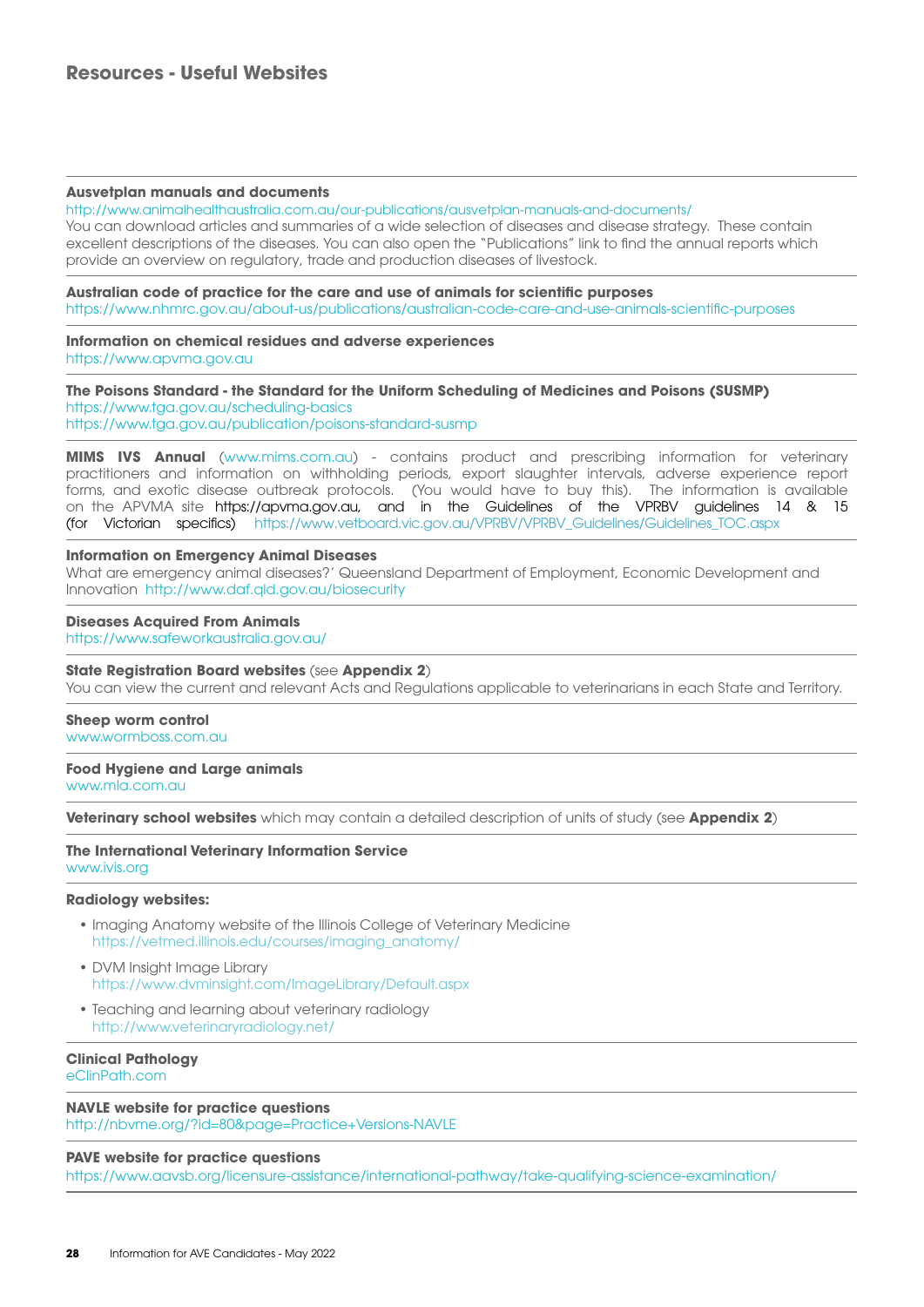## **12.3. Library Facilities**

If you are in Australia you may be able to access the library facilities of the veterinary schools. Please contact the individual libraries.

#### **The University of Sydney**

AVE applicants are eligible for community borrower membership. There is a fee involved. This allows you to borrow from any University of Sydney library. There is a limit of 10 items per time. <https://library.sydney.edu.au>

#### **The University of Queensland**

You may join as a community member. A cost is involved. You may have access to the materials on site but you must be a member to borrow. [https://web.library.uq.edu.au/locations-hours/uq](https://web.library.uq.edu.au/locations-hours/uq-gatton-library-jk-murray-library)[gatton-library-jk-murray-library](https://web.library.uq.edu.au/locations-hours/uq-gatton-library-jk-murray-library)

#### **The University of Adelaide**

Roseworthy Campus, Roseworthy SA <https://www.adelaide.edu.au/library/>

#### **The University of Melbourne**

You may become a paying member of the library which entitles you to borrow a certain number of low-use books (those not required by students or staff). The latest editions of texts are not available if required by staff or students but older editions may be available. <https://library.unimelb.edu.au/veterinary-science>

#### **Murdoch University**

Any person can use the resources within the library. If you wish to borrow material from the library then you need to join as a community borrower. There is a cost involved. Many of the major texts are kept in a reserve section where they can only be borrowed overnight. <http://library.murdoch.edu.au/>

#### **Charles Sturt University**

Wagga Wagga NSW <http://www.csu.edu.au/division/library/home>

#### **James Cook University**

Townsville QLD <https://www.jcu.edu.au/library>

## **12.4. Additional Resources**

## **12.4.1 Preventive Medicine**

#### **APAV training program**

Animal Health Australia has made available to AVE candidates Its training program "Accreditation Program for Australian Veterinarians" (APAV) which will help to provide candidates with an awareness of national regulations, policies and issues in the area of animal health in Australia. New Zealand candidates should be aware of this material.

- Go to this link [http://www.animalhealthaustralia.](http://www.animalhealthaustralia.com.au/training-centre/accreditation-program-for-australian-veterinarians-apav/) [com.au/training-centre/accreditation-program](http://www.animalhealthaustralia.com.au/training-centre/accreditation-program-for-australian-veterinarians-apav/)[for-australian-veterinarians-apav/](http://www.animalhealthaustralia.com.au/training-centre/accreditation-program-for-australian-veterinarians-apav/)
- Select "online APAV Initial Accreditation Training Program". You have to create an account. (It is free!)
- Select course enrolment on the left menu. In the table there will be a drop down box in the top right that says 'select a course' – click on this and select APAV.

You then get access to all the information and some exercises to do. You don't have to pay; payment is only required if you want to be accredited.

Please note you cannot become APAV accredited until you are a fully registered veterinarian with an Australian State or Territory Registration Board and are approved by your State Chief Veterinary Officer. The purpose of enabling you to have access to this program is for education and revision purposes only.

#### **Other suggested reference sites**

- The World Organisation for Animal Health (OIE) [www.oie.int](https://www.oie.int)
- Food and Agriculture Organization of the United Nations (FAO) - [www.fao.org](http://www.fao.org)
- The Program for Monitoring Emerging Diseases (ProMED) - [www.promedmail.org](http://www.promedmail.org)
- Animal Health Australia https://w[ww.animalhealthaustralia.com.au](https://www.animalhealthaustralia.com.au)
- The Australian Government Department of Agriculture, Water and the Environment <https://www.agriculture.gov.au>
- State/Territory government websites
- Ministry of Primary Industries NZ - [www.mpi.govt.nz](http://www.mpi.govt.nz)

#### **APAV-Handbook**

Accreditation Program for Australian Veterinarians (APAV) Handbook

#### **Disease Outbreak Investigation and Diagnostic Tests Properties and Choice**

A worksheet on sensitivity and specificity - information about disease outbreak investigation and diagnostic tests.

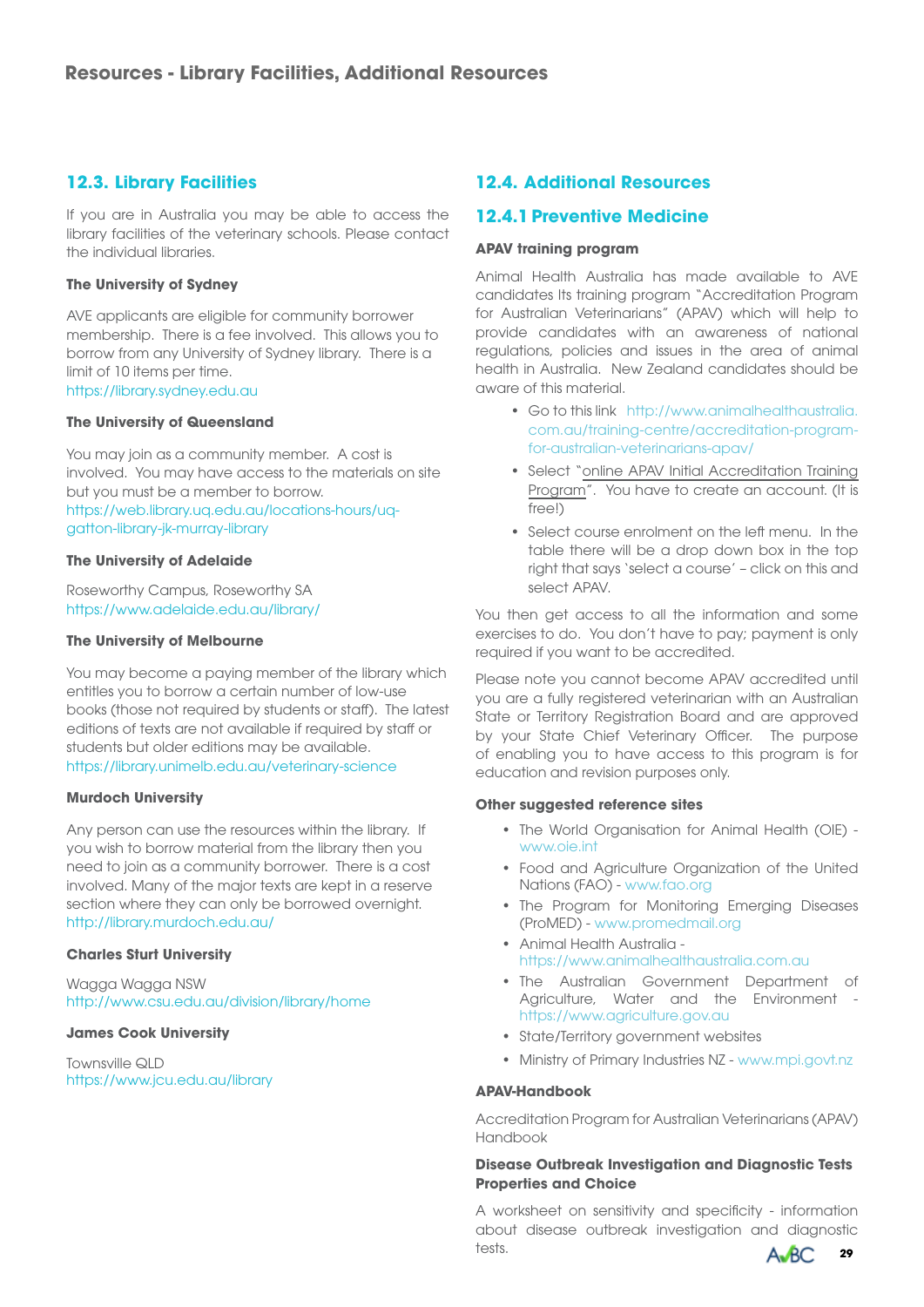#### **Preventive Medicine Study Group**

Information to help a clinical exam cohort focus their study plans for this section and which encourages them to form their own interactive study group. One of the cohort would be required to volunteer to coordinate the group. Please email the AVE Coordinator at the appropriate time for this information.

#### **Emergency Animal Disease (EAD) case study modules**

These are online training modules which were developed by a consortium of academics from each of the Australian veterinary schools. They use a series of case studies to look at the essential elements of EAD identification and response and are available at http://eadonline.com.au/

#### **State Medicine online training modules**

These are a series of information and assessment modules in regulatory medicine used within the BVSc (Hons) program at the University of Queensland. They address the major pieces of legislation, veterinary acts, prescribing, etc - and end with a quiz.

User access is required. AVE clinical exam candidates seeking access to the State Medicine online training modules should send an email request to the AVE Coordinator and include their name and email address.

These training modules refer to Queensland specific legislation for examples, but are largely applicable across Australia, with some differences for New Zealand. Candidates should remain aware of the need to ensure they are familiar with local requirements.

#### **Preventive Medicine - New Zealand**

The AVE is a shared Australasian examination under the administration of the AVBC. Given that candidates can potentially register and practice in both countries and the close relationship between Australia and New Zealand, it would not be unreasonable to expect candidates to have some knowledge of regulations and diseases in both countries.

Candidates should be aware that on occasion questions may come up that refer to diseases or regulations in either country within the course of the examination and they should be expected to have at least some knowledge. At the same time these will not be the focus of any examination.

For example Hendra virus is a potentially fatal disease that has not been reported outside Queensland and Northern NSW. Any veterinarian in Australia is required to know about the disease and safety precautions and regulations around notification. It would not be unreasonable for New Zealand candidates to have some knowledge as it would for veterinarians working in States/areas of Australia where the disease had not been reported.

Candidates are expected to have some country specific areas of knowledge (for example government administration and structures) for Australia or New Zealand for their respective country of intended work, but also must be prepared to answer questions pertaining to the other country.

## **12.4.2 Practical Examinations**

#### **Practical Anaesthesia**

[Anaesthesia Notes 2015 VETS4012.pdf,](https://avbc.asn.au/wp-content/uploads/2021/03/FINAL-Anaesthesia-Notes-2015-VETS4012-1.pdf) H Keates

[Practical Anaesthesia Candidate Note 2019.pdf,](https://avbc.asn.au/wp-content/uploads/2022/05/PracAnaesthCandidate-Note-2021.pdf) H Keates

#### **Practical Surgery**

[Canine Ovariohysterectomy.pdf,](https://avbc.asn.au/wp-content/uploads/2021/05/Dog-Spey-2018-upgrade-ppt-copy.pdf) [R Seton 2018](https://avbc.asn.au/wp-admin/post.php?post=4388&action=edit)

## **12.5. Bridging Courses**

*There are no bridging courses available and the AVBC is not able to recommend any suitable alternatives.*

## **12.6. Counselling Advice**

Counselling advice may be available through the AVE Committee.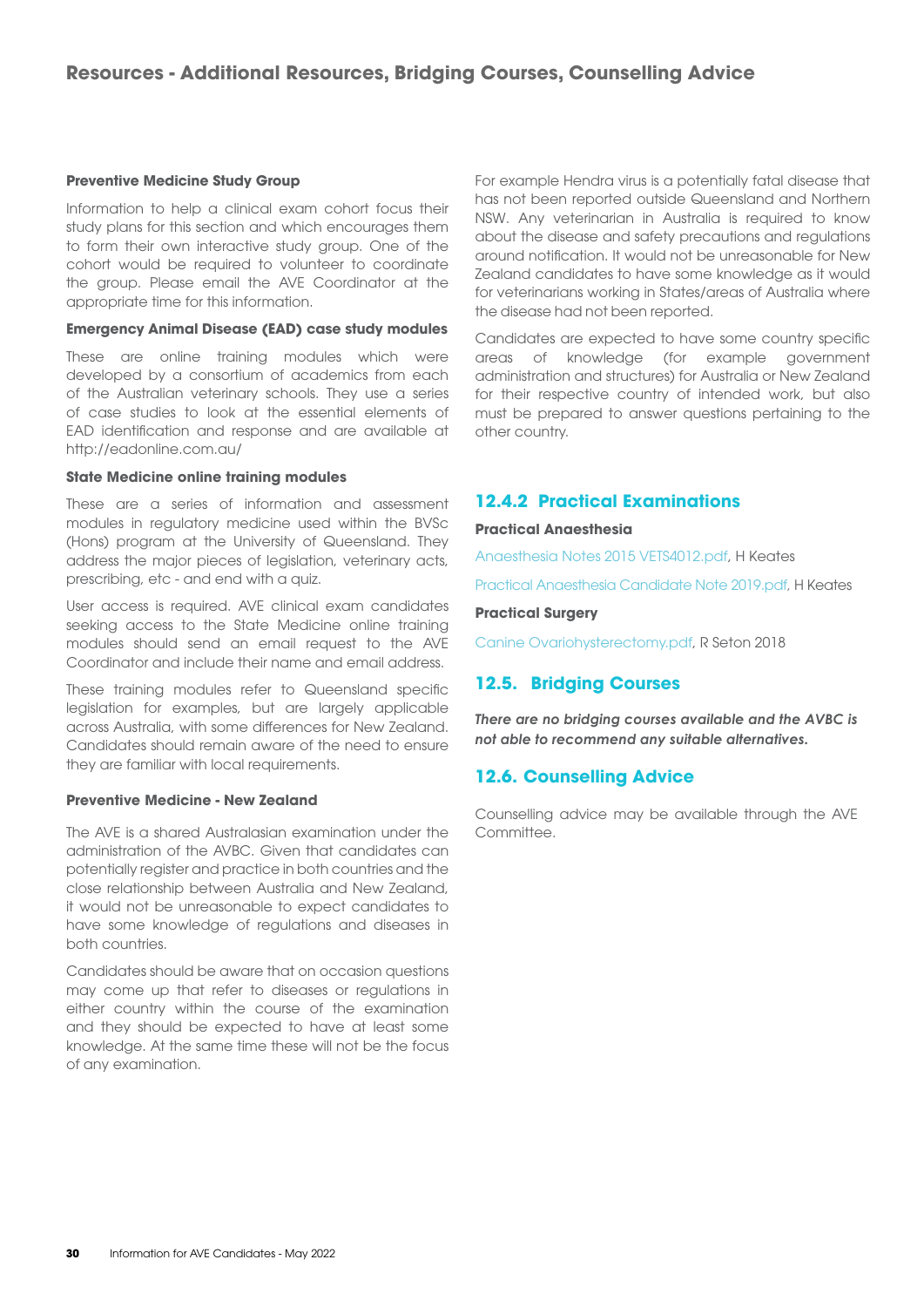## **Appendix 1: Essential Attributes and Competences of the Veterinarian in Australia and New Zealand**

The AVE Committee (AVEC) requires the competence level to be aligned to that of a new graduate from an Australasian Veterinary School. AVEC have adopted, as a basis, the AVBC Attributes of Veterinary Graduates and the Royal College of Veterinary Surgeons (RCVS) Attributes and Day One Competences of Veterinary Graduates. AVEC has further refined the list of Day One Competences they consider essential for a new graduate. The AVE essential competences provide a guide for candidates on what they have to demonstrate/do. The AVE essential competences underpin the format and the breadth of the AVE.

## **The AVBC Attributes of Veterinary Graduates:**

### **Attributes relating to knowledge and understanding**

Graduates will be able to demonstrate knowledge and understanding of:

- Scientific method at a level adequate to provide a rational basis for present veterinary practice, and to assimilate the advances in knowledge which will occur over their working life;
- The normal structure, function and development of animals, their interactions with their environment and the factors which may disturb these;
- The underlying basis of health and disease in a broad range of species;
- Fundamental clinical skills in a broad range of species;
- The principles of epidemiology, of diseases and zoonoses and their impacts on the environment;
- Public health and food safety;
- Economically and environmentally sustainable animal production systems;
- The veterinary legislative environment.

#### **Attributes relating to skills**

Graduates will have developed the following skills:

- The ability to acquire information from and about clients and perform and record a clinical examination of their animals and to store and retrieve such information;
- To collect, organise and analyse information in relation to specific problems, assessing its validity and reaching probabilistic judgements;
- To perform basic diagnostic and therapeutic procedures;
- To work and communicate effectively and empathetically with colleagues and clients through a range of media with compassion, courtesy, respect, honesty and without discrimination;
- An ability to perform effectively in a workplace including an understanding of organisational systems, human and physical resource management, performance indicators, occupational health and safety, knowledge management and quality control;
- Self-management and group leadership.

### **Attributes relating to attitudes as they affect professional behaviour**

During their veterinary education, students should acquire the professional standards which are outlined in professional codes of conduct and the following attitudes which are regarded as fundamental to veterinary practice:

- An appreciation of the complexity of ethical issues, the diversity of stakeholder perspectives and the range of cultural values;
- A desire to promote animal welfare;
- An awareness of the need to communicate with clients and to involve them fully in planning and management;
- An ability to recognise when a clinical problem exceeds their capacity to deal with it safely and efficiently and of the need to refer the case for help from others when this occurs;
- A willingness to work effectively in a team with other relevant professionals;
- A recognition that it is not always in the interests of clients to do everything that is technically possible to make a precise diagnosis or attempt to modify the course of a disease;
- Recognition of the critical role of veterinarians in biosecurity and in the management of veterinary issues that have national and international implications.

AVBC Accreditation Standards Version 8 - July 2020 Annex 5 - AVBC Attributes of Veterinary Graduates

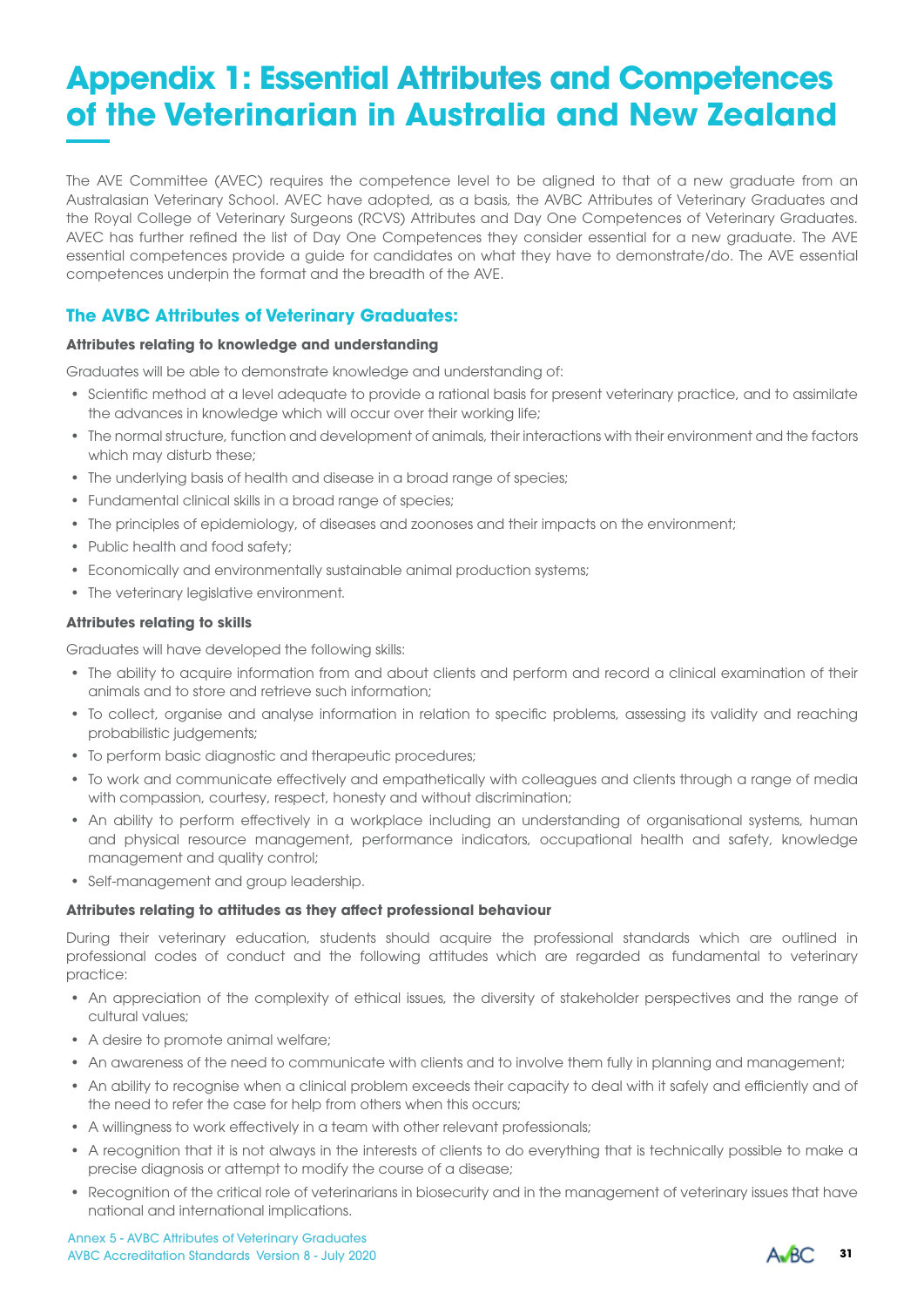

## **AVE Essential Competences:**

Logically and systematically work through a clinical scenario to assess the health and welfare of animals;

Understand the aetiology, pathogenesis and clinical signs, diagnosis and treatment of common diseases of animals in Australasia and be able to recognise exotic diseases of significance;

Safely handle and examine the common domestic species;

Obtain a history on an individual animal or an animal group;

Perform a clinical examination and appropriately use common diagnostic procedures and devices including those applicable to clinical pathology and diagnostic imaging;

Interpret clinical findings and diagnostic results, including clinical pathology results, and use results to assist in deductive reasoning to developing a differential diagnostic list and probable diagnosis;

Implement an appropriate treatment plan including pain management plan if required;

Prepare accurate clinical medical records;

Advise on preventive medicine and veterinary public health management appropriate to species;

Recognise when euthanasia should be recommended, and describe the procedure of safe and humane euthanasia;

Perform a postmortem examination, interpret results, record results, and harvest, store and submit samples appropriately;

Provide emergency first aid to both large and small animals;

Demonstrate knowledge of the pharmacology, indications, contraindications, and regulation of therapeutics commonly used in veterinary practice, in particular, of antimicrobials (including good stewardship), analgesics, sedatives and anaesthetics;

Safely provide sedation, anaesthesia and pain management in common medical and surgical cases;

Correctly perform a common surgical procedure within a defined time, demonstrating accurate knowledge of regional anatomy, and correct application of the principles of aseptic surgery.

Communicate effectively and act in a professional manner as defined by the AVA Code of Conduct <http://www.ava.com.au/conduct>

## **The RCVS Day One Competences:**

The Royal College of Veterinary Surgeons Day One Competences - Edition Published 2022

<https://www.rcvs.org.uk/news-and-views/publications/rcvs-day-one-competences-feb-2022/>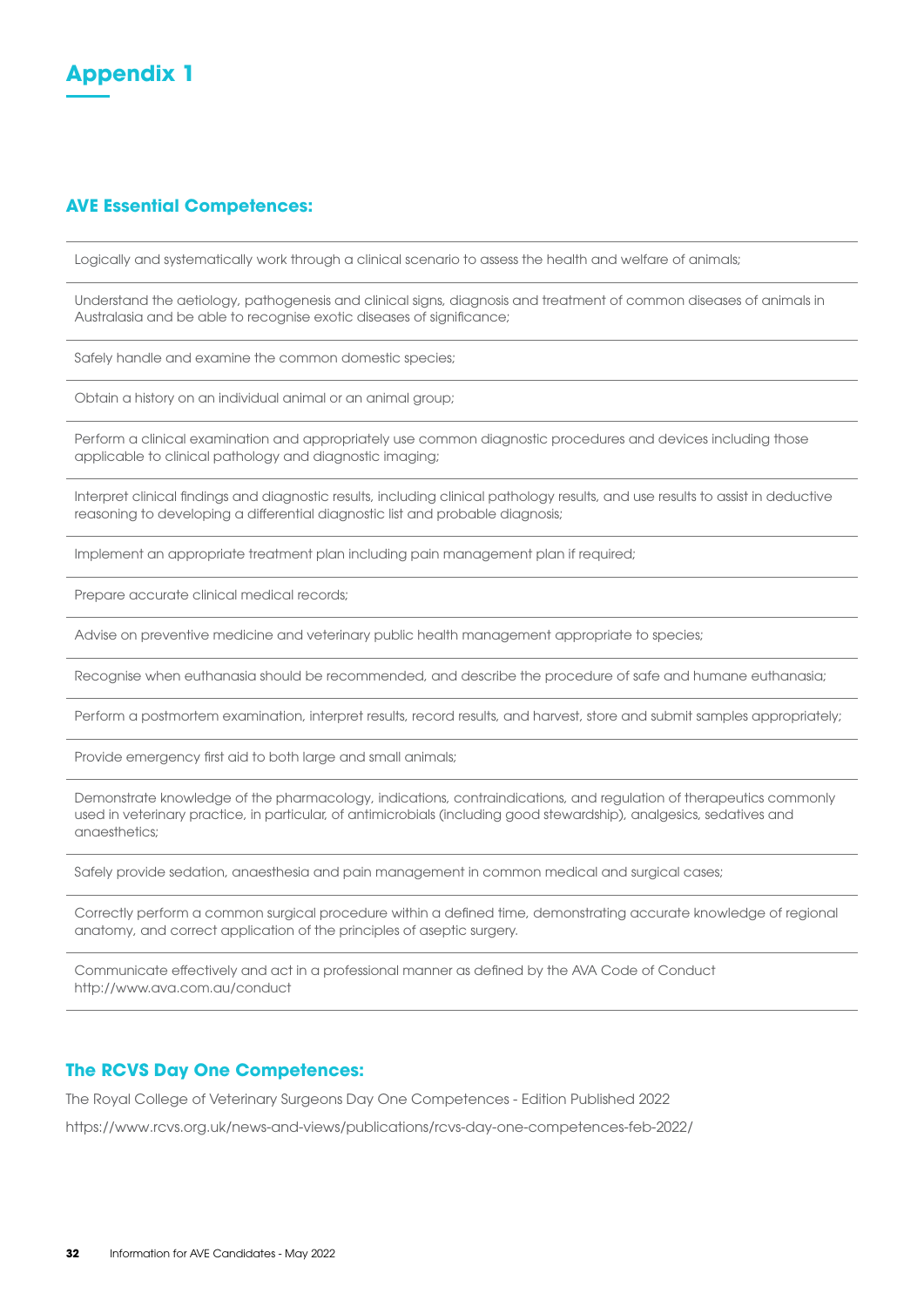## **Appendix 2a: Schools of Veterinary Science in Australasian Universities**

#### **School of Veterinary Science**

The University of Sydney NSW 2006 Tel: (02) 9351 2222

## [www.usyd.edu.au](http://www.usyd.edu.au)

## **School of Veterinary Science**

The University of Queensland Gatton Campus QLD 4343 Tel: (07) 5460 1201

#### [www.uq.edu.au/gatton](http://www.uq.edu.au/gatton)

#### **Faculty of Veterinary and Agricultural Sciences**

The University of Melbourne Victoria 3010 AUSTRALIA Tel: 13 MELB (13 6352) [www.fvas.unimelb.edu.au](http://www.fvas.unimelb.edu.au)

#### **School of Veterinary and Life Sciences**

Murdoch University MURDOCH WA 6150 Tel: (08) 9360 6000 [www.murdoch.edu.au](http://www.murdoch.edu.au)

#### **School of Animal and Veterinary Sciences**

Charles Sturt University Boorooma St NORTH WAGGA WAGGA NSW 2650 Tel: (02) 6933 2019

Email: savs-office@csu.edu.au

[www.csu.edu.au](http://www.csu.edu.au)

## **School of Veterinary and Animal Science**

James Cook University TOWNSVILLE QLD 4811 Tel: (07) 4781 4111 [www.jcu.edu.au](http://www.jcu.edu.au)

#### **School of Animal and Veterinary Sciences**

Roseworthy Campus The University of Adelaide ROSEWORTHY SA 5371 Tel: (08) 8313 7335

#### [www.adelaide.edu.au](http://www.adelaide.edu.au)

#### **School of Veterinary Science**

Massey University Private Bag 11 222 Palmerston North 4442 NEW ZEALAND

Tel: 0011 64 6 356 9099 Email: contact@massey.ac.nz

[www.massey.ac.nz](http://www.massey.ac.nz)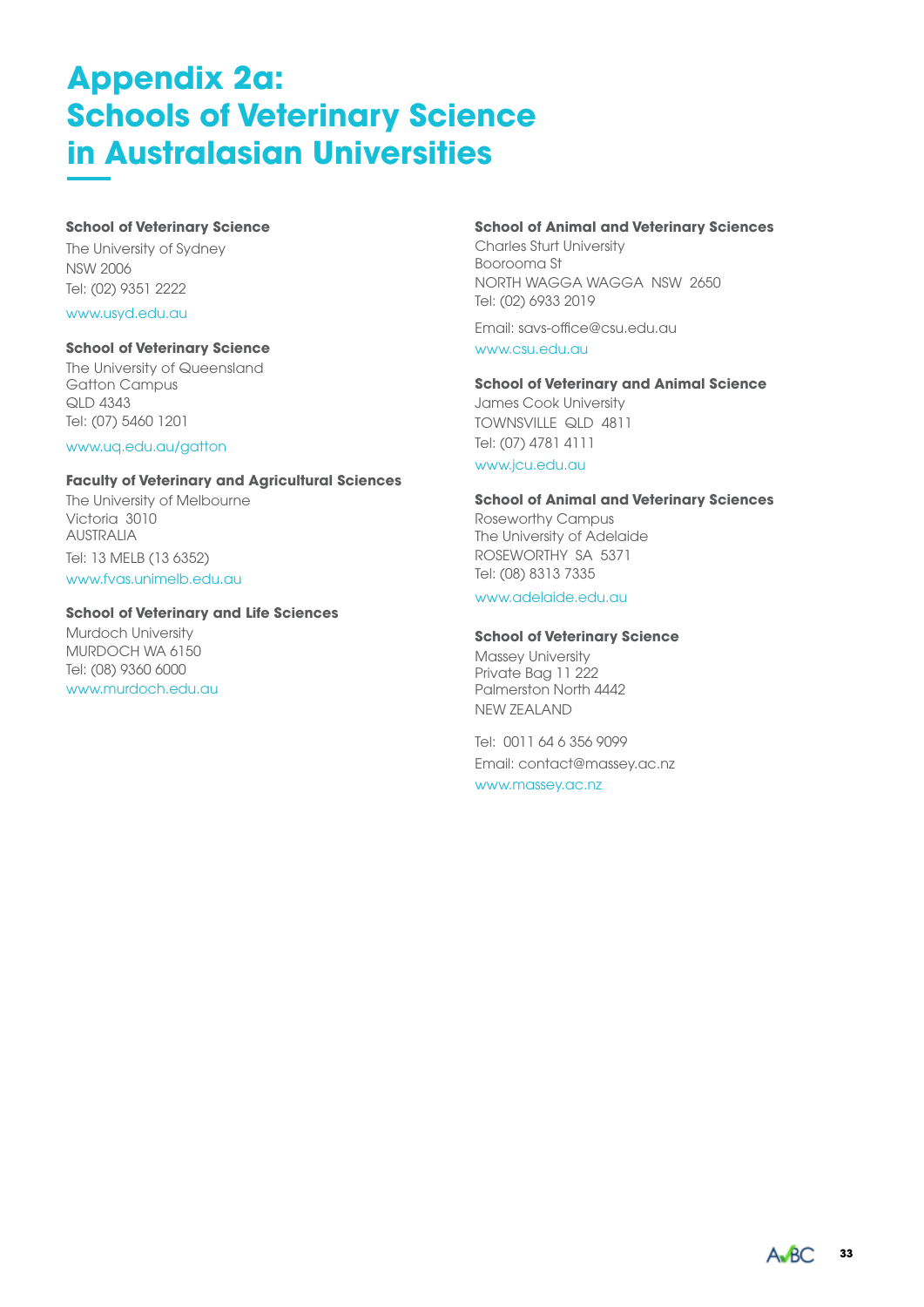## **Appendix 2b: Australasian Veterinary Registration Boards**

## **NEW SOUTH WALES**

Veterinary Practitioners Board of New South Wales Suite 7.09, 247 Coward Street MASCOT NSW 2020

Tel: (02) 8338 1177 Email: admin@vpb.nsw.gov.au [www.vpb.nsw.gov.au](http://www.vpb.nsw.gov.au)

## **VICTORIA**

Veterinary Practitioners Registration Board of Victoria Level 14, 10-16 Queen Street MELBOURNE VIC 3000 Tel: (03) 9620 7444 Email: communications@vetboard.vic.gov.au [www.vetboard.vic.gov.au](http://www.vetboard.vic.gov.au)

## **QUEENSLAND**

Veterinary Surgeons Board of Queensland Level 4, 41 George Street BRISBANE QLD 4000 Tel: (07) 3087 8777 Email: vsbqld@daf.qld.gov.au [www.vsb.qld.gov.au](http://www.vsb.qld.gov.au)

## **TASMANIA**

Veterinary Board of Tasmania PO Box 909 SANDY BAY TAS 7006

Tel: 0400 848 661 Email: vetboardtas@gmail.com

[http://dpipwe.tas.gov.au/biosecurity-tasmania/animal](http://dpipwe.tas.gov.au/biosecurity-tasmania/animal-biosecurity/veterinary-board-of-tasmania)[biosecurity/veterinary-board-of-tasmania](http://dpipwe.tas.gov.au/biosecurity-tasmania/animal-biosecurity/veterinary-board-of-tasmania)

## **WESTERN AUSTRALIA**

Veterinary Surgeons Board of Western Australia Postal address: PO Box 1721 MELVILLE SOUTH WA 6156

Office: Suite 1, First Floor, Melville Professional Centre 275 Marmion Street MELVILLE WA 6156

Tel: (08) 9317 2353

Email: admin@vsbwa.org.au

[www.vsbwa.org.au](http://www.vsbwa.org.au)

## **AUSTRALIAN CAPITAL TERRITORY**

ACT Veterinary Practitioners Board Transport Canberra and City Services GPO Box 158 CANBERRA ACT 2601

Tel: (02) 6207 0012 Email: TCCS.vetboard@act.gov.au

[https://cityservices.act.gov.au/pets-and-wildlife/](https://cityservices.act.gov.au/pets-and-wildlife/veterinary-practitioners-board) [veterinary-practitioners-board](https://cityservices.act.gov.au/pets-and-wildlife/veterinary-practitioners-board)

## **NORTHERN TERRITORY**

Veterinary Board of the Northern Territory GPO Box 3000 DARWIN NT 0801

First Floor, John England Building, Berrimah Farm Makagon Road BERRIMAH NT 0828 Tel: (08) 8999 2028

Email: vetboard@nt.gov.au

[https://dpir.nt.gov.au/boards-and-committees/](https://dpir.nt.gov.au/boards-and-committees/veterinary-board-of-the-NT) [veterinary-board-of-the-NT](https://dpir.nt.gov.au/boards-and-committees/veterinary-board-of-the-NT)

## **SOUTH AUSTRALIA**

Veterinary Surgeons Board of South Australia GPO Box 11020 ADELAIDE SA 5001 Tel: (08) 8359 3334 Email: admin@vsbsa.org.au

[www.vsbsa.org.au](http://www.vsbsa.org.au)

### **NEW ZEALAND**

Veterinary Council of New Zealand

Level 10, the Bayleys Building 36 Brandon Street Wellington 6143 NEW ZEALAND

Tel: 0011 64 4 473 9600 Email: vet@vetcouncil.org.nz

[www.vetcouncil.org.nz](http://www.vetcouncil.org.nz)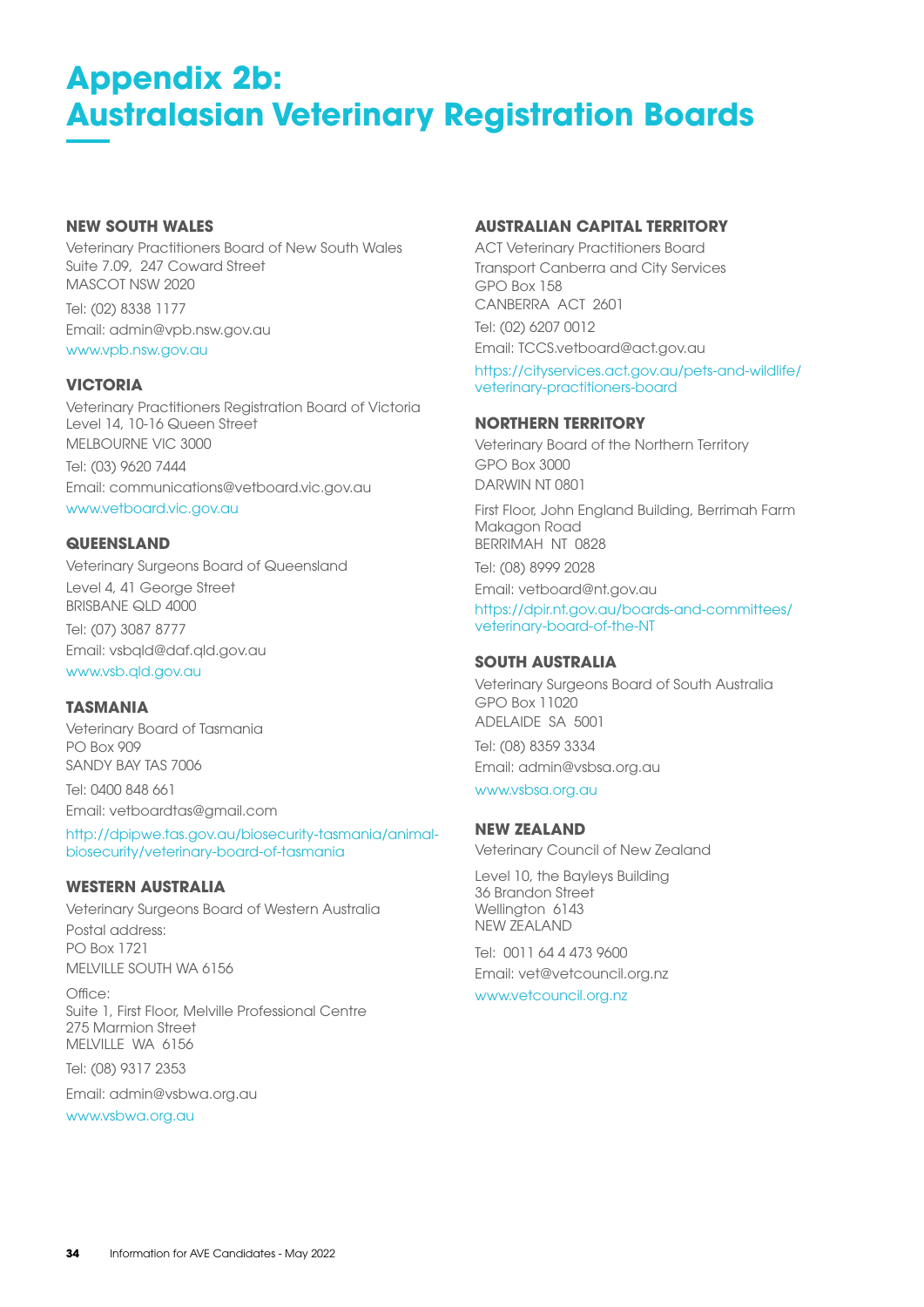## **Appendix 2c: Other useful addresses**

#### **AUSTRALIAN VETERINARY ASSOCIATION LTD**

Unit 40, 6 Herbert Street ST LEONARDS NSW 2065 AUSTRALIA

Tel: 1300 137 309 Email: members@ava.com.au

[www.ava.com.au](http://www.ava.com.au)

### **NEW ZEALAND VETERINARY ASSOCIATION LTD**

Level 2, 44 Victoria Street **Wellington** NEW ZEALAND 6142

PO Box 11 212 Wellington 6142 NEW ZEALAND

Tel: 0011 64 4 471 0484 Email: nzva@vets.org.nz

#### [www.nzva.org.nz](http://www.nzva.org.nz)

#### **AVE COORDINATOR**

Australian Veterinary Boards Council Inc (AVBC) Level 8, 470 Collins Street MELBOURNE VIC 3000 Australia

Tel: 03 9620 7844 Email: ave@avbc.asn.au

[www.avbc.asn.au](http://www.avbc.asn.au)

#### **OET**

For information about the OET, please refer to the OET Centre website at: [www.occupationalenglishtest.org](http://www.occupationalenglishtest.org)

Tel: + 61 3 8658 3963

#### **IELTS**

For information about IELTS Academic, please refer to the IFLTS website at:

[www.ielts.com.au](http://www.ielts.com.au)

#### **TOEFL-IBT®**

For information about TOEFL-iBT®, please refer to the ETS/TOEFL website at:

https://[www.ets.org/toe](https://www.ets.org/toefl)fl

### **PTE ACADEMIC**

For information about PTE Academic, please refer to the Pearson PTE Academic website at:

[www.pearsonpte.com](http://www.pearsonpte.com)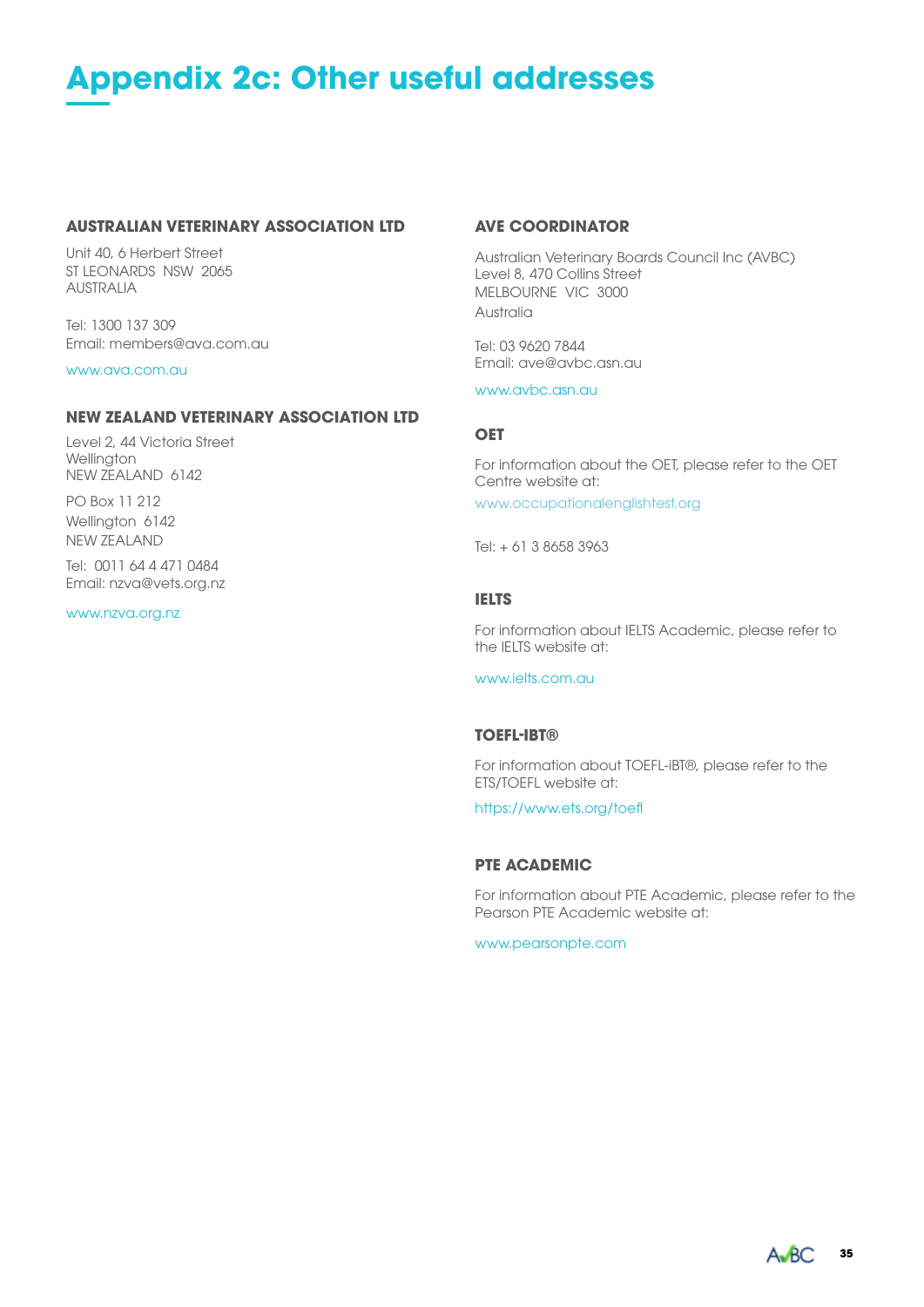## **Appendix 3: Sample MCQs - AVE Preliminary Examination**

Please note that the sample MCQ questions given below are intended to provide candidates with examples of the type of questions and the format used in the MCQ. They do not reflect the degree of difficulty of questions in the exam papers.

The answers to the sample MCQ questions are given on page 45.

### **PAPER 1: BASE KNOWLEDGE**

- 1. In the resting thoroughbred horse, the occurrence of a third heart sound
	- A is indicative of asymmetrical ventricular contraction
	- B may be a normal physiological event
	- C is indicative of synchronous diaphragmatic flutter
	- D is indicative of complete heart block
- 2. The resting heart rate of a clinically normal thoroughbred horse in race training is usually within the range of
	- A 20 to 40 beats per minute
	- B 40 to 60 beats per minute
	- C 60 to 80 beats per minute
	- D 80 to 100 beats per minute
- 3. Which one of the following abnormalities produces a systolic murmur?
	- A mitral valve stenosis
	- B aortic valve insufficiency
	- C mitral valve insufficiency
	- D tricuspid valve stenosis
- 4. Which one of the following nutritional states has been associated causatively with post-parturient haemoglobinuria in cattle?
	- A phosphorus deficiency
	- B calcium deficiency
	- C vitamin C deficiency
	- D zinc deficiency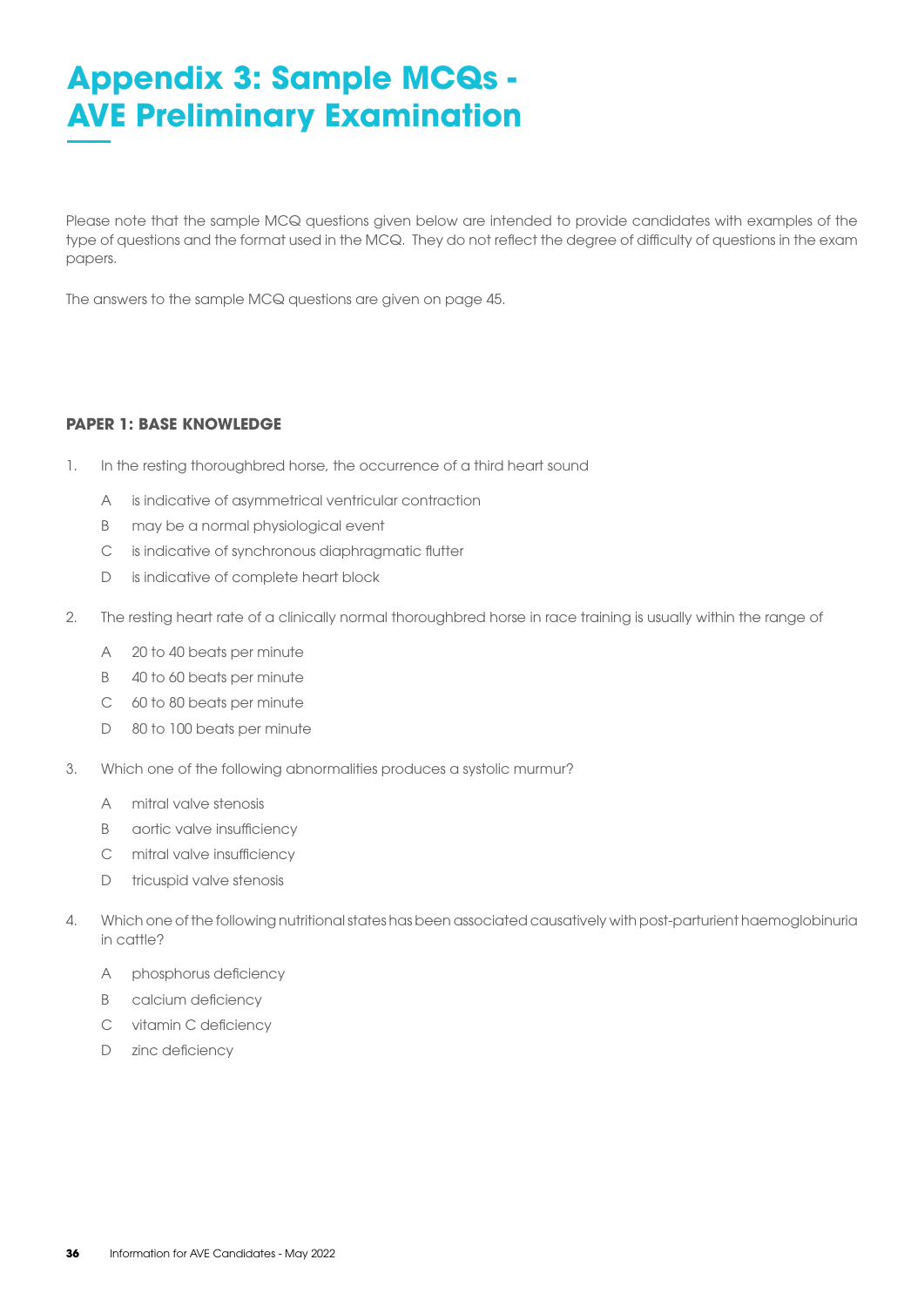

- 5. Which one of the following physical factors, when applied to animals during pregnancy, is known to cause congenital defects?
	- A high altitude
	- B severe cold
	- C high temperatures
	- D exposure to high levels of ultraviolet irradiation
- 6. There is evidence that arthrogryposis in cattle is caused by
	- A *Brucella abortus* infection
	- B manganese deficiency in late pregnancy
	- C lupin poisoning after 90th day of gestation
	- D Akabane virus infection
- 7. Which one of the following methods of diagnosis would you use to identify cases of ovine brucellosis in rams if only one method was permitted?
	- A palpation of the scrotum and contents
	- B cytological examination of semen
	- C bacterial examination of semen
	- D complement fixation test
- 8. Long distance spread of the infective agent down-wind, without the assistance of insect vectors, is characteristic of
	- A contagious bovine pleuropneumonia
	- B foot and mouth disease
	- C African Horse Sickness
	- D Mycotic dermatitis *(Dermatophilus congolensis)*
- 9. It is generally regarded that the minimum time to allow a dairy calf to stay with its dam to ensure a passive transfer of antibodies in the colostrum is which one of the following
	- A 2 hours
	- B 12 hours
	- C 2 weeks
	- D 2 months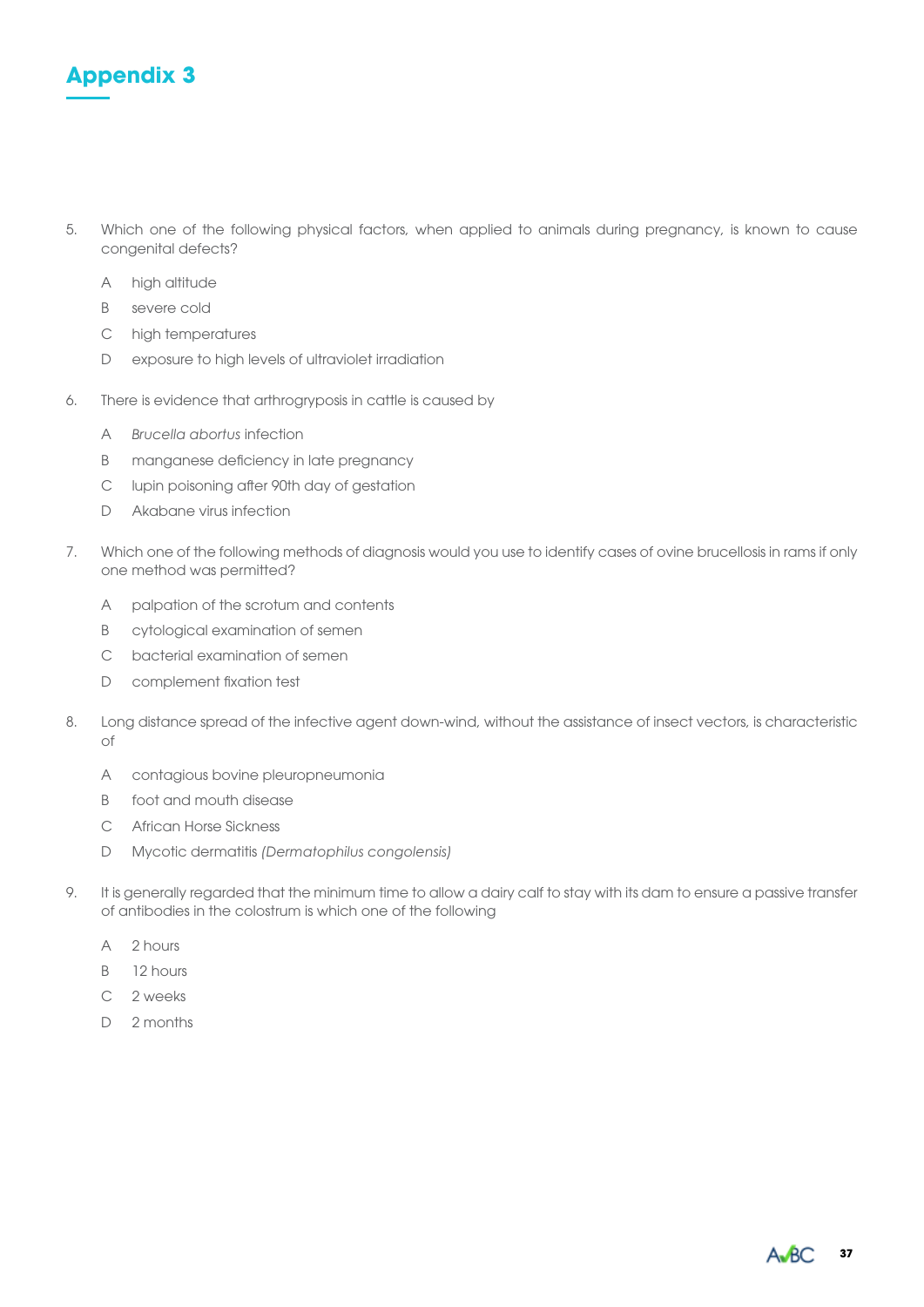

- 10. The combination of results likely to be found in rumen overload is
	- A high rumen pH and high plasma P
	- B low plasma P and low packed cell volume
	- C low rumen pH and high plasma Na
	- D low rumen pH and high plasma lactate
- 11. Autopsy findings of uniformly pale, slightly swollen kidneys of normal consistency would be most consistent with
	- A interstitial nephritis
	- B pyelonephritis
	- C nephrosis
	- D renal neoplasm
- 12. The primary pathological lesion produced by *Brucella ovis* infection in rams is
	- A seminal vesiculitis
	- B epididymitis
	- C orchitis
	- D balanoposthitis
- 13. Severe inflammation of hair follicles resulting in alopecia, crust formation and secondary infections in the dog, is characteristic of
	- A dermatophilus infection
	- B demodex infestation
	- C sarcoptic mange
	- D hyperadrenocorticism (Cushing's Syndrome)
- 14. The most important method of spread of *Brucella abortus* among cattle is
	- A ingestion
	- B passive venereal transfer
	- C placental
	- D respiratory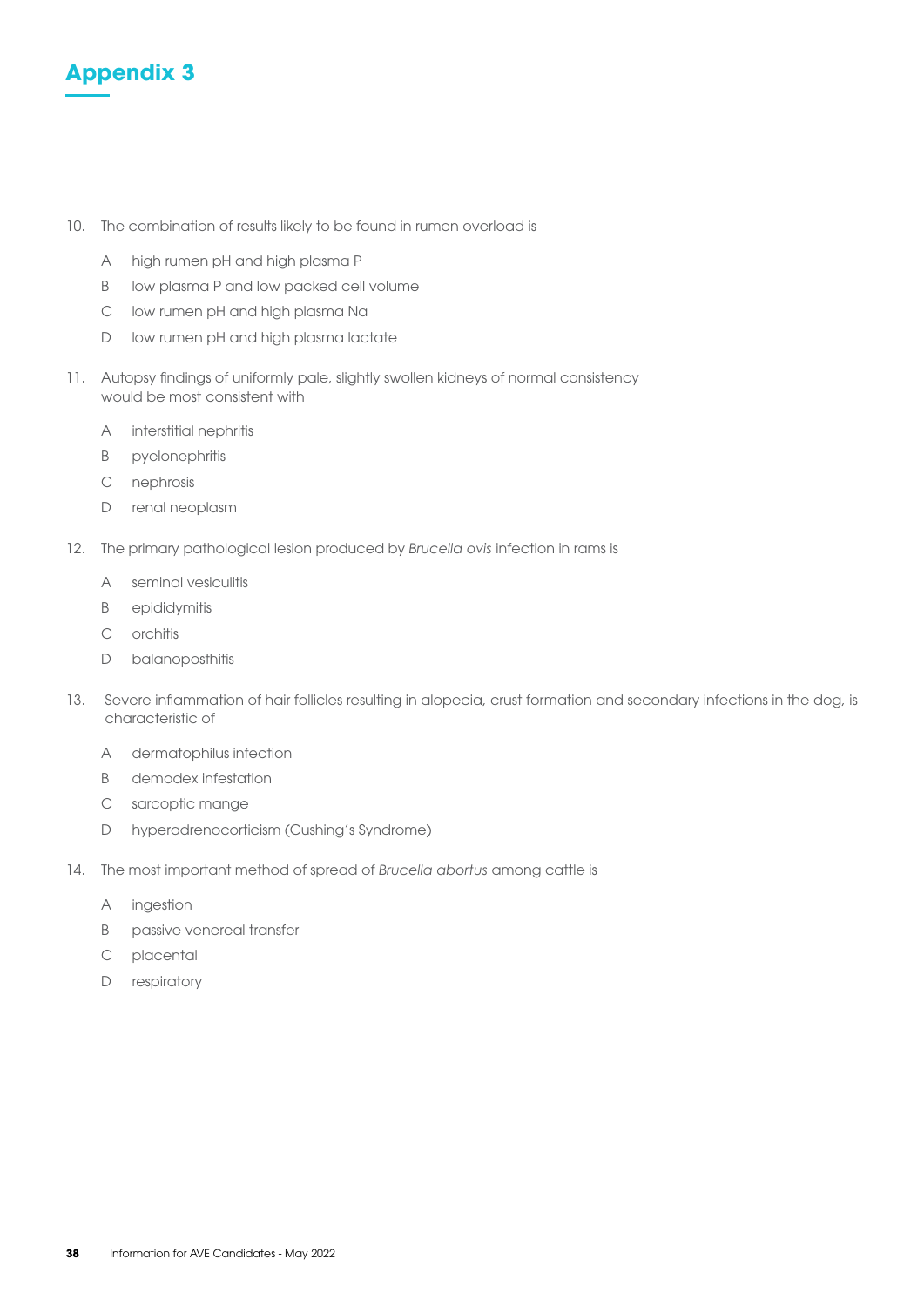

#### **PAPER 2: CLINICAL REASONING**

- 1. As abattoir post-slaughter inspection veterinarian, you find irregularly-distributed small dark red foci up to 10mm diameter on capsular and cut surfaces of the liver of a prime heavy feedlot steer that seemed normal at preslaughter inspection. The larger of these foci have a spongy texture on section and are slightly sunken below the level of adjacent apparently normal parenchyma. Your provisional gross diagnosis is hepatic telangiectasis. The most appropriate action for you to take would be
	- A to pass this liver and the rest of the carcass for human consumption since the lesion is not considered to represent any hazard to human health.
	- B to downgrade this liver to processing grade (for sausage and other processed product) on aesthetic grounds and pass the rest of the carcass for human consumption.
	- C to condemn the liver and submit samples of it for laboratory testing for pathogens, and hold the carcass in the chiller pending receipt of results.
	- D to condemn the liver and the rest of the carcass because these haemorrhagic lesions suggest that the animal was septicaemic before slaughter.
- 2. During the past week 10 deaths have occurred in 3 adjacent pens (25 cattle in each) in a feedlot. Most animals have died after becoming unable to rise; some have simply been found dead. Recumbent cattle are aware of their surroundings and try to rise when prodded. You perform necropsies on two carcasses but find no specific abnormalities. To help manage the situation, your FIRST action should be
	- A to take blood samples (into EDTA and heparin tubes) from all recumbent animals for laboratory examination.
	- B to secure samples of drinking water for testing for toxins; in particular botulinum and lead.
	- C to isolate the feed that was last delivered to these pens, and examine it for decaying animal matter.
	- D to take rectal temperatures of a representative sample of cattle in the 3 pens to check for the presence of ephemeral fever
- 3. Two dozen one day-old chicks were purchased to add to a back-yard poultry flock. You are consulted because at least seven of the birds, now a week old, aren't eating, are depressed and are showing intermittent rapid fine tremors of wings and head. Your most appropriate action would be to
	- A immediately add a soluble multivitamin supplement to the drinking water, since the signs are pathognomonic for riboflavin deficiency.
	- B immediately increase the temperature of the brooder, because the birds are having to shiver to keep warm.
	- C immediately quarantine affected birds in a separate building and add soluble antibiotics to the drinking water of the entire flock.
	- D immediately quarantine the entire flock and submit a couple of the worst-affected birds to a state government diagnostic laboratory.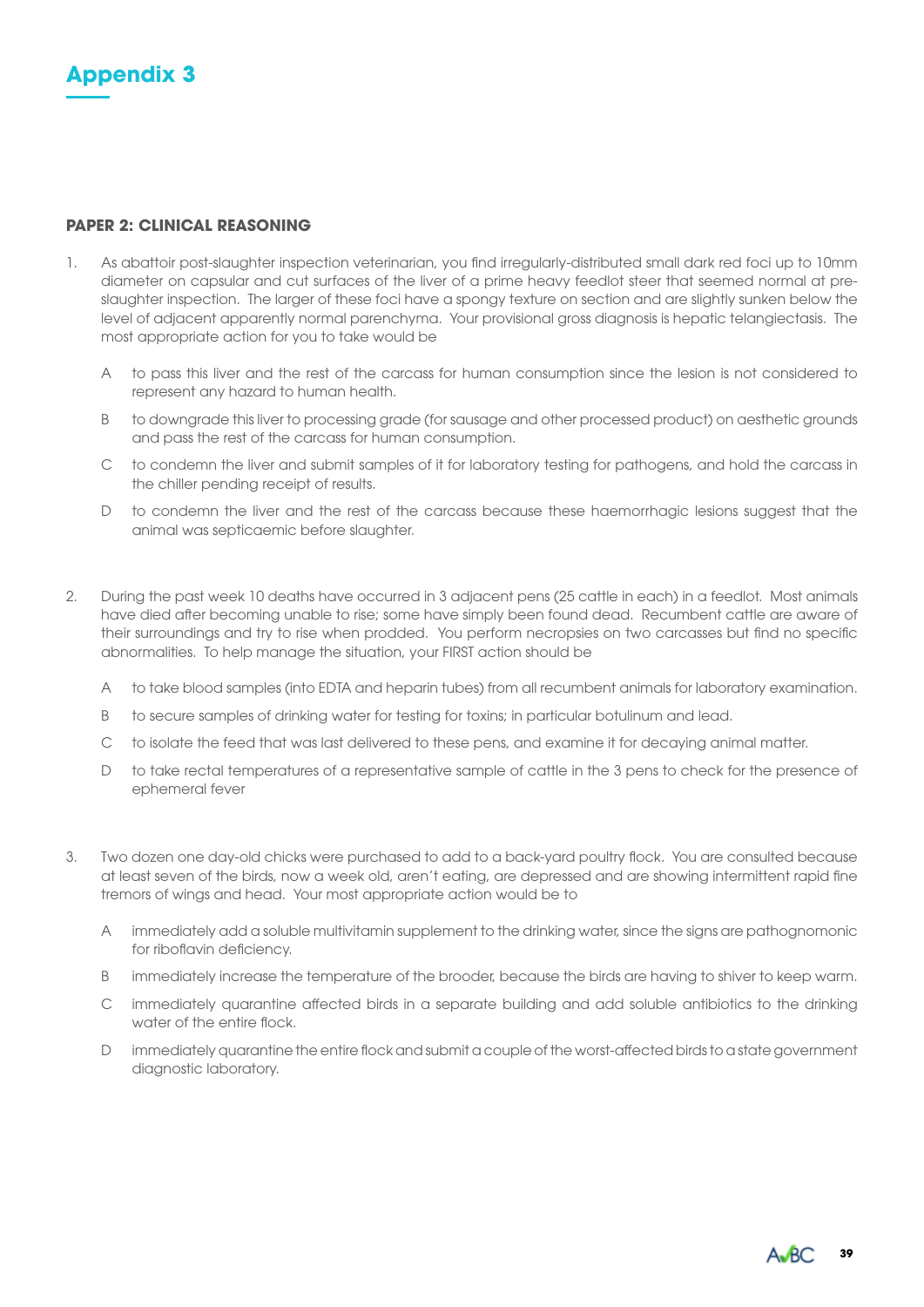

4. A single grower pig in a housed pen of 25 animals is found dead, having shown no clinical abnormalities beforehand.



The carcass is well-grown. Which of the following conditions is most likely to have been the cause of death?

- A Mulberry heart disease
- B Encephalomyocarditis virus infection
- C Clostridial enterotoxaemia
- D Glasser's disease ((Haemophilus sp. infection)
- 5. A horse presents with a wound over the dorsal metacarpus. The horse "knuckles over" at the fetlock joint when walking and stands with the fetlock flexed.

The most likely structures affected include

- A superficial flexor tendon
- B common and lateral digital extensor tendon
- C fetlock joint capsule
- D deep flexor tendon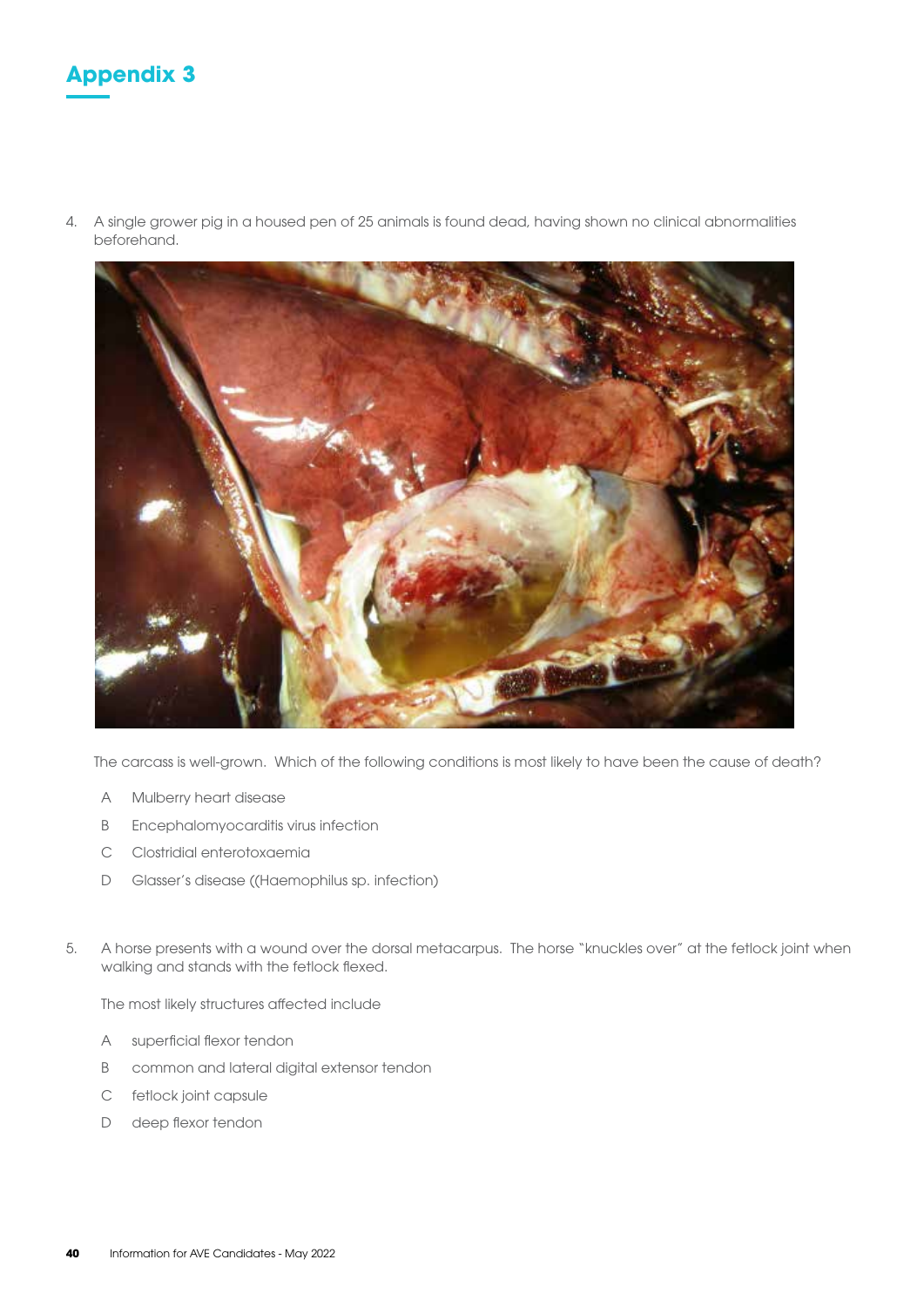

6. A 2-year-old Quarterhorse presents with bilateral effusion of the tibiotarsal joint. The horse is not lame and is not lame after hock flexion.

What is the most likely diagnosis?

- A Bone spavin of the distal hock joints
- B Osteochondrosis of the distal intermediate ridge
- C Osteoarthritis of the tibiotarsal joint
- D Bilateral idiopathic joint effusion
- 7. A ten-year-old Yorkshire terrier has had a cough that has been present for 2 weeks. The cough is worse at night and the dog has some mild exercise intolerance. On examination there is a Grade 3 mitral valve murmur and a heart rate of approximately 140. There are no crackles or abnormal respiratory sounds heard. Which one of the following statements is MOST appropriate for this dog?
	- A This dog definitely has CHF and would benefit from furosemide therapy.
	- B The absence of respiratory abnormalities rules out pulmonary disease.
	- C This dog may have concurrent pulmonary and cardiac disease.
	- D Echocardiography is the only diagnostic test necessary to establish a definitive diagnosis.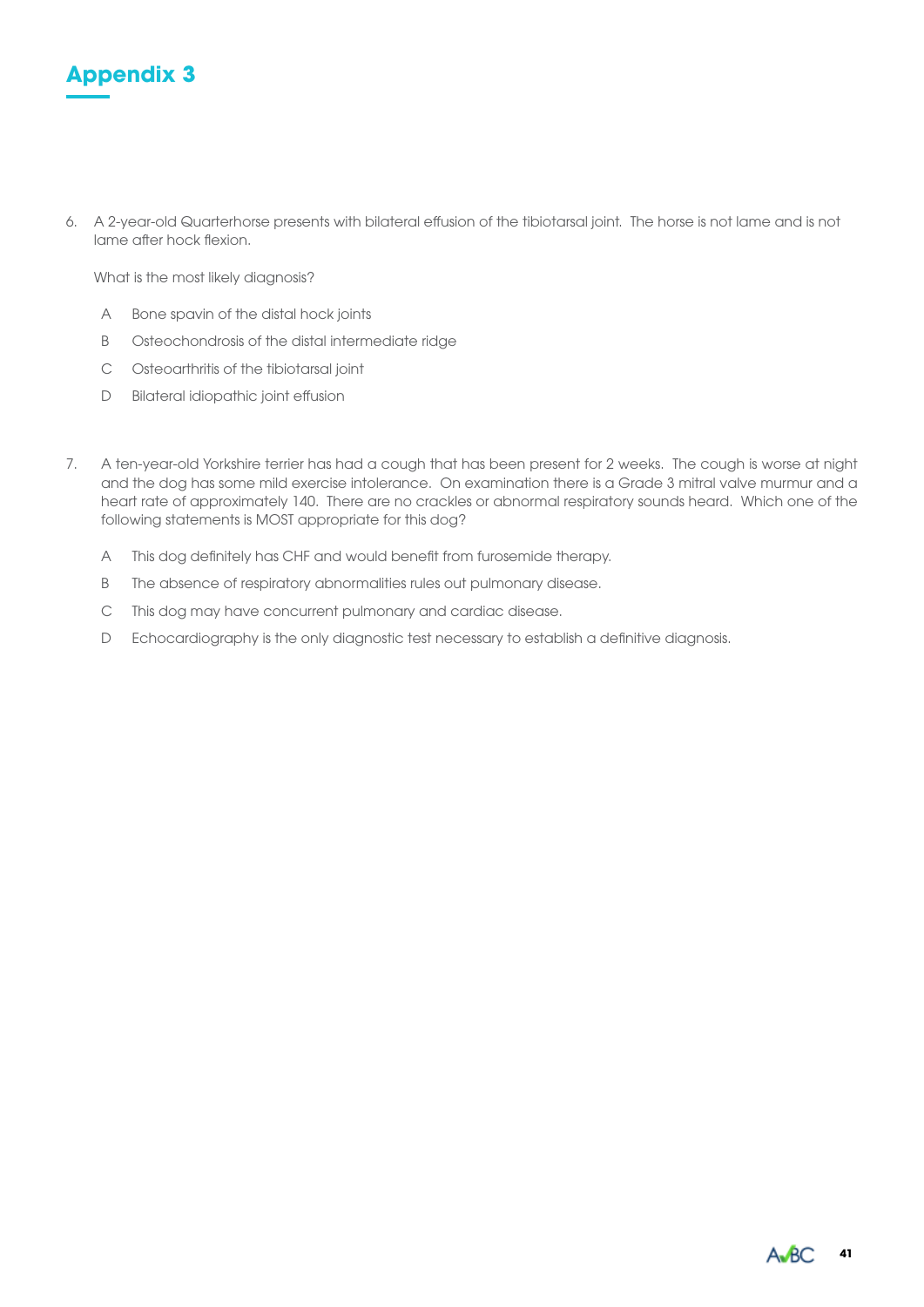## **Appendix 4: Clinical Skills Check List**

**Note** these are the minimum hands on procedures that candidates will be expected to perform. Refer to the "Information for AVE Candidates" booklet for a detailed list of competences that candidates may be examined on.

| <b>Competency</b>                                                 | <b>Times</b><br>performed<br>(approx.)<br>unsupervised | <b>Times</b><br>performed<br>(approx.)<br>supervised |
|-------------------------------------------------------------------|--------------------------------------------------------|------------------------------------------------------|
| Per rectum pregnancy diagnosis in the cow                         |                                                        |                                                      |
| Pass a stomach tube in a cow                                      |                                                        |                                                      |
| Restrain a cow with a halter and perform an intravenous injection |                                                        |                                                      |
| Collect a blood sample from the tail vein of a cow                |                                                        |                                                      |
| Administer epidural anaesthesia in a cow                          |                                                        |                                                      |
| Restrain a cow's front or back leg using a rope                   |                                                        |                                                      |
| Catch a sheep and tip correctly to examine the feet               |                                                        |                                                      |
| Take the rectal temperature of a sheep                            |                                                        |                                                      |
| Examine the mouth and teeth of a sheep                            |                                                        |                                                      |
| Examine the feet of a sheep for signs of footrot                  |                                                        |                                                      |
| Take a faecal sample from a sheep                                 |                                                        |                                                      |
| Perform a physical examination of the testes of a ram             |                                                        |                                                      |
| Catch and apply a halter to a horse                               |                                                        |                                                      |
| Take temperature, pulse and respiration in a horse                |                                                        |                                                      |
| Apply a twitch or Hausmann gag to a horse                         |                                                        |                                                      |
| Examine a horse's mouth and teeth                                 |                                                        |                                                      |
| Clinically examine the eye of a horse with an ophthalmoscope      |                                                        |                                                      |
| Pick up a horse's leg and examine the hoof                        |                                                        |                                                      |
| Use hoof testers to test for a pain response in a horse           |                                                        |                                                      |
| Complete an ID certificate for a horse                            |                                                        |                                                      |
| Clinical examination of a dog                                     |                                                        |                                                      |
| Premedicate and administer general anaesthesia in a dog           |                                                        |                                                      |
| Perform an ovariohysterectomy or cystotomy on a dog               |                                                        |                                                      |

Name (please print)

Signed Date of the Contract of the Contract of the Contract of the Contract of the Date of the Date of the Date of the Date of the Date of the Date of the Date of the Date of the Date of the Date of the Date of the Date of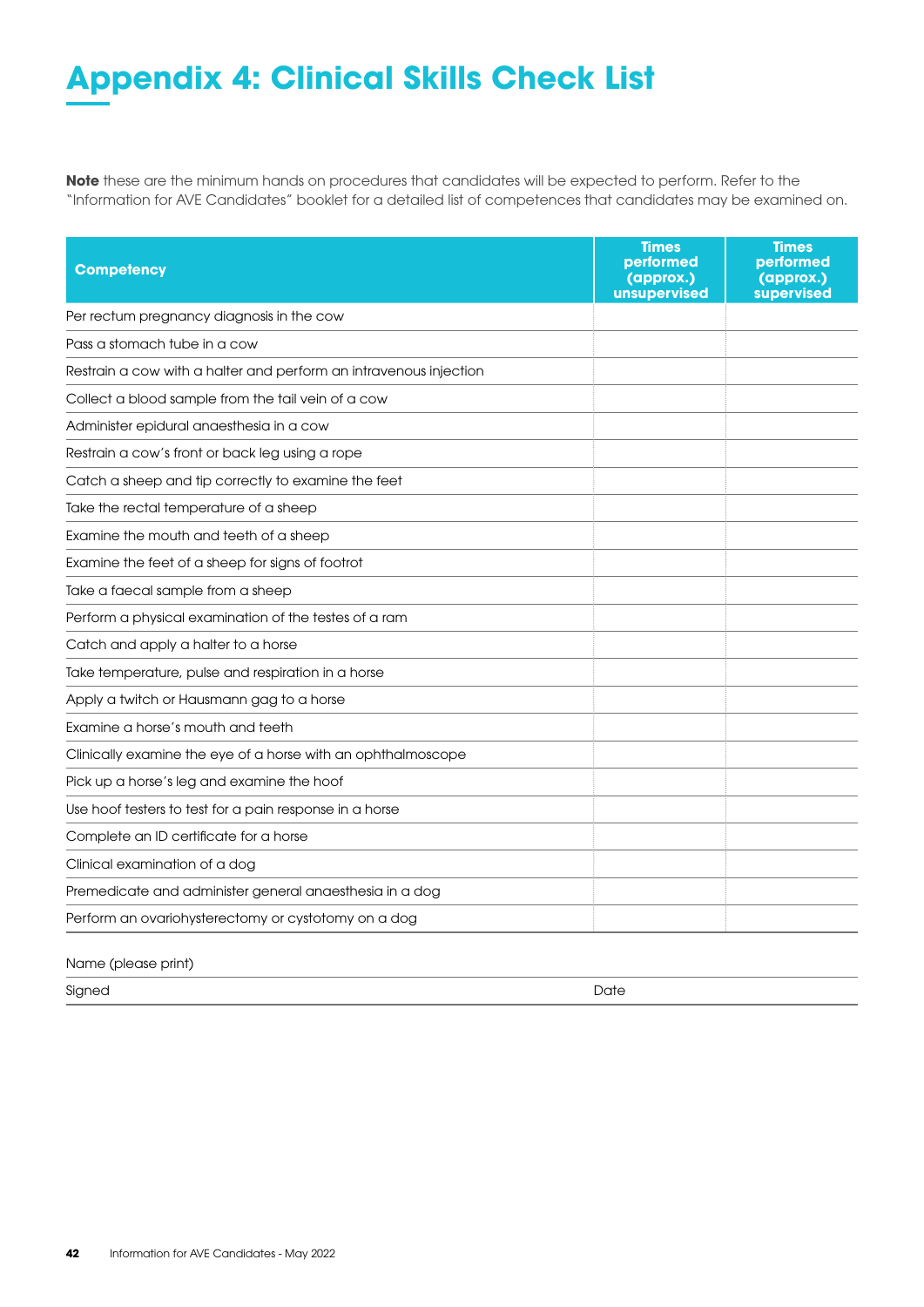## **Appendix 5: Rules of Conduct for the AVE**

## **RULES OF CONDUCT FOR THE AUSTRALASIAN VETERINARY EXAMINATION**

#### **OVERVIEW**

The Australasian Veterinary Examination Committee (AVEC) is committed to preserving the integrity and security of the Australasian Veterinary Examination (AVE).

Prior to embarking on the AVE, candidates must read and understand the Rules of Conduct in this section and pertaining to the Preliminary Examination (MCQ) and the Final (clinical) Examination.

Candidates should understand that AVEC may or may not require a candidate to re-take any stage of the AVE if presented with sufficient evidence that the security of the examination has been compromised, notwithstanding the absence of any evidence of a candidate's personal involvement in such activities.

If a candidate breaches the Rules of Conduct or engages in any form of irregular behavior, AVEC may terminate the candidate's participation in an examination, invalidate the results of an examination, withhold or revoke the candidate's scores or certification, bar the candidate from participating in future examinations, and/or take other appropriate action.

**Irregular behaviour** consists of any action by candidates or others that subverts or attempts to subvert the examination process, including without limitation:

- Falsification of information on the application form, including additional documentation, or failure to provide AVEC with information material to the application;
- Impersonating an examinee or engaging someone else to take the examination who is not the candidate;
- Giving, receiving or obtaining unauthorized assistance during the exam, or attempting to do so
- Unauthorized possession, reproduction or disclosure of any materials, including, but not limited to, examination questions before, during or after the examination;
- Making notes of any kind during an examination except on the writing materials provided by AVEC for that purpose;
- Disruptive or unprofessional behaviour at an AVE venue or site;
- Offering any benefit to an AVE test centre administrator or agent of the AVE in return for any right, privilege or benefit which is not usually granted by AVEC to other similarly situated candidates.

Candidates deemed to have violated the Rules of Conduct or otherwise engaged in irregular behaviour may appeal the decision within the guidelines of the Appeals document.

#### **RULES OF CONDUCT FOR THE PRELIMINARY EXAMINATION (MCQ)**

By applying to take the Preliminary Examination (MCQ) a candidate agrees to the following:

- To abide by the Professional Examination Rules (which will be distributed with the venue notices) as detailed by Excel Psychological and Educational Consultancy Pty Ltd (EPEC). EPEC conduct the AVE in partnership with venue provider Cliftons on behalf of AVEC.
- To have read and understood the overview.
- To have read and understood the section on irregular behaviour in the overview.
- To have understood and acknowledge that all examination materials remain the property of AVEC and you will maintain the confidentiality of the examination content of the MCQ.
- To not reproduce or attempt to reproduce examination materials through memorization or any other means, nor will you provide information relating to examination content that may give or attempt to give unfair advantage to individuals who may be taking the examination, including without limitation, by posting information regarding examination content on the internet.

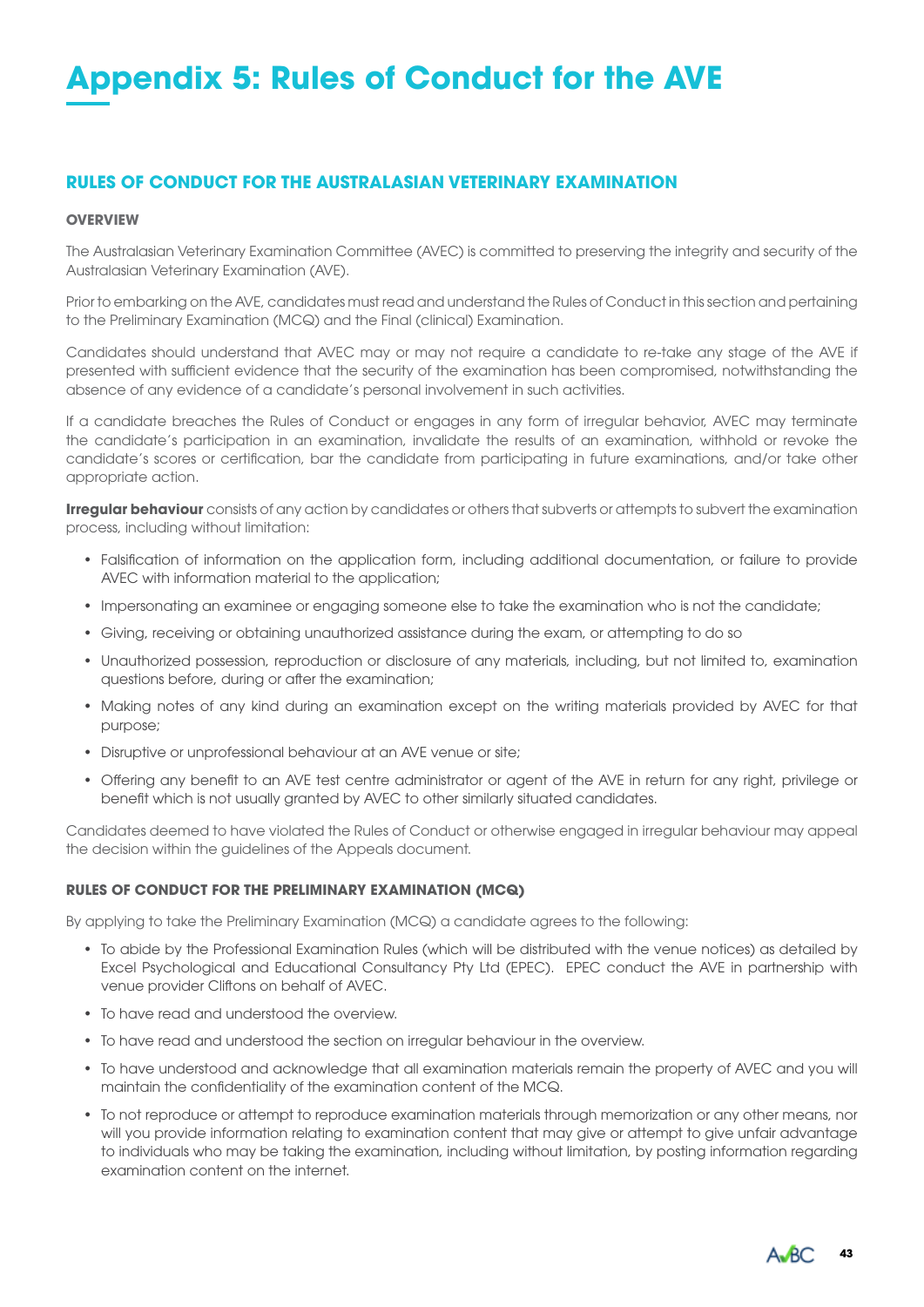

#### **RULES OF CONDUCT FOR THE FINAL (CLINICAL) EXAMINATION**

AVEC has established rules of conduct to ensure that no examinee or group of examinees receives unfair advantage during the examination, inadvertently or otherwise.

If there is reason to believe that the integrity of the examination process is jeopardized, AVEC may invalidate all or any part of an AVE Final (clinical) administration. If information indicates that continued testing would jeopardize the security of examinations materials or the integrity of scores, AVEC reserves the right to suspend or cancel any AVE Final (clinical) administration.

By applying to take the AVE Final (clinical) examination a candidate agrees to the following:

- You are the person named on the clinical application form.
- You will not bring personal belongings including mobile phones, watches with memory capability, pagers, personal digital assistants (PDA's), formulas, study materials, notes, papers, purses or wallets into the examination rooms or testing areas.
- You will not give, receive or obtain any form of unauthorized assistance during the examination session, including breaks.
- You will not remove materials in any form (written, printed, recorded or any other type) from the testing area unless instructed to do so by the examiners.
- You understand and acknowledge that all examination materials remain the property of AVEC and you will maintain the confidentiality of the case content for all sections of the clinical examination.
- You will not reproduce or attempt to reproduce examination materials through memorization or any other means, nor will you provide information relating to examination content that may give or attempt to give unfair advantage to individuals who may be taking the examination, including without limitation, by posting information regarding examination content on the internet.
- You understand that Observers may be present during examination sessions.
- You understand that examination sessions may be recorded and archived.

Should a candidate have concerns regarding the clinical examination testing sessions, he/she may notify the Chief Examiner or Chair, AVEC at the examination site on the examination days. Otherwise he/she can notify AVEC in writing within 28 days of the conclusion of the clinical examination. Concerns will be investigated within the guidelines of the Appeals document.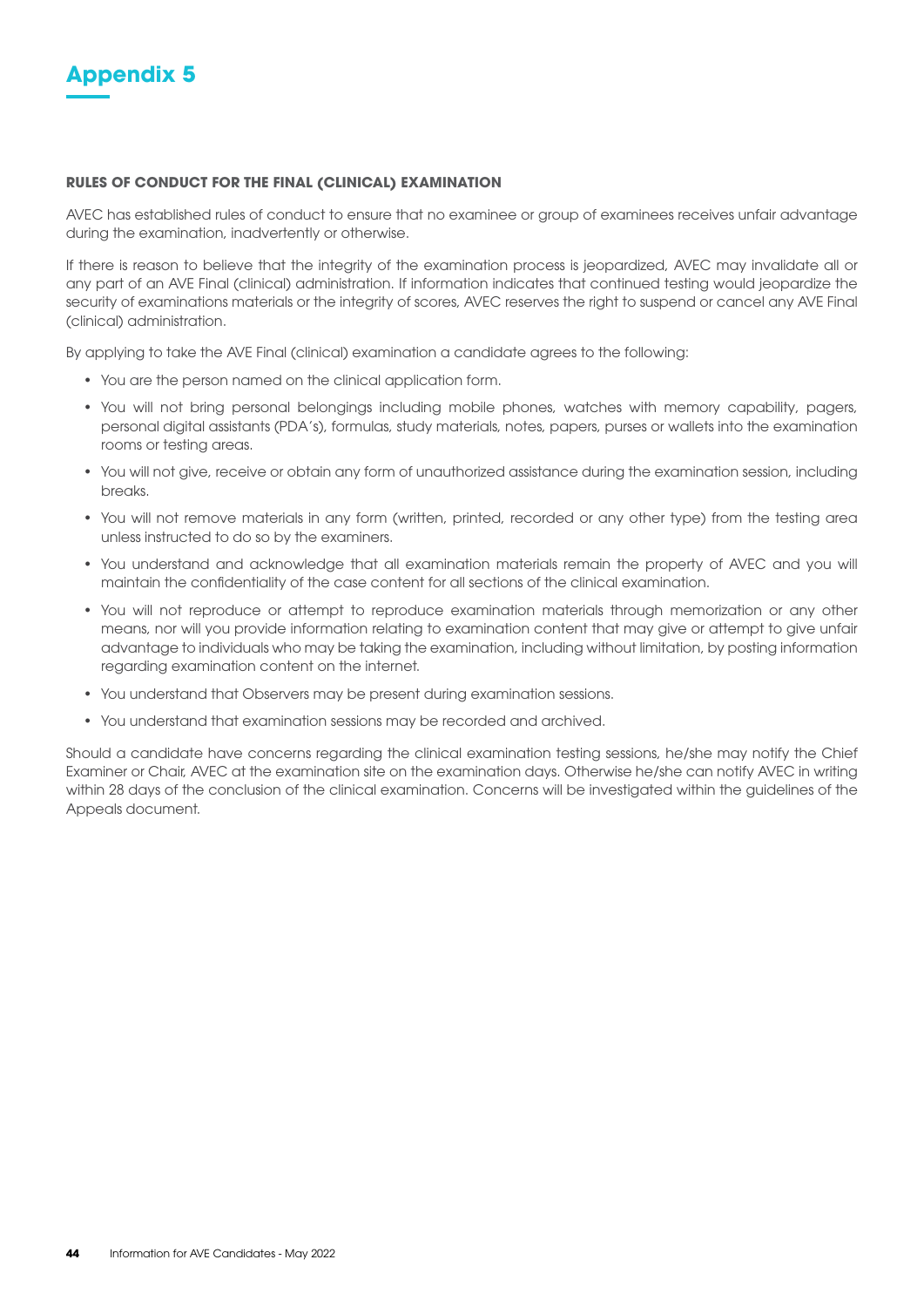## **ANSWERS TO SAMPLE MCQ QUESTIONS**

| <b>PAPER 1:</b><br><b>BASE KNOWLEDGE</b>                              |                                                      | <b>PAPER 2:</b><br><b>CLINICAL REASONING</b> |        |  |
|-----------------------------------------------------------------------|------------------------------------------------------|----------------------------------------------|--------|--|
| -1.<br>2.<br>3.<br>4.<br>5. C<br>6.                                   | B<br>A<br>$\overline{C}$<br>$\overline{A}$<br>$\Box$ | 1.<br>$2.$ C<br>3. D<br>4. A<br>5.<br>6. B   | B<br>B |  |
| 7.<br>8.<br>$\overline{B}$<br>9.<br>10.<br>11.<br>12.<br>13. B<br>14. | $\Box$<br>- B<br>D<br>C<br>B<br>А                    | 7.                                           | C      |  |